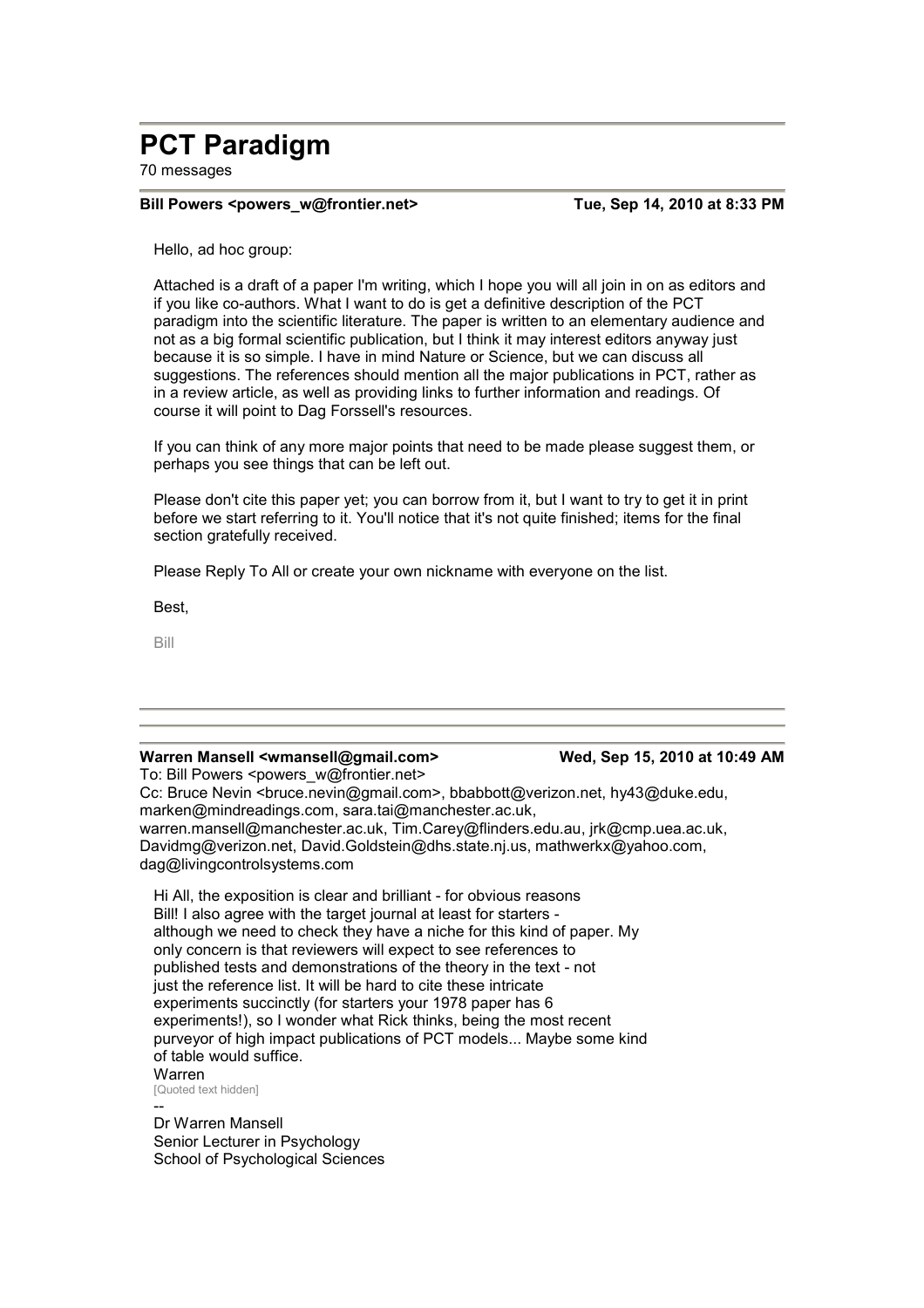Coupland I University of Manchester Oxford Road Manchester M13 9PL

## **Tim Carey <Tim.Carey@flinders.edu.au> Wed, Sep 15, 2010 at 2:13**

# **PM**

To: Bill Powers <powers\_w@frontier.net>, Bruce Nevin <br/> <br/>formexin@gmail.com> Cc: "bbabbott@verizon.net" <bbabbott@verizon.net>, "hy43@duke.edu" <hy43@duke.edu>, "marken@mindreadings.com" <marken@mindreadings.com>, "sara.tai@manchester.ac.uk" <sara.tai@manchester.ac.uk>, "warren.mansell@manchester.ac.uk" <warren.mansell@manchester.ac.uk>, "wmansell@gmail.com" <wmansell@gmail.com>, "jrk@cmp.uea.ac.uk" <jrk@cmp.uea.ac.uk>, "Davidmg@verizon.net" <Davidmg@verizon.net>, "David.Goldstein@dhs.state.nj.us" <David.Goldstein@dhs.state.nj.us>, "mathwerkx@yahoo.com" <mathwerkx@yahoo.com>, "dag@livingcontrolsystems.com" <dag@livingcontrolsystems.com>

Hi Bill,

Thanks loads for this. It's always a privilege to read your work and this piece was no exception. It's a paper that's sorely needed and one that will become an important reference for future PCT scholars.

I've made some suggestions and comments using track changes that occurred to me as I was reading the document. The suggestions are relatively minor.

A couple of other thoughts popped into my head as I was mulling over the paper that may not be so trivial.

It seemed to me in many ways that the paper was pitched to an already appreciative audience and I wondered if a different weighting could be achieved so there was less technical detail and more information regarding the "so what?" question. I think Warren's point about considering whether or not the target journals have a niche for this sort of paper is a good one. I don't know alot about the journals Nature and Science but I suspect they'll be interested in how a new idea solves or redefines current intractable problems. Obviously the details are important but I don't think it's always as obvious as it could be about how fundamentally important PCT is for a great many of the problems of humanity. The point you made about the reorganization principle making a decisive contribution to the natural selection debate was brilliant. I wondered if there could be more of that.

The second point is somewhat related but takes up the issue of the PCT paradigm. I wonder if calling it a PCT Paradigm (which I think it is!) is pitching it at the wrong level for current researchers and scientists. PCT is a theory which is unlike other theories in the life sciences as much because of its form as its content. PCT is a meta-theory at the level of S-R theory, however, S-R thinking is so automated in the life sciences (well, psychology anyway) that almost no-one would recognise it as a theory. I'm convinced that when people hear about PCT they compare it to other theories that they know of such as Attachment Theory or the Theory of Planned Behaviour. PCT, however, doesn't come in at this level - it comes in at the level of S-R or linear causality. Pitching the PCT paradigm then against the S-R paradigm is not really pitching like against like.

I wondered if it might be more useful to think of it as the Control Paradigm or the Paradigm of Circular Causality. I like the sound of Powers' Law of Circular Causality. I know there are probably scientific protocols I'm trampling all over by suggesting a law be adopted in such a cavalier manner but I wonder if it's time to push the boat out a bit. Are the equations of: e=r-p and cv=a+d really that different in principle to F=MA?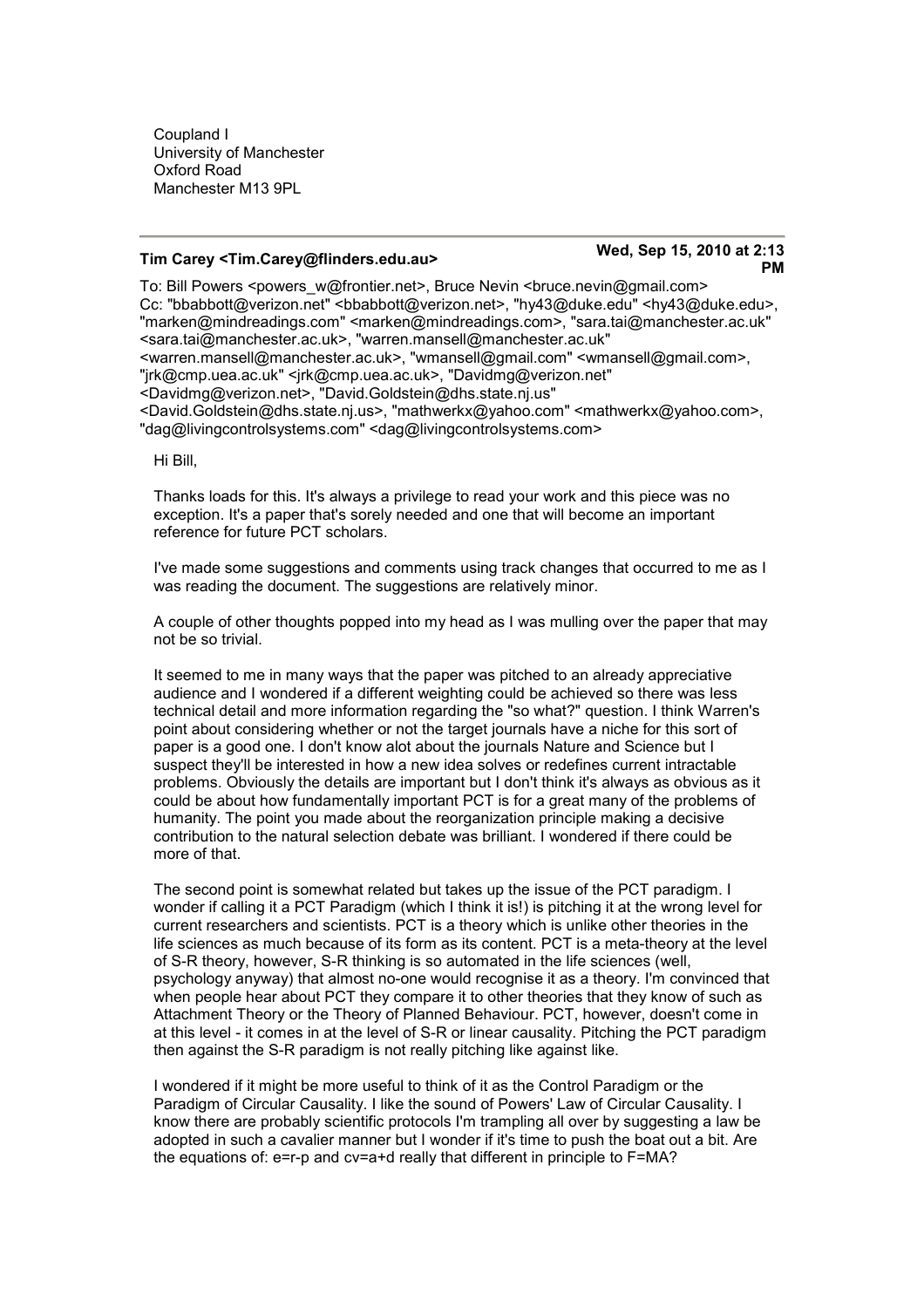Well, I'm sure that's more than enough from me for now and it's was past my bedtime down here. Feel free to give the delete button a hefty whack if these comments are way off the mark but I figured this work was important enough to at least give my inside thoughts a brief airing!

Tim

Tim Carey PhD, MAPS Associate Professor in Mental Health Centre for Remote Health and Central Australia Mental Health Service

Centre for Remote Health a joint centre of Flinders University and Charles Darwin University

PO Box 4066 Alice Springs, NT 0871 Ph 08 8951 4700 Fax 08 8951 4777 Mob 0435 073 419

#### **Richard Marken <rsmarken@gmail.com> Wed, Sep 15, 2010 at 4:07 PM**

\_\_\_\_\_\_\_\_\_\_\_\_\_\_\_\_\_\_\_\_\_\_\_\_\_\_\_\_\_\_\_\_\_\_\_\_\_\_\_\_

Boy, I can't keep up!!

On Wed, Sep 15, 2010 at 2:49 AM, Warren Mansell <wmansell@gmail.com> wrote:

> Hi All, the exposition is clear and brilliant - for obvious reasons

> Bill! I also agree with the target journal at least for starters -

> although we need to check they have a niche for this kind of paper.

What target journal?? I haven't seen any journal suggested, other than Science or Nature. I think this journal thing should be given some more thought. Science is very neurophysiology oriented so I don;t think that's the right forum. Nature seems a little better, not much. If the target audience is "psychologists" in general then I suggest \_American Psychologist\_. If it's the "intelligent layman" then I suggest American Scientist.

> My

> only concern is that reviewers will expect to see references to

> published tests and demonstrations of the theory in the text - not

> just the reference list. It will be hard to cite these intricate

> experiments succinctly (for starters your 1978 paper has 6

> experiments!), so I wonder what Rick thinks, being the most recent

> purveyor of high impact publications of PCT models... Maybe some kind

> of table would suffice.

I have just skimmed Bill's paper and, while I think it is lovely, as usual, I think it is oriented to the same audience that Bill have been writing to for the last 40 years: me;-) That is, it's written to psychologists who are actually willing to examine the fundamentals of their discipline using experimental methods. What I have discovered over the last 30+ years is that there aren't many of me out there. If the goal of the paper is to reach a wider audience than the few souls who get excited by the same things I do -- basically the people on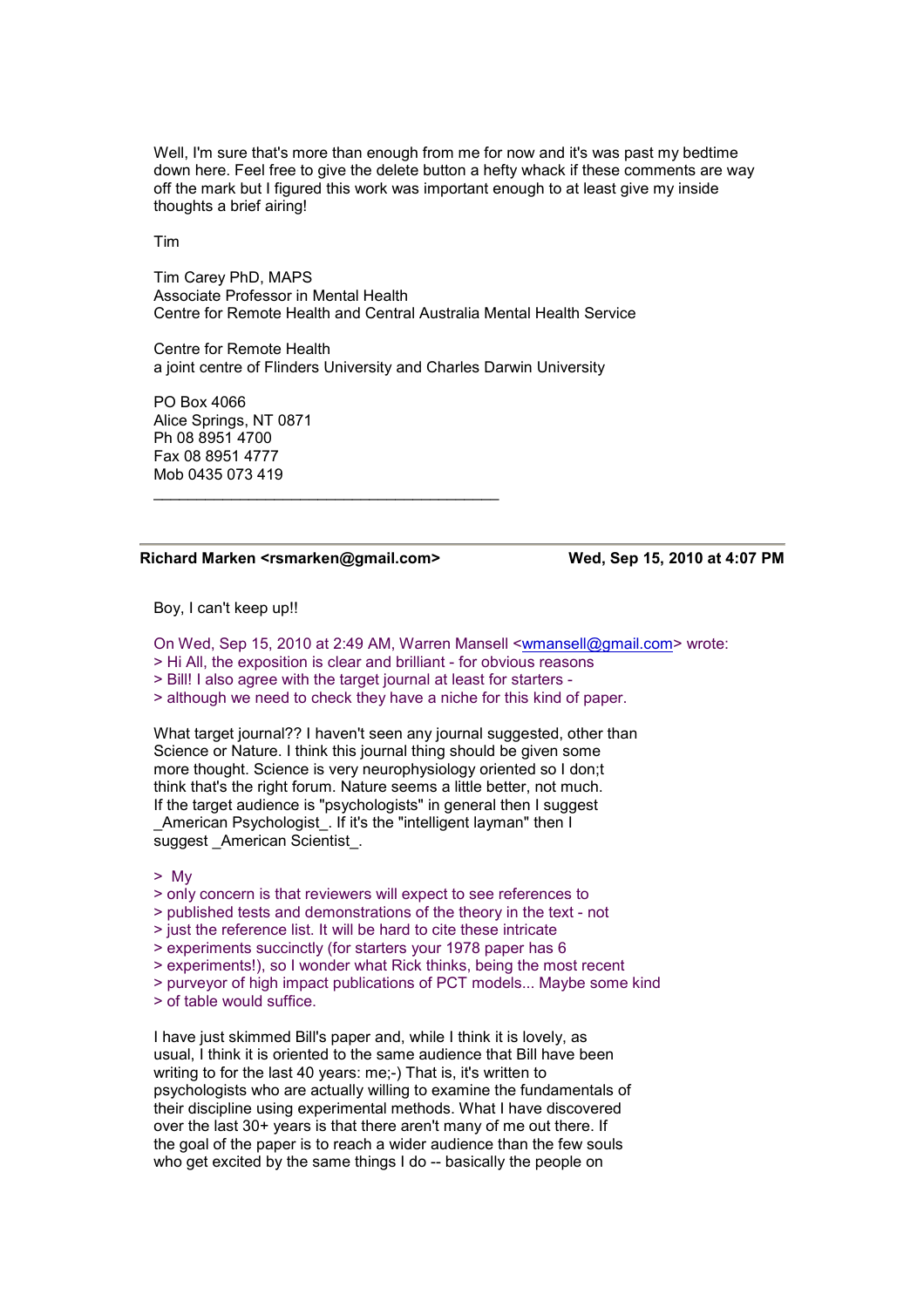this email list -- then I think the paper has to be drastically re-written - or at least significantly augmented -- to take into consideration the point of view of this much larger audience.

I'll have more to say about this when I have a little more time (hopefully by the weekend) so if you haven't published the thing by then I'll be back with some suggestions about how to talk PCT to the psychological establishment (if that's who you want to talk to).

Best

Rick

[Quoted text hidden]

### **Richard Marken <rsmarken@gmail.com> Wed, Sep 15, 2010 at 4:22 PM**

To: Tim Carey <Tim.Carey@flinders.edu.au> Cc: Bill Powers <powers\_w@frontier.net>, Bruce Nevin <br/> <br/> <br/> <br/> <br/>Sumail.com>, "bbabbott@verizon.net" <bbabbott@verizon.net>, "hy43@duke.edu" <hy43@duke.edu>. "sara.tai@manchester.ac.uk" <sara.tai@manchester.ac.uk>, "warren.mansell@manchester.ac.uk" <warren.mansell@manchester.ac.uk>, "wmansell@gmail.com" <wmansell@gmail.com>, "jrk@cmp.uea.ac.uk" <jrk@cmp.uea.ac.uk>, "Davidmg@verizon.net" <Davidmg@verizon.net>, "David.Goldstein@dhs.state.nj.us" <David.Goldstein@dhs.state.nj.us>, "mathwerkx@yahoo.com" <mathwerkx@yahoo.com>, "dag@livingcontrolsystems.com" <dag@livingcontrolsystems.com>

On Wed, Sep 15, 2010 at 6:13 AM, Tim Carey <Tim.Carey@flinders.edu.au> wrote:

> It seemed to me in many ways that the paper was pitched to an already appreciative audience and I wondered if a different weighting could be achieved so there was less technical detail and more information regarding the "so what?" question.

I hadn't read this comment from Tim before I wrote my comments so it's nice to see that Tim (who, like me, has lots of experience talking about this with "real" psychologists) came to the same conclusion. This paper is written to to an already appreciative audience -- a better way of saying it than my way, which is that it was written for me. And that appreciative audience, though very appreciative is also very small. The paper not only has to explain "so what?" it also has to explain how PCT relates to the concerns of the target audience. Not everyone understands that their work is based on a causal model; many (not just Carver and Scheier but lots of others who don't explicitly see themselves working with control theory) assume that because they know that behavior involves feedback that they are working in way that is compatible with control theory.

Most psychologists don't think in terns of fundamentals, like open vs closed loop models. This is basically what Time said also when he said "psychologists compare PCT [ not to the general linear model but] to other theories that they know of such as Attachment Theory or the Theory of Planned Behaviour". If we want people to pay attention to PCT we have to 1) know who these people are and 2) know what they think they know and 3) know what they want to know. And then explain why it's better to know PCT than what they think they know and what they want to know. Not an easy task. But if we want PCT to get "out there" we have to do more than "preach to the choir".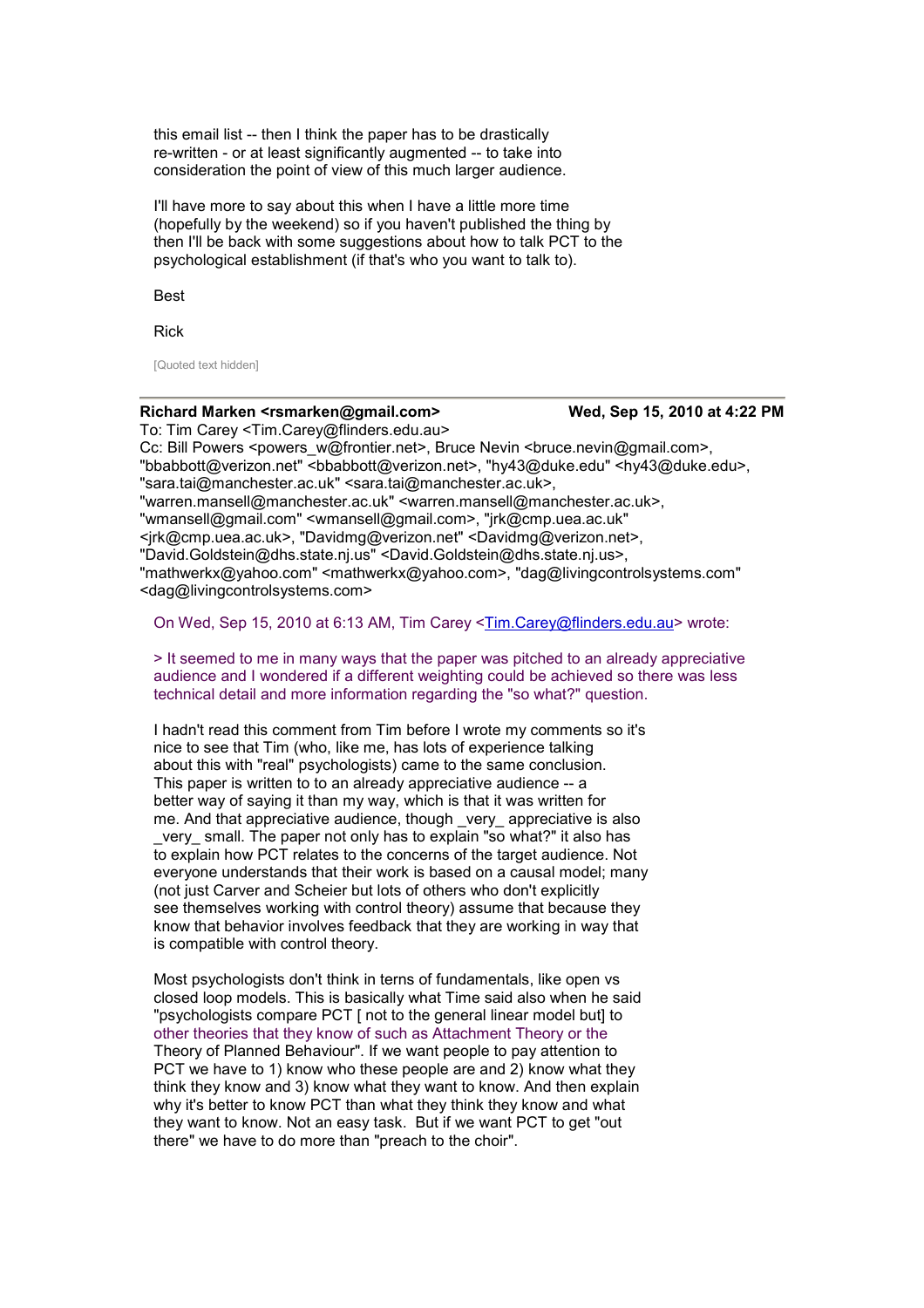#### Best

Rick [Quoted text hidden]

#### **Bill Powers <powers** w@frontier.net> Wed, Sep 15, 2010 at 4:48 PM

Hello, Rick --

RM: Most psychologists don't think in terns of fundamentals, like open vs closed loop models. This is basically what Time said also when he said "psychologists compare PCT [ not to the general linear model but] to other theories that they know of such as Attachment Theory or the Theory of Planned Behaviour". If we want people to pay attention to PCT we have to 1) know who these people are and 2) know what they think they know and 3) know what they want to know. And then explain why it's better to know PCT than what they think they know and what they want to know. Not an easy task. But if we want PCT to get "out there" we have to do more than "preach to the choir".

BP: There is a larger audience than just psychologists: I'm thinking of neuroscientists and bio-engineers. What I'm hoping is that a somewhat technical atmosphere in the paper will speak to them, as well as warning psychologists that there is a wider audience. I think even the technical stuff is explained adequately, or that with a little help from its friends it can be made adequate. I'm looking forward to Henry Yin's ideas...

But think in terms of you and Tim adding your own sections or a joint section, keeping them as brief and pithy as possible while getting your points across. Why not send copies to each other first, and then send the consensus to the group? I'm serious about sharing authorship, but you have to do some authoring.

I'm not rushing toward publication, just trying to create some momentum. No hanging about; let's get this done.

Best,

Bill

**Bill Powers <powers\_w@frontier.net> Wed, Sep 15, 2010 at 4:04 PM** 

Hello, gang.

Tim Carey has submitted a number of comments including this:

TC: It seemed to me in many ways that the paper was pitched to an already appreciative audience and I wondered if a different weighting could be achieved so there was less technical detail and more information regarding the "so what?" question. I think Warren's point about considering whether or not the target journals have a niche for this sort of paper is a good one. I don't know alot about the journals Nature and Science but I suspect they'll be interested in how a new idea solves or redefines current intractable problems. Obviously the details are important but I don't think it's always as obvious as it could be about how fundamentally important PCT is for a great many of the problems of humanity.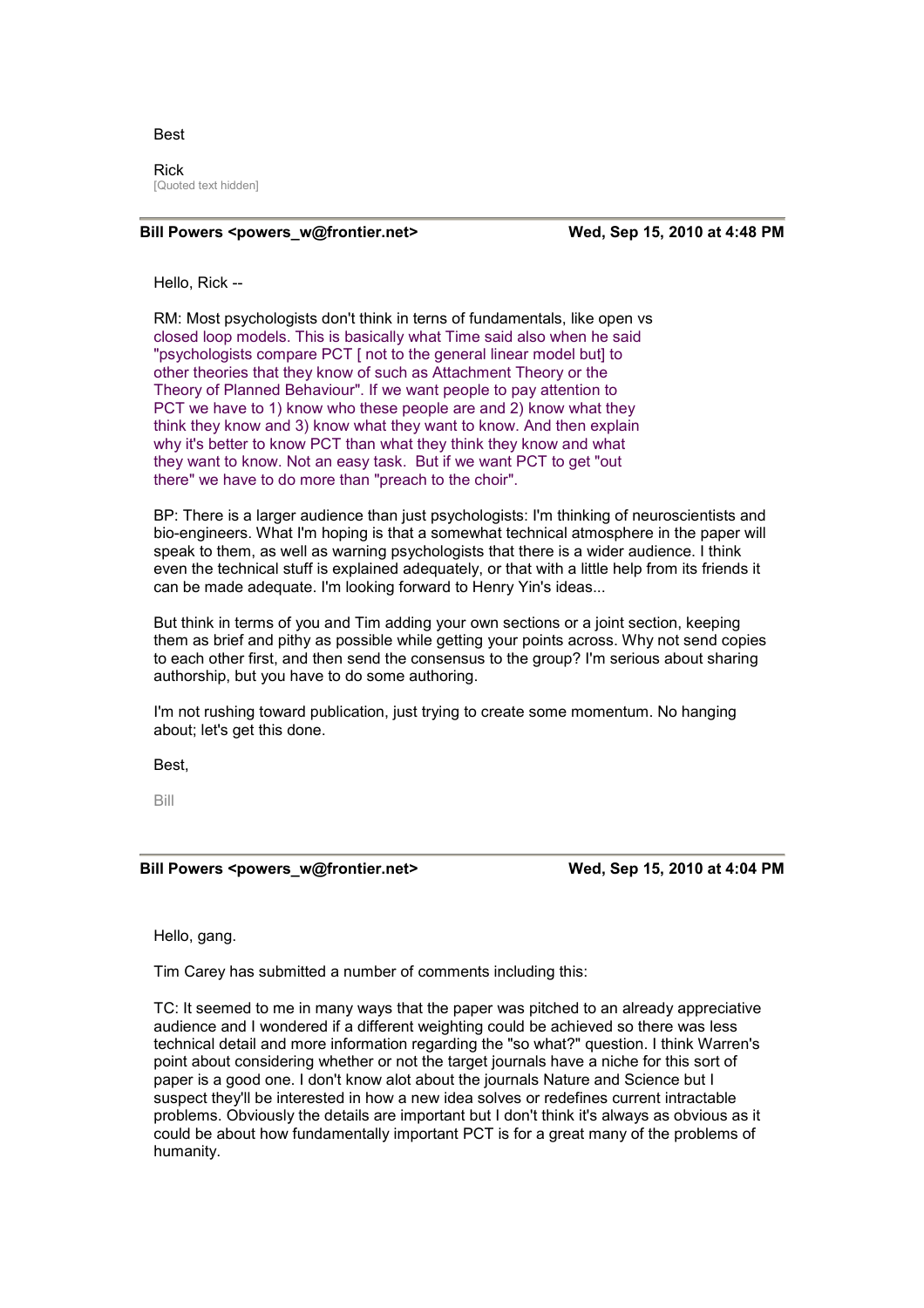BP: I've rewritten the introduction to the paper in partial accomodation to this particularly with regard to the "so what?" question (attached).

TC: I wondered if it might be more useful to think of it as the Control Paradigm or the Paradigm of Circular Causality. I like the sound of Powers' Law of Circular Causality. I know there are probably scientific protocols I'm trampling all over by suggesting a law be adopted in such a cavalier manner but I wonder if it's time to push the boat out a bit. Are the equations of: e=r-p and cv=a+d really that different in principle to F=MA?

Unfortunately, the term "control" has been hijacked by the inverse kinematics and dynamics, or plan-compute-execute, crowd, so using that term would be misleading. I think that PCT Paradigm has a nice rhythm to it, as well as a bit of mystery (as in "The Bourne Ultimatum"), and the text was written explicitly to counter the misconceptions that might spring to mind. But this is a democratic paper so I will listen to reason. Notice that as people stick their necks out with suggestions that I incorporate, their names appear in the author's list. I have elected myself editor-in-chief, but you know how I work. Speak up.

Best ,

Bill [Quoted text hidden]

#### Warren Mansell <wmansell@gmail.com> Wed, Sep 15, 2010 at 6:20 PM

Hi all, what is also frustrating about psychologists and academics in general is they are so careful not to step on each others' toes that they reference one another obsessively, almost from sentence to sentence. I just can't see this getting into an academic journal until it incorporates the tedium of referencing all those influences and that have come before and the myriad of little paper that fit with our premise. It's like we need a journal that publishes clear explanatory position pieces like this without all the distractive deferring to other sources. One option is the Observer - the magazine of the American Psychological Society, of which I am a member. Any other ideas? Warren

Sent from my iPhone [Quoted text hidden] > <PCTParadigm\_WTP20100915a.doc>

## **Tim Carey <Tim.Carey@flinders.edu.au> Wed, Sep 15, 2010 at 7:44**

**PM** 

Hi Rick,

I'm glad I read this second post before I replied to your first one because it saved me a lot of typing! I think you've really nailed it. I think most of what's been written about PCT is a disturbance to many scholars in the psychology field. Some disturbance is OK but I wonder if it's not possible to also pitch the paper so that a much wider group than the current bunch would consider making PCT part of their feedback function for their control systems of understanding behaviour and doing scientific behavioural research.

Tim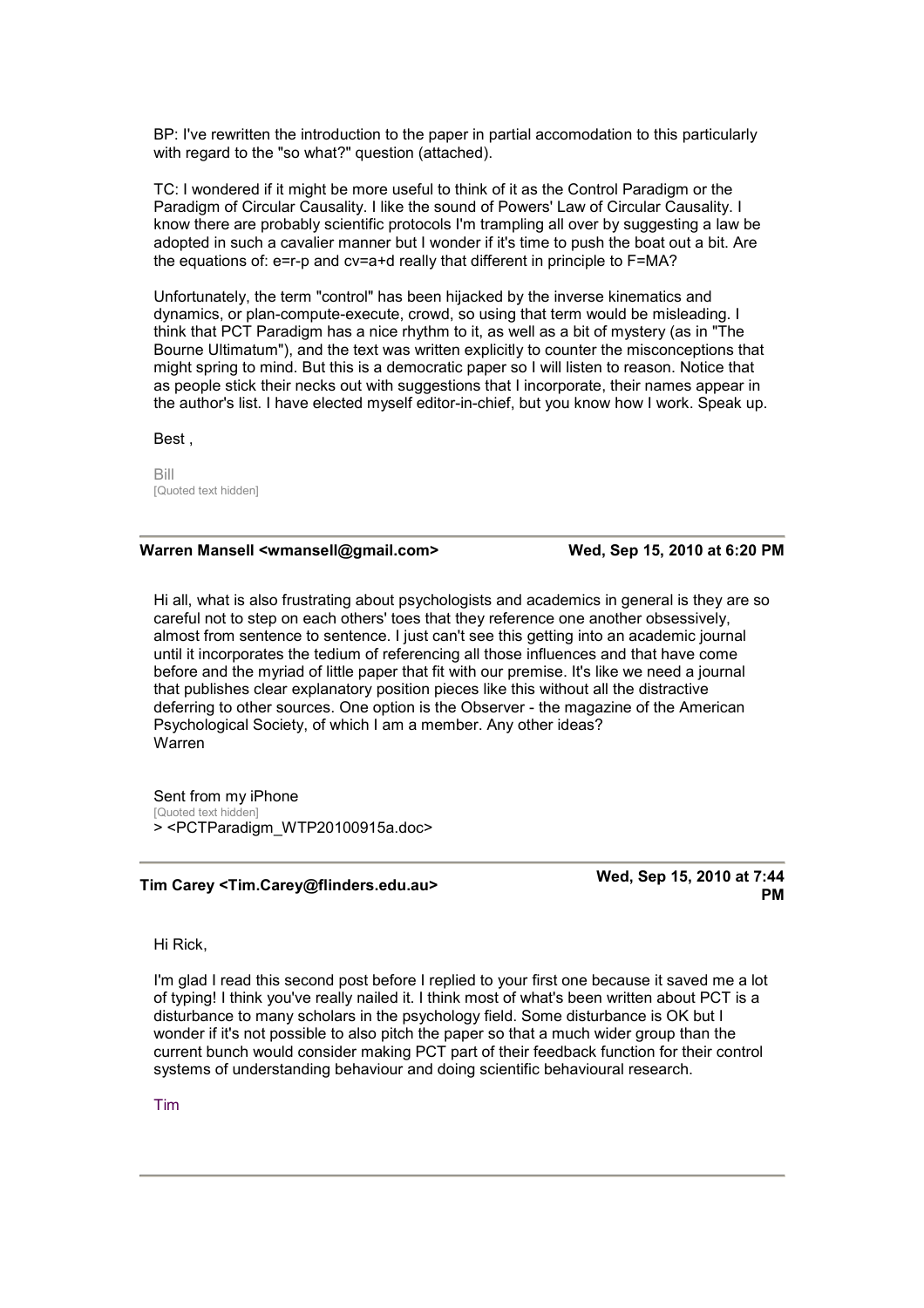## **Tim Carey <Tim.Carey@flinders.edu.au> Wed, Sep 15, 2010 at 7:54**

Hi again,

I think Warren's got a really important point. For example I've just been to the Science website and they publish original research articles as well as commentary articles. In the original research section there are a couple of categories that look appropriate:

Research Articles (up to ~4500 words, including references, notes and captions, or ~5 printed pages) are expected to present a major advance. Research Articles include an abstract, an introduction, up to six figures or tables, sections with brief subheadings, and about 40 references. Materials and Methods should usually be included in supporting online material;

Reports (up to  $\sim$ 2500 words including references, notes and captions or  $\sim$ 3 printed pages) present important new research results of broad significance. Reports should include an abstract, an introductory paragraph, up to four figures or tables, and about 30 references. Materials and Methods should usually be included in supporting online material; and

Reviews (up to 3500 words including references, notes and captions) describe new developments of interdisciplinary significance and highlight future directions. They include an abstract, an introduction that outlines the main theme, brief subheadings, and an outline of important unresolved questions. A maximum of 40 references is suggested. Most Reviews are solicited by the editors, but unsolicited submissions may also be considered.

The "Reviews" section was the one that grabbed my attention but this gets to the point Warren is making - they want up to 40 references. I think it would be relatively straightforward to compile them but it would also change the paper alot. The "outline of important unresolved questions" kind of gets to the "so what?" issue I raised.

#### Tim

## **Tim Carey <Tim.Carey@flinders.edu.au> Wed, Sep 15, 2010 at 8:09**

# **PM**

To: Bill Powers <powers\_w@frontier.net>, Richard Marken <rsmarken@gmail.com> Cc: Bruce Nevin <bruce.nevin@gmail.com>, "bbabbott@verizon.net" <bbabbott@verizon.net>, "hy43@duke.edu" <hy43@duke.edu>, "sara.tai@manchester.ac.uk" <sara.tai@manchester.ac.uk>, "warren.mansell@manchester.ac.uk" <warren.mansell@manchester.ac.uk>, "wmansell@gmail.com" <wmansell@gmail.com>, "jrk@cmp.uea.ac.uk" <jrk@cmp.uea.ac.uk>, "Davidmg@verizon.net" <Davidmg@verizon.net>, "David.Goldstein@dhs.state.nj.us" <David.Goldstein@dhs.state.nj.us>, "mathwerkx@yahoo.com" <mathwerkx@yahoo.com>, "dag@livingcontrolsystems.com" <dag@livingcontrolsystems.com>

Hi Bill,

The technical stuff makes sense to the wider audience you have in mind and I don't know that audience at all so I'm not sure how they're used to receiving information but I still wonder if the information could be pitched in such a way that it seemed more imperative for them to know this stuff or if it demonstrated how helpful this perspective would be to their current pursuits. I think there's some of this in there which is why I described it as a "weighting" issue in the previous email.

It'll be good to hear Henry's perspective.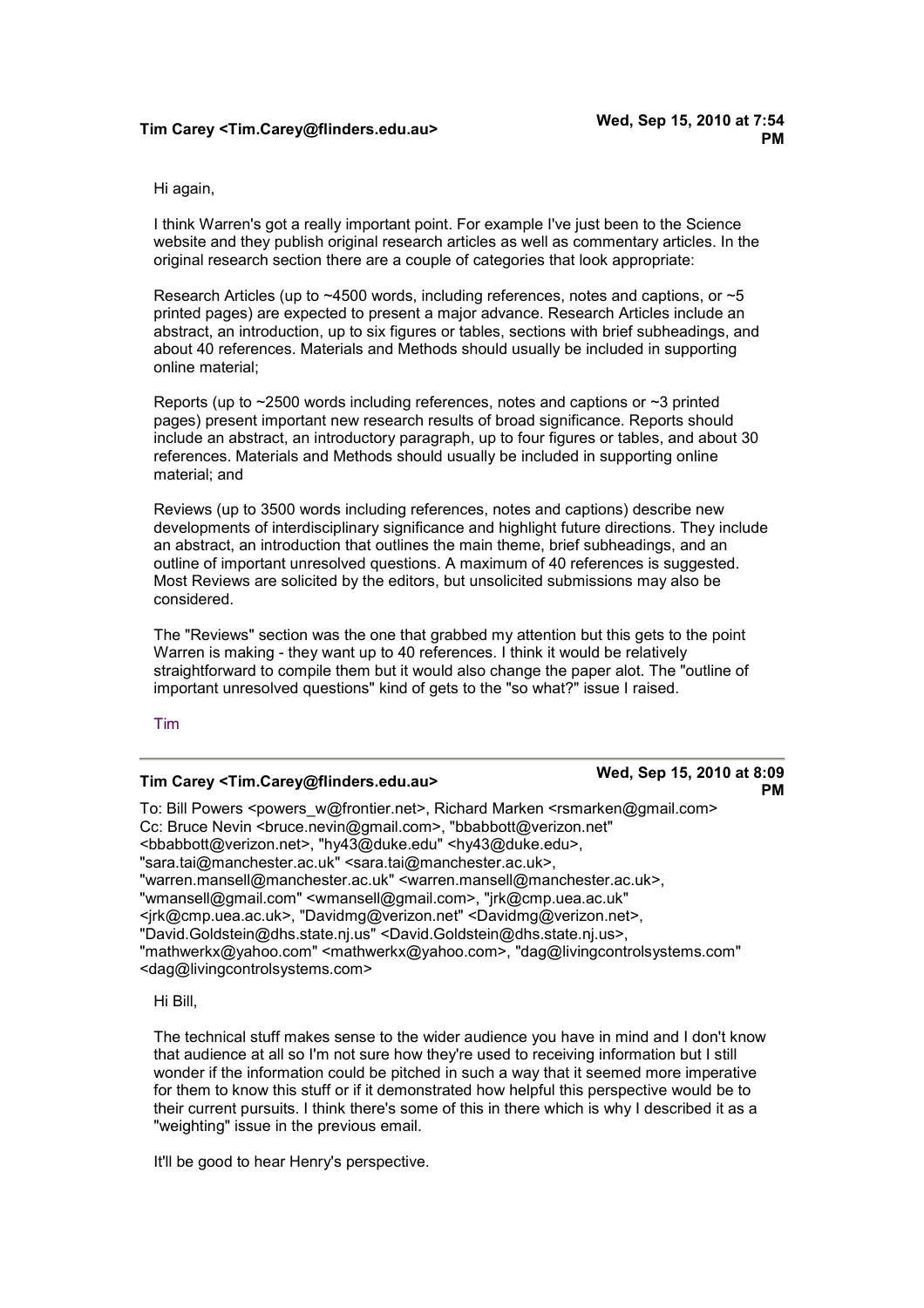#### **Bruce Nevin <br/>
<br/>
Compare 15, 2010 at 8:33 PM <br>
Wed, Sep 15, 2010 at 8:33 PM**

I like this being a 'democratic' project but I'm not so sure it should be quite so democratic a paper.

The architecture and slant of this paper are fine for what it is. Establish agreement here as to who it's for--per Bill, addressing a more technical audience of "neuroscientists and bio-engineers" puts psychologists on notice that there is a larger audience. That clearly applies to the psychologists here as well as those "out there". Then identify the appropriate journal, with possible journal-specific tailoring after that. Articles in Nature and Science are technically demanding. That in itself is not an issue if that's where we're aiming this.

Then rather than adding sections for all these branching concerns it might be better to write a different paper, or a differently slanted revision of this paper, for a different audience and journal. Again, identify the audience first

The point about evolution should be expanded to talk about the corollary process of learning. In that context the connection to reinforcement theory could be revisited to show how those well explored training techniques fit in but have been misunderstood. Gary Cz. has of course treated the formal unity of evolution and learning marvellously in his books.

The audience for those books might be the audience for a different version for American Scientist or Scientific American. The audience ID is a crucial first step for each of a possible handful of papers covering the same ground in different degrees and depths. A sustained effort over such a range could be more effective than repeated tries, mostly rejected, in a narrow range. What about evolutionary biologists & paleontologists? What about statistical learning theorits? (And yes, Bruce, what about linguists. I'm working on it. Honest!)

/B

#### Bill Powers <powers\_w@frontier.net> Thu, Sep 16, 2010 at 6:35 AM

Hello, All --

I'm a little puzzled at some of the comments coming along. For example:At 04:14 AM 9/16/2010 +0930, Tim Carey wrote: Hi Rick,

TC: I'm glad I read this second post before I replied to your first one because it saved me a lot of typing! I think you've really nailed it. I think most of what's been written about PCT is a disturbance to many scholars in the psychology field. Some disturbance is OK but I wonder if it's not possible to also pitch the paper so that a much wider group than the current bunch would consider making PCT part of their feedback function for their control systems of understanding behaviour and doing scientific behavioural research.

BP: I get a sense of hesitancy about coming right out and saying that current theories of behavior must be profoundly revised. In the paper as I first wrote it, I was trying to bring out the most profound revisions that are needed, such as acknowledgement of the fact that repeating a behavior is not the way to repeat its consequences. I was hoping that others would come up with more examples. But if the point is going to be to avoid

Tim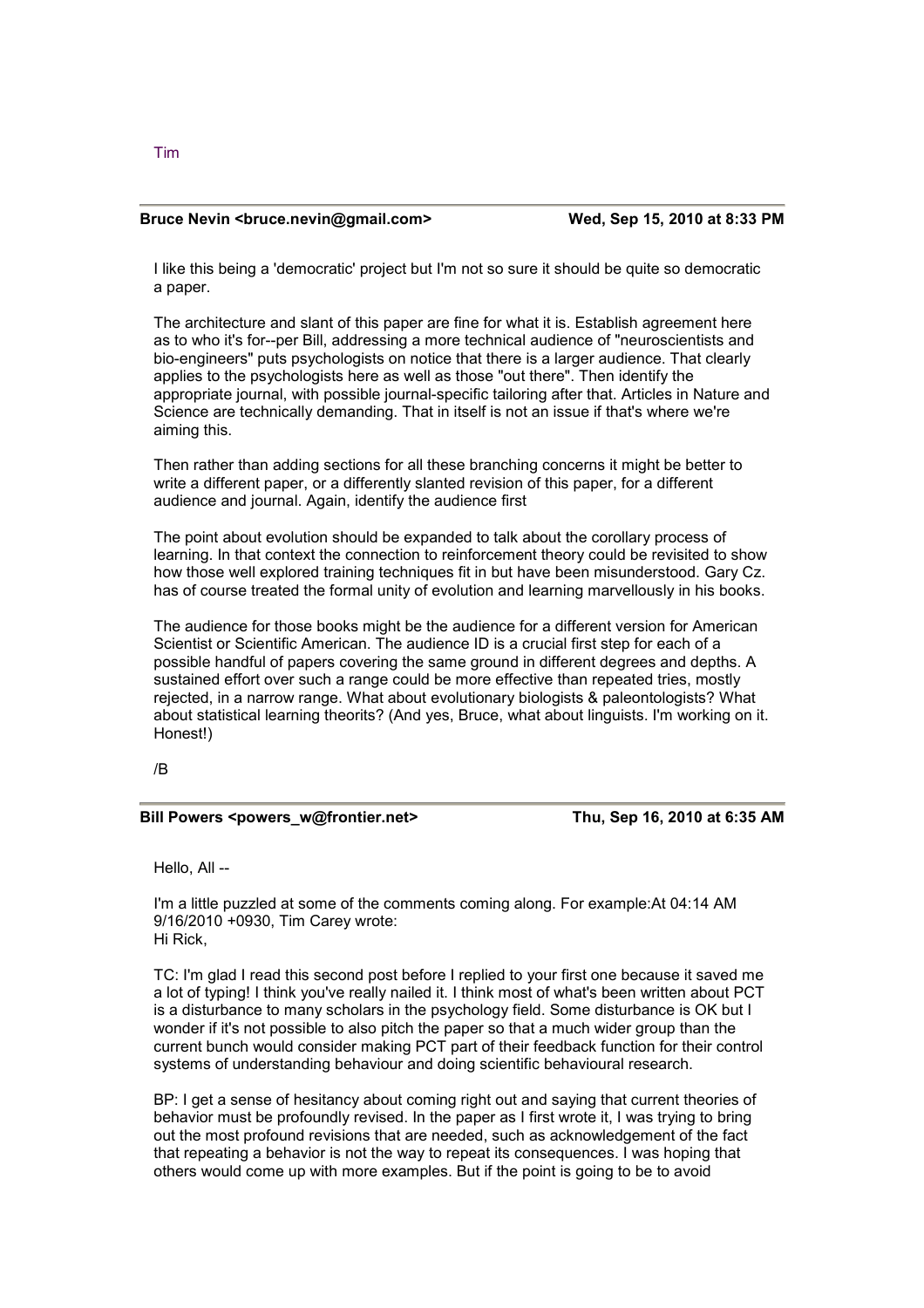upsetting psychologists, aren't we going to lose the main impact of the paper? Can we encourage psychologists to adopt PCT by trying to make it seem that no important changes have to be made? It seems to me that if we do that, it won't be PCT that they are adopting.

I think there is a conflict here that has to be discussed. I would agree that we don't have to be nasty about this, but if the message is disguised to make it more palatable, will any message be left?

Best,

Bill [Quoted text hidden]

## **Tim Carey <Tim.Carey@flinders.edu.au> Thu, Sep 16, 2010 at 8:21**

**AM** 

Hi Bill,

Wow!! I'm really surprised you would interpret an email of mine in this way. I thought I was the one who had objected strongly all these years to watering down the message to make it sound like something nonbelievers would be interested in. I'm not suggesting diluting the message at all. If anything, I'm suggesting ramping it up but doing it in such a way that it demonstrates how PCT will help make sense of things and improve people's practices more than their current approaches.

Essentially, I'm suggesting that, with the paper in its current form I don't think it will be immediately apparent to people why they should be interested, for example, in time delays in a system or a reorganization model of learning rather than a reinforcement model. Why should geocentric astronomers be interested in a heliocentric model?

I'm happy to admit I'm way off base here. All I know about is my own narrow world of colleagues and research and clinical practice. I just have an image in my head of someone reading this paper and saying "Hmmm. Interesting stuff" (in a very good scenario) then putting it down and getting back to doing what they were doing before.

Perhaps this is important to me because it's something that I've struggled with. I think the demos are mind blowing. I love the e-coli reorganization model, I love the crowd demo, I love the little man demo ... but what do I do with those demos? After I've seen them and digested them, how do I start doing my business (research and practice) in a PCT way? I think I've got a reasonable handle on the answer to the practice part of that question but I'm still pretty hopeless at the research side of things. What questions should I be formulating and how should I go about answering them? How will our world individuals, relationships, jails, schools, nations, wars, etc - be a better place once its PCTd?

That's all my comment was trying to get at.

I'm a bit worried I'm beginning to sound like a ranting heretic so I'll stop here and let you work on the paper in the way you know you want it to be!

I still think it's a great piece by the way. I'm not at all averse to upsetting psychologists - in fact, I do it on a regular basis!

Tim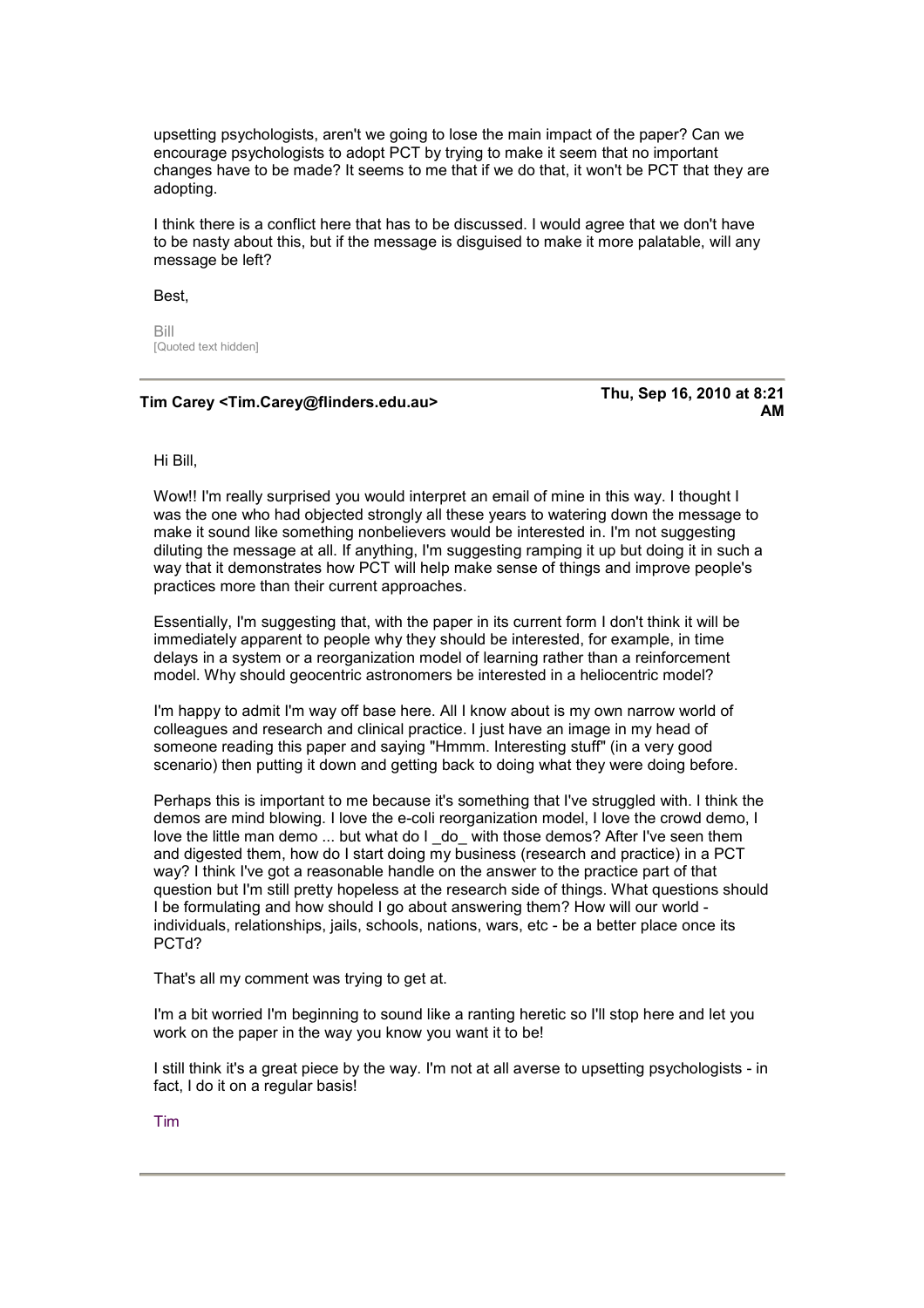#### Bill Powers <powers\_w@frontier.net> Thu, Sep 16, 2010 at 2:30 PM

Hi, Tim and supporting cast --

I've added Martin Taylor to the list -- can't imagine how he got left off. Latest version of paper attached.

At 04:51 PM 9/16/2010 +0930, Tim Carey wrote: Hi Bill,

Wow!! I'm really surprised you would interpret an email of mine in this way. I thought I was the one who had objected strongly all these years to watering down the message to make it sound like something nonbelievers would be interested in. I'm not suggesting diluting the message at all. If anything, I'm suggesting ramping it up but doing it in such a way that it demonstrates how PCT will help make sense of things and improve people's practices more than their current approaches.

BP: Excellent, Tim. Your honesty always gets us somewhere. This is a great introduction to something important.

TC: Essentially, I'm suggesting that, with the paper in its current form I don't think it will be immediately apparent to people why they should be interested, for example, in time delays in a system or a reorganization model of learning rather than a reinforcement model. Why should geocentric astronomers be interested in a heliocentric model?

BP: I'm not arguing with you, you may well be right. As a naive engineer type, I automatically assume that it's always better to work from a correct model than a wrong model, because the results will be better. I just assume everyone would prefer that. What you seem to be telling me is that it's not going to make much difference to psychologists whether their understanding of how behavior works is correct or incorrect. So what is it that psychologists actually try to do? How can it NOT make a difference? Don't they even want to know if their understanding is right? Are they actually interested in theory at all? If they aren't, what is the basis of their thinking and practice? Is it all just habit and superstition?

TC: Perhaps this is important to me because it's something that I've struggled with. I think the demos are mind blowing. I love the e-coli reorganization model, I love the crowd demo, I love the little man demo ... but what do I do with those demos? After I've seen them and digested them, how do I start doing my business (research and practice) in a PCT way? I think I've got a reasonable handle on the answer to the practice part of that question but I'm still pretty hopeless at the research side of things. What questions should I be formulating and how should I go about answering them? How will our world individuals, relationships, jails, schools, nations, wars, etc - be a better place once its PCTd?

BP: OK, that's pretty clear. So try answering this (anybody): if the demos and models leave you wondering how to use them in your work, does this mean you can go on doing your work anyway? If so, what is it you're doing that doesn't absolutely require a correct theory behind it? What do you do every day that can be done without taking PCT into account? I'm trying to imagine a physicist who appreciates something like a demonstration of conservation of momentum, but never actually uses that idea in his normal work; in fact, ignores it. Would it be possible to do physics? I suppose you could do optics or some other narrow specialty, but could you teach a general physics course to freshmen?

The unspoken assumptions probably have to be made explicit in this paper. Maybe that's what you're trying to say. The real relevance of PCT may be in the fact that it addresses problems that are normally swept under the rug, bringing them out in the open where we have to talk about them. We've all seen how S-R theory insinuates itself into discussions without any apparent realization of what is being said or assumed. If you follow out the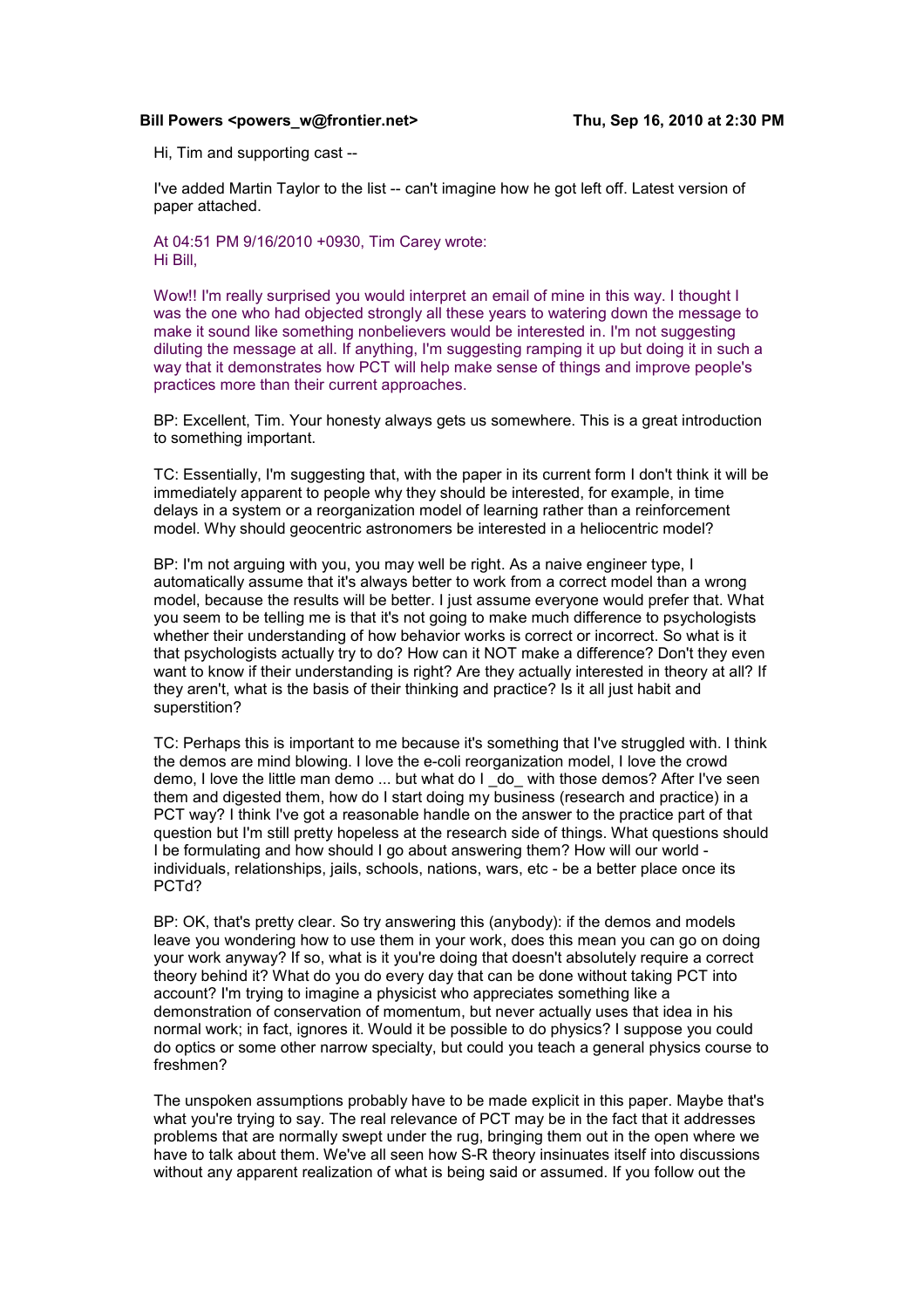logic of the S-R model, it quickly shows up as totally impractical, but if you just sort of assume it without looking too deeply into it, it seems OK to a lot of people. But I've always thought that a person who could see it that way doesn't have any professional interest in psychology.

These thoughts are a bit discouraging, since I've devoted so much time and effort to working out models and explaining them as clearly as I can. Do most psychologists just respond with a blank look and go back to whatever they were doing before? And again I ask, what is it they go back to? It's hard for me even to imagine not caring about the issues we address in PCT. Is psychology just strict empiricism without any understanding?

Maybe the paper should begin with a discussion of why models are important, and what difference they can make. What is the most important thing here?

Best,

Bill

### Bill Powers <powers\_w@frontier.net> Thu, Sep 16, 2010 at 4:18 PM

Hello, David --

DMG: For example, reading the paper made me realize that I don't really understand how error signals at one level result in reference signals at the next lower level. The resources available to more fully explain this idea could be referenced in the text.

BP: I can see that we need a Live Block Diagram for a two or three level system. Maybe Bruce Abbott would take that under advisement. Rick has done this with a spreadsheet, but it's not easy to understand the operation that way.

Actually, the answer is relatively simple, if we don't get into the memory business. For any control system somewhere in the hierarchy, all the lower systems are its environment. It sends output signals into that environment, and gets back changes in its own perceptual signals. The output signals actually are reference signals for lower control systems, and as the lower systems act to bring their own perceptions to the levels being specified, they alter the inputs to the higher system. So the higher system is acting on its environment to change its own inputs, and that is how it controls its own perceptions. The lower control systems being used by the higher system are the environmental feedback function for the higher system.

I can see that I should have made the proposition about memory more clearly speculative. There are many problems to be worked out before I would be happy with that model, all having to do with how it's done. I'm never happy with a model unless I have at least some idea of how it would work.

Best,

Bill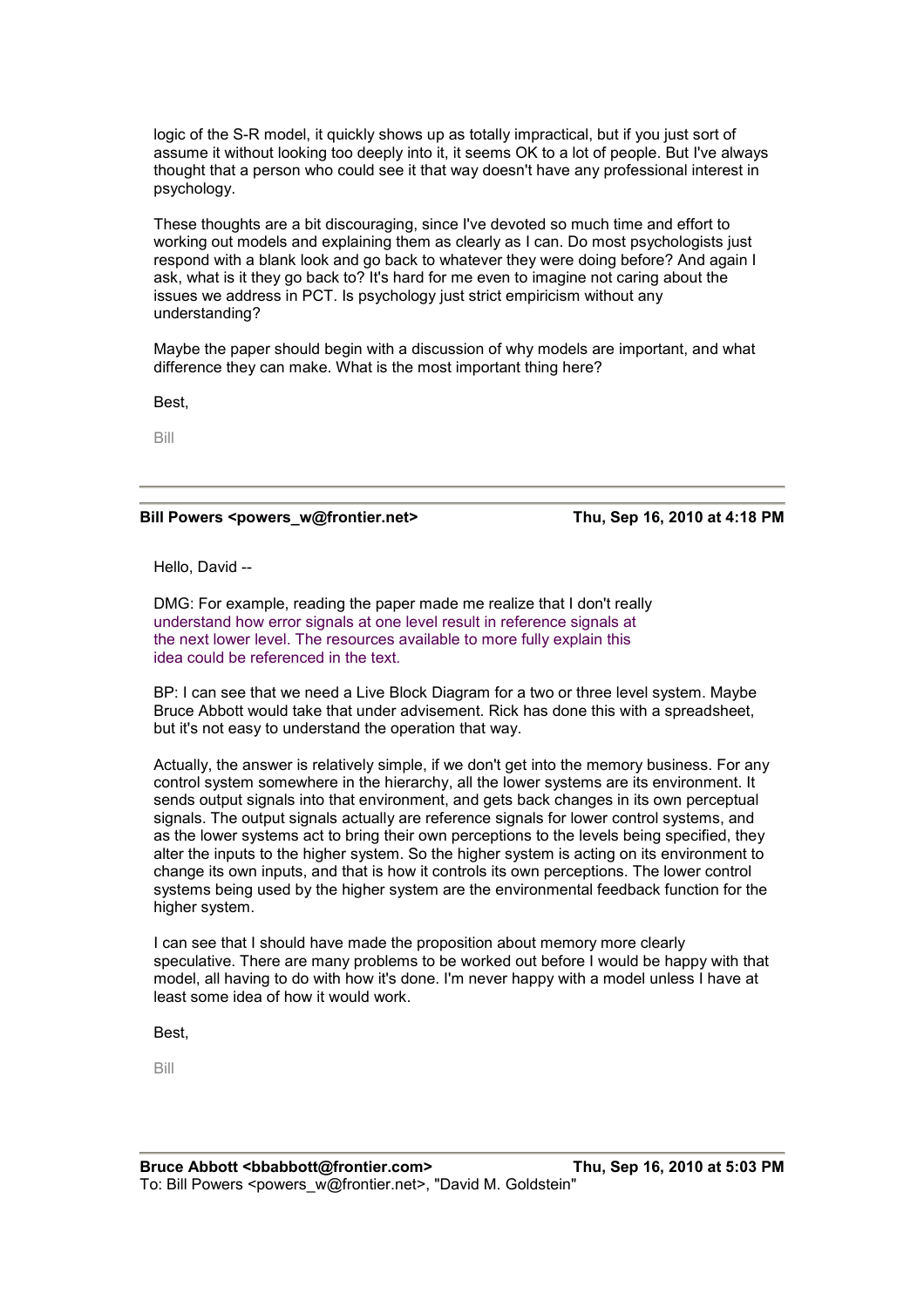<David.Goldstein@dcf.state.nj.us>, Tim Carey <Tim.Carey@flinders.edu.au>, Richard Marken <rsmarken@gmail.com>

Cc: Bruce Nevin <bruce.nevin@gmail.com>, bbabbott@verizon.net, hy43@duke.edu, sara.tai@manchester.ac.uk, warren.mansell@manchester.ac.uk, wmansell@gmail.com, jrk@cmp.uea.ac.uk, Davidmg@verizon.net, mathwerkx@yahoo.com, dag@livingcontrolsystems.com, mmt@mmtaylor.net

Hi Gang,

BP: I can see that we need a Live Block Diagram for a two or three level system. Maybe Bruce Abbott would take that under advisement. Rick has done this with a spreadsheet, but it's not easy to understand the operation that way.

BA: It probably wouldn't be too difficult to modify the LiveThree demo for this purpose. LiveThree presents block diagrams of three separate control systems that currently each control a different weighted combination of the same three environmental variables. It could be modified so that the output of each control system goes to the reference of the system to the right of it (except of course for the rightmost system).

Bruce A.

#### **Richard Marken <rsmarken@gmail.com> Thu, Sep 16, 2010 at 5:15 PM**

Hi Bill

Tim said:

>> TC: Essentially, I'm suggesting that, with the paper in its current form I >> don't think it will be immediately apparent to people why they should be >> interested, for example, in time delays in a system or a reorganization >> model of learning rather than a reinforcement model.

And you ask.

> BP: I'm not arguing with you, you may well be right. As a naive engineer > type, I automatically assume that it's always better to work from a correct

> model than a wrong model, because the results will be better. I just

> assume everyone would prefer that. What you seem to be telling me is

> that it's not going to make much difference to psychologists whether their

> understanding of how behavior works is correct or incorrect. So what is it

> that psychologists actually try to do? How can it NOT make a difference?

> Don't they even want to know if their understanding is right? Are they

> actually interested in theory at all? If they aren't, what is the basis of their

> thinking and practice? Is it all just habit and superstition?

Research psychologists are not generally interested in theory at the level we are. Their theories are basically verbal, like Bruce Gregory's "stories". If the stories sound good and the data seem generally consistent with them then the psychologists are happy.

Research psychologists have no idea that there is a disconnect between their verbal theories and the actual causal theory that is the basis of the research they use to test these theories. So one reason psychologists don't think much of PCT is because often their verbal theories include things like goals, feedback, etc. They are verbal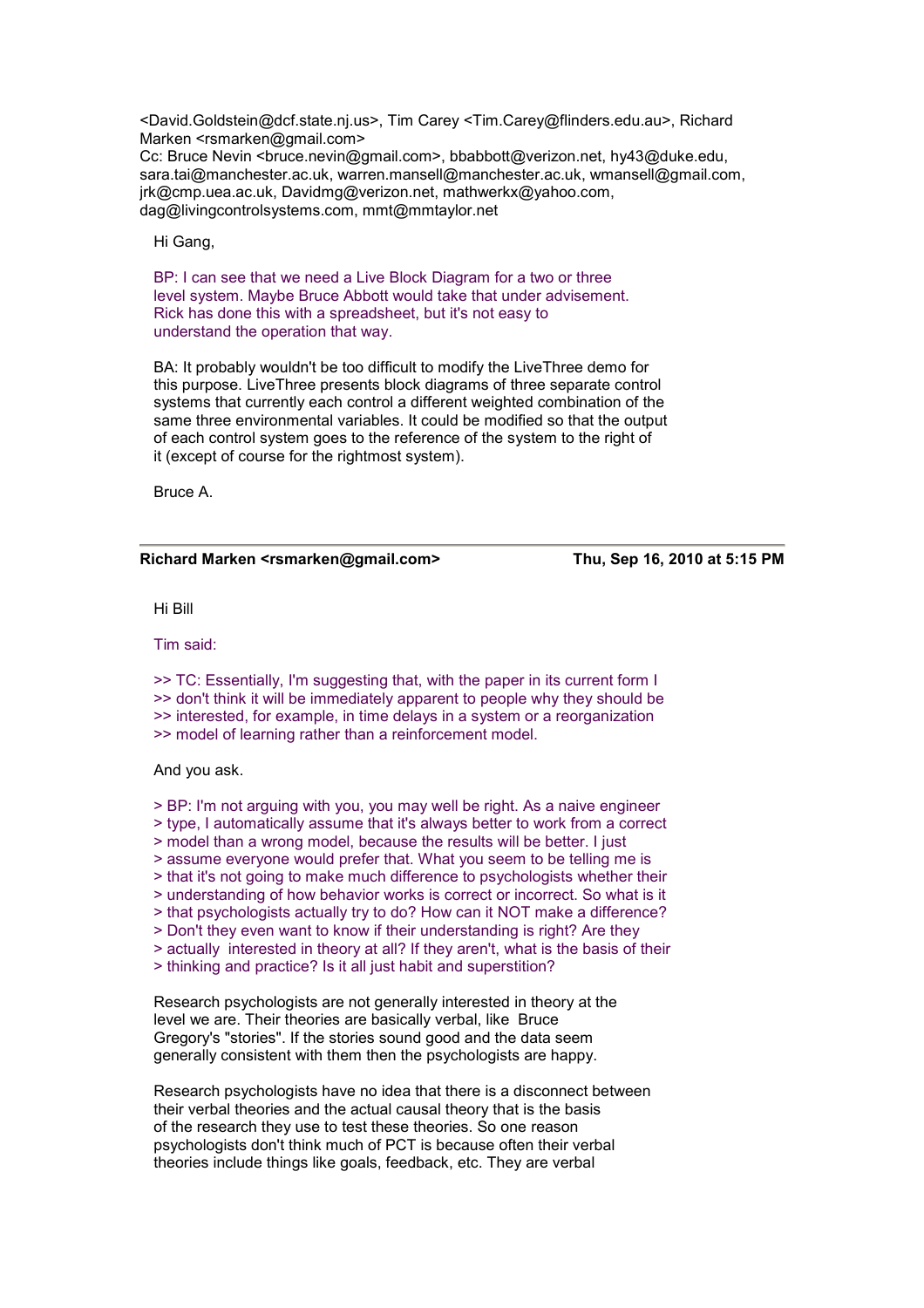closed loop theories. So PCT sounds like old news. Of course, an open loop model is the basis of any research done to test these theories (using multiple subjects on top of it) but they don't understand what that means, or care.

But even though the results of their research iscrap (accounting for 30% of the variance in behavior is considered wonderful) researchers care only about whether or not the general form of the results are consistent with the predictions of their "stories".

Perhaps if you could show these researchers how specific research results would be better accounted for by a closed loop model that might get their attention. But you would have to do this in the context of the actual experiments they have done. And as you well know (from you efforts to model operant behavior, which at least has the advantage of providing data for individual subjects rather than group averages) using PCT to model existing experiments is not easy, or even possible in most cases.

Tim goes on:

>> TC: Perhaps this is important to me because it's something that I've >> struggled with. I think the demos are mind blowing... I think I've got a >> reasonable handle on the answer to the practice part of >> that question but I'm still pretty hopeless at the research side of things. >> What questions should I be formulating and how should I go about >> answering them? How will our world - individuals, relationships, jails, >> schools, nations, wars, etc - be a better place once its PCTd?

These are questions I have lived with myself. It's taken me more than a few years to develop relatively satisfactory answers to them. You say:

> BP: OK, that's pretty clear. So try answering this (anybody): if the demos > and models leave you wondering how to use them in your work, does this >> mean you can go on doing your work anyway?

OK, I'll answer this. My work is research, not therapy. Perhaps because my specialty in psychology was research methodology and I was teaching at a college where I was not required to have a big research program going on in order to get tenure, I had no difficulty "not going on" doing what had been my research work (in psychophysics) after learning PCT (from the demos I based on your writings back in the late 1970s). I saw the fundamental problem with the open loop model of research right away and saw it's implications for research. But, like Tim, I didn't (and still, to some extent, don't) know where to go with my research from there.

As you know, most of my research has been aimed at showing the fundamental problems with the open loop model which is the basis of behavioral research. But I haven't done all that much substantive research based on PCT. The baseball catching research is one attempt at doing PCT research in a substantive area. Another is my work on the effect of timing on the ability to control different types of perceptions. I never published it or really developed it properly. But if I were involved deeply in a research program when I had encountered PCT I would have had a very hard time seeing the relevance of PCT to my work. So things might have gone quite differently if I had read B:CP and then wondered "what does this have to do with my work in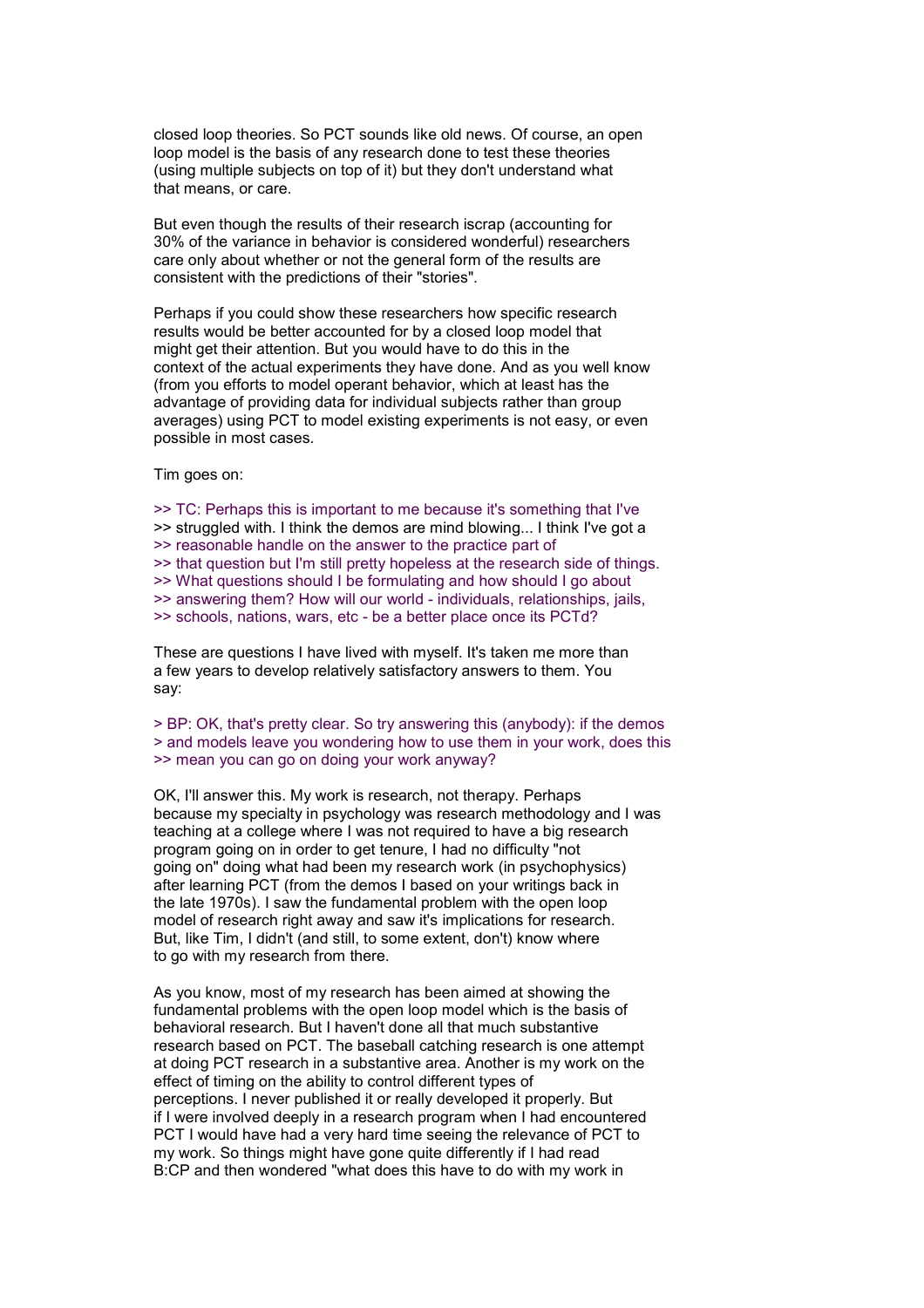#### auditory psychophysics?"

So I think Tim's question really gets to the heart of the problem of getting research psychologists interested in PCT. Research psychologists are concerned about their little fields of research. For example, I found that one of the editors dealing with a paper of mine studies "attentional localization", whatever the hell that is. Another editor studied some kind of "decision making". These people are not interested in whether the difference between open and closed loop models; they are interested in doing conventional little research studies that seem to test their verbal ideals about how attention is localized or how decisions are made.

If we want research psychologists to pay any serious attention to PCT we have to show them explicitly what PCT can do for them and how to use it. We have to do it using examples from their own experimental data. We have to show them very clearly what the problems are with their research, how PCT can account for the data better (if possible) and how they can direct their research in directions that will produce real solid results that will be of interest to them. I

 think one thing PCT does is it shows that psychologists have been interested in the wrong thing, looking at S-R relationships and ignoring the question of what variables organisms control. Getting psychologists off this road and onto the right (PCT) track will require a HUGE change in the goals and methods of psychological research. And psychologists, especially those with careers in the line, are not going to be easily persuaded; certainly not by what look like rather abstract demonstrations of principle.

I think what Tim is saying -- and what I heartily agree with -- is that if we want research psychologists to get interested in PCT we have to 1) show how PCT accounts for the results of some "hot" research, in terms of the actual research data. We have to pick some studies and analyze them in detail from a PCT perspective. Then 2) we have to show what kind of research PCT suggests should be done: research that kind of looks like it's related to the research interests of these researchers. If you want to get the attention of research psychologists (or research neurophysiologists or whatever) I think you have to do something like this.

I don't know if that's the audience you want to get to with this paper. But if you don't write the paper as I suggest above (with real examples of research and suggestions for what kind of research to di based on PCT) you will get the same kind of reaction that you've gotten for the last 50 years, which is basically "interesting but don't bother me anymore because I'm busy studying how X affects Y".

The other possibility is to just give up on the research types (which I think is fine; I can keep trying to handle the research flank;-) and just go for the clinical types, who are a much easier touch; I gave my talk on PCT to a clinically oriented audience and they went bananas. In that case you might want to tone down the science aspects of the paper and show how PCT can help out with therapy.

> These thoughts are a bit discouraging, since I've devoted so much time and

> effort to working out models and explaining them as clearly as I can. Do

> most psychologists just respond with a blank look and go back to whatever

> they were doing before?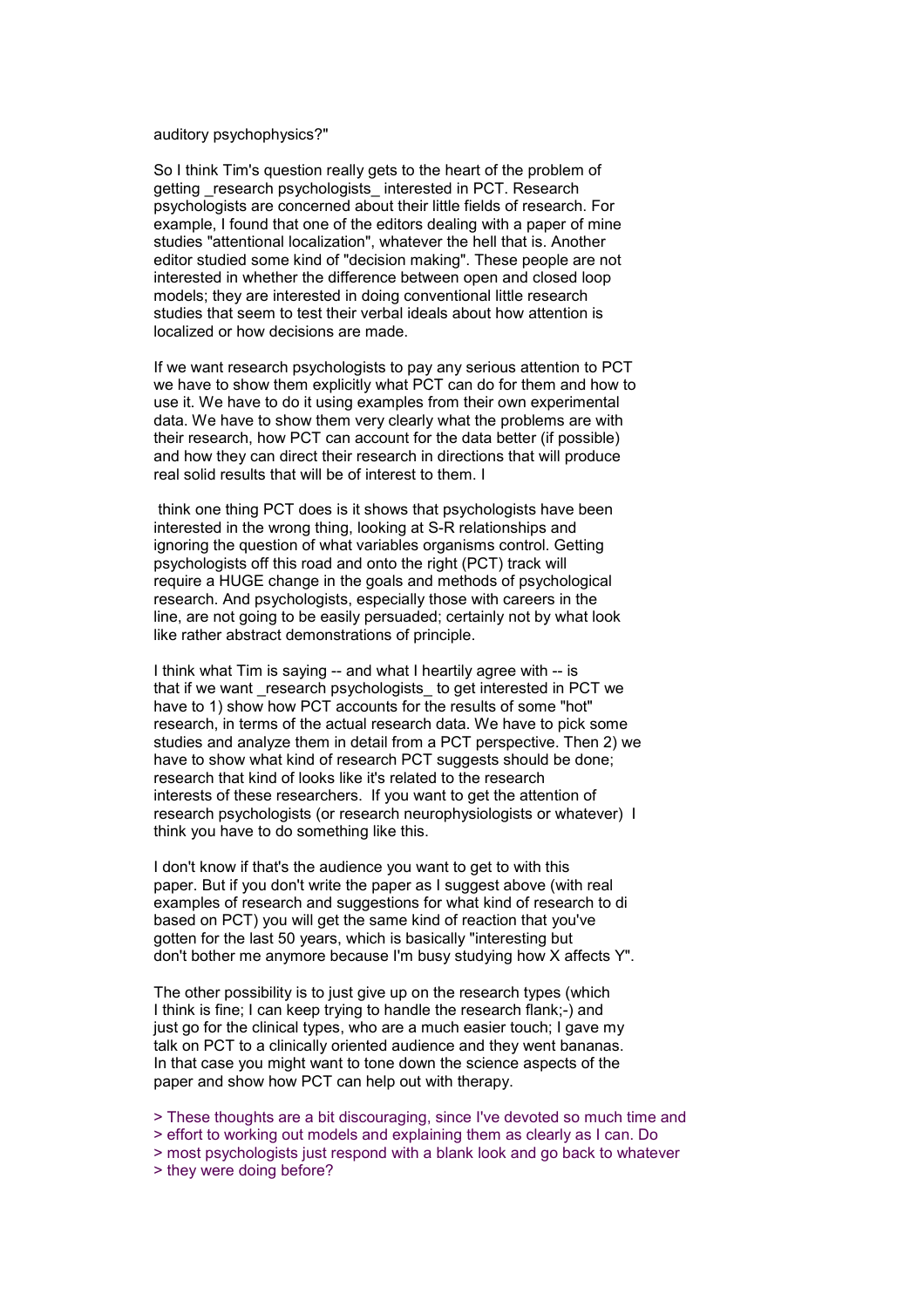Yes. But don't be discouraged. It worked on me and Tim and Warren;-) There's bound to be more like us that will come along someday. I like small groups.

> Is psychology just strict empiricism without any understanding?

No. I'd say it's just loose empiricism with understandingness.

> Maybe the paper should begin with a discussion of why models are

> important, and what difference they can make. What is the most

> important thing here?

Again, if your interest is in getting the attention of behavioral and neuro- scientists what is most important is showing how PCT relates to their work, using real examples of research, with real data. The other most important thing is to provide concrete examples of the kind of research they should be doing -- research that is in some way similar to what they are already doing; that seems to get at the same kind of questions -- but is oriented toward understanding what individuals are controlling and how they control it.

This kind of stuff wasn't necessary for me because, as I said, I was in a somewhat unique situation -- not involved in a tenure crucial research program, focusing on the fundamentals of research methodology (as a teacher) and, oh by the way, getting in at the very crest of the personal computer wave (in 1979) so that I could demonstrate this stuff to myself while having fun with the newly developed PCs.

That's my \$25 worth. Hope it helps.

Love [Quoted text hidden]

**Tim Carey <Tim.Carey@flinders.edu.au> Thu, Sep 16, 2010 at 9:02 PM** 

Hiya Bill,

I don't want my posts to discourage you at all but some of your questions about psychologists are pretty close to the mark!

BP: I'm not arguing with you, you may well be right. As a naive engineer type, I automatically assume that it's always better to work from a correct model than a wrong model, because the results will be better.

TC: Yep, me too. But that's something I've learned through PCT. Prior to seeing the models and demos of PCT I really had no clue about what a functional model is. Now, when I teach PCT, I usually put up something like an architect's house plan and an electrical circuit diagram (I found one of the circuit for Christmas tree lights) and I compare these with the sort of diagrams that are ubiquitous in psychology. I make the point that the PCT diagram is more like an electrical circuit diagram than a conventional psychology diagram because a PCT diagram is considered to be the beginnings of a blueprint for building something that actually works.

I have expected that people will be just as blown away as I was when I had my first "Aha!"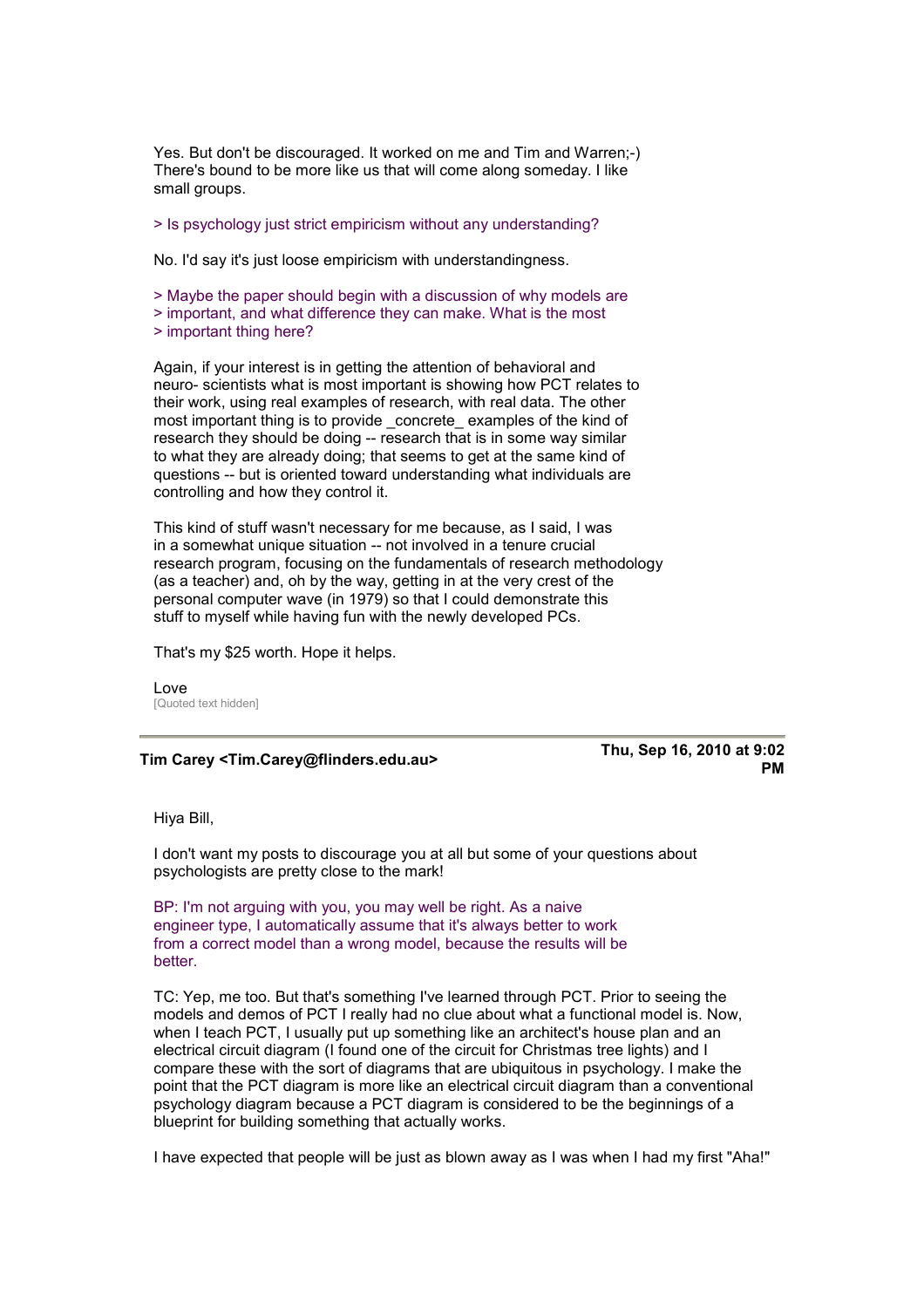with PCT. That hasn't been the case!

I think building functional models should be the standard in psychology. If Skinner had had to propose a functional model of what he was suggesting we might be in a very different place now.

BP: So what is it that psychologists actually try to do? How can it NOT make a difference? Don't they even want to know if their understanding is right? Are they actually interested in theory at all? If they aren't, what is the basis of their thinking and practice? Is it all just habit and superstition?

TC: This almost sounds like having a conversation with myself :-)!! These are the same questions that have baffled me for the last 10 years or so. It's these kinds of points I was trying to get at when I suggested that when people from psychology hear about PCT they compare it to other theories they're familiar with like the Theory of Planned Behavior or Attachment Theory etc. I think there's a dramatic difference in what a theory even is between people who understand PCT (and people from the physical sciences generally most likely) and people in psychology. At least that's been my experience.

This certainly applies in the field of psychotherapy which I know somewhat. The fact that there are over 400 different kinds of therapy attests to the fact that people aren't really interested in understanding (in a functional sense) why their methods work and fail at different times. I pretty much suggest that alot of psychotherapy is based on superstition in my first MOL book.

BP: OK, that's pretty clear. So try answering this (anybody): if the demos and models leave you wondering how to use them in your work, does this mean you can go on doing your work anyway? If so, what is it you're doing that doesn't absolutely require a correct theory behind it? What do you do every day that can be done without taking PCT into account?

TC: I would suggest (contentiously perhaps) that most psychological research proceeds without theory. That's certainly not how it's written but our almost complete reliance on statistics has allowed psychological research to become a virtual atheoretical numerological exercise where large amounts of data are collected in various ways and then statistical tests are used to identify patterns in the data. These patterns are then reported as providing proof to whatever theory was proposed at the beginning.

I'm aware that I'm making generalisations here knowing full well that these points don't apply to all psychologists everywhere at all times. If you have a look at current psychology journals though you'll find that they still apply quite broadly.

BP:The unspoken assumptions probably have to be made explicit in this paper. Maybe that's what you're trying to say. The real relevance of PCT may be in the fact that it addresses problems that are normally swept under the rug, bringing them out in the open where we have to talk about them. We've all seen how S-R theory insinuates itself into discussions without any apparent realization of what is being said or assumed. If you follow out the logic of the S-R model, it quickly shows up as totally impractical, but if you just sort of assume it without looking too deeply into it, it seems OK to a lot of people. But I've always thought that a person who could see it that way doesn't have any professional interest in psychology.

TC: Yep, I think it should happen that way too. But I don't think many people think about the logic behind what they're suggesting or follow things through to their natural conclusions. The fact that we still get models of various brain processes being proposed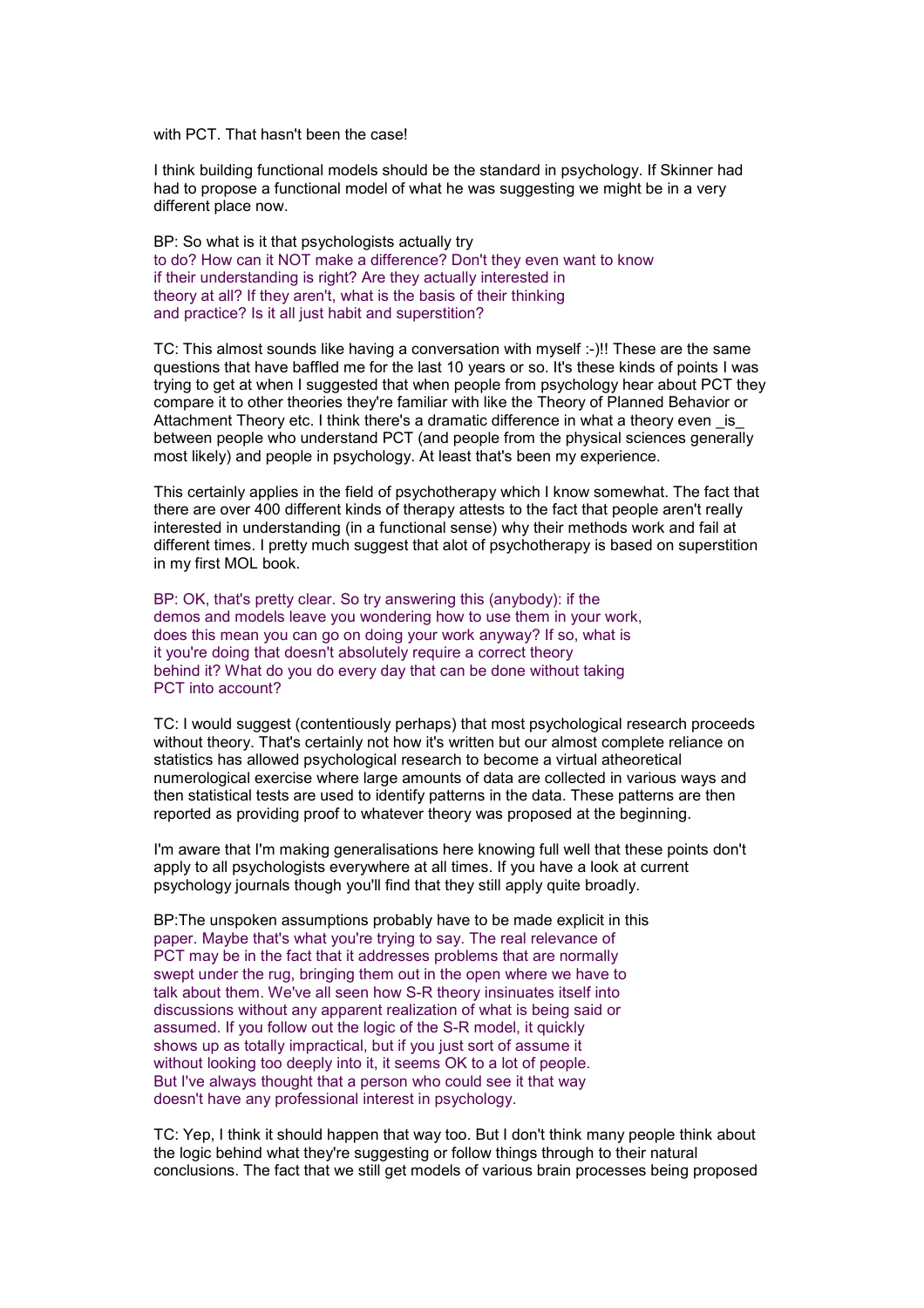that have double-headed arrows in their diagrams suggests that people don't really think closely about what they're suggesting by the model they create.

BP: These thoughts are a bit discouraging, since I've devoted so much time and effort to working out models and explaining them as clearly as I can.

TC: [And that's the thing that makes PCT different! Tha](http://en.wikipedia.org/wiki/Biological_engineering)t's the thing that will, ultimately, allow the life sciences to be scientific. It's on the basis of your models that, I believe, we'll be able to find effective long term solutions some of our most pressing social problems.

We certainly need this paper. Even in its current form it will still be a great resource that I'll be able to use (and I imagine others will too) in my teaching and communication with others. In terms of appealing to a broad audience though I kind of imagine a sentence at the bottom of each section starting something like "This part of the model is vital to the life sciences because ..."

Tim

## **Bruce Nevin <bruce.nevin@gmail.com> Thu, Sep 16, 2010 at 11:03**

**PM** 

[I don](http://www.garfield.library.upenn.edu/classics1986/A1986A050100001.pdf)'[t think the paper as is is aimed at psychologists, nor should it be.](http://www.garfield.library.upenn.edu/classics1986/A1986A050100001.pdf) 

I remember Heinlein's advice about rejection slips, never rewrite a story, just (re)submit it elsewhere and move on. I'm not saying exactly that, but something allied to it. This paper started out being addressed to a somewhat more technical audience, and if psychologists happen to read it the aim is to put them on notice that such an audience exists and sees its pertinence to psychology even if they don't. Don't rewrite the paper based on *anticipated* rejection slips from the readers! As Mark Twain put it, "Worrying about something is like paying interest on a debt you don't even know if you owe."

The recommendations to make specific connections to work familiar to the audience is spot on. But what work are we talking about for the specific more technical audience for this paper, neuroscientists and bio-engineers? (A new term to me, that. http://en.wikipedia.org/wiki/Biological\_engineering)

There's a track record over years of wrestling with how to address psychologists, and Rick and Tim have laid those difficulties out plainly in this thread. The best way I can see would be to replicate a specific experiment, show how the statistical nonsense of the original is replicated, and then use the data about individuals to demonstrate how much richer and more precise and revealing the results are with PCT. It would have to be a relatively simple experiment, and one from which the extrapolation to more complex scenarios is not difficult to claim.

That would be the basis of a paper addressed to psychologists.

It might not be the best strategy for other audiences. The issue of how to effect culture change was addressed long ago by Ward Goodenough (a professor of mine once upon a time), but it appears that no one has really taken it up seriously since then. Or at least as of 1986 there were lots of citations to his 1963 book *Cooperation in change* but none of the successors to it that he hoped and pleaded for.

http://www.garfield.library.upenn.edu/classics1986/A1986A050100001.pdf. As I recall, he describes situations in which a change is beneficial, may even be obviously necessary for people's survival, but making that change compels other changes (controlling variable A in a different way affects the ability to control (or manner of control of) other variables that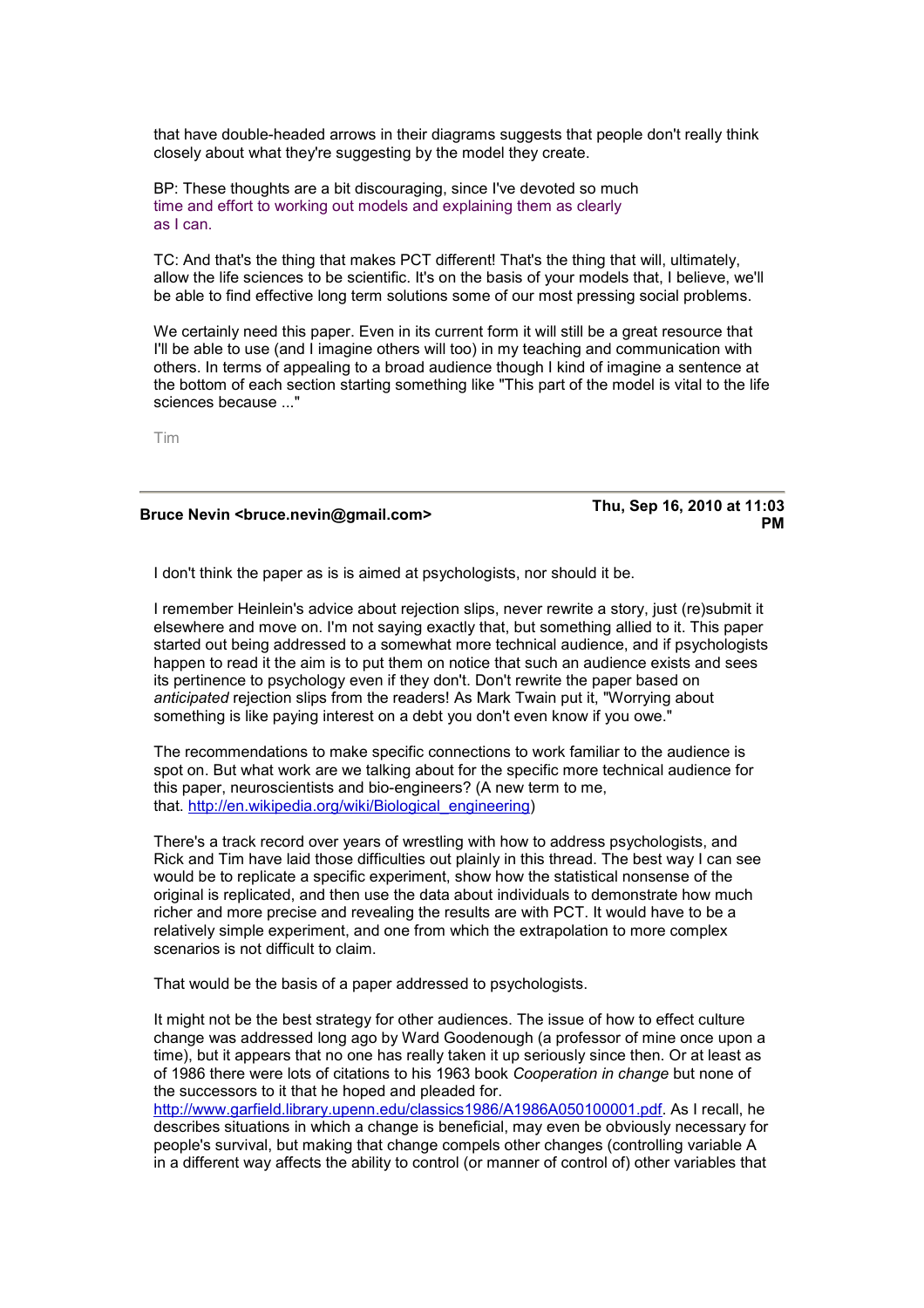matter, so the don't make what on the surface seems to be not a big deal to change. PCT would help anthropologists et al to talk about this more clearly and effectively. It's not at all clear that replicating specific research and then modeling the same data and reporting PCT results would be the best first paper for that. Maybe. A metatheoretical discussion of the reception of PCT might fit. :->

/B [Quoted text hidden]

**Tim Carey <Tim.Carey@flinders.edu.au> Thu, Sep 16, 2010 at 11:17** 

**PM** 

Hi Bruce,

Thanks for putting in Heinlen's strategy. It's one I've adopted myself but didn't realize it had any credence to it!

I think you're right about not aiming it at psychologists. I like Bill's idea of pitching it at neuroscientists and bio-engineers. These are areas I know almost nothing about but I imagine the details about the mechanics of the control system would be right up their alley. Even so, I would hazard a guess that not all of them will immediately see the application of PCT to their work and, even in this area, I wonder if the importance of PCT to their work would need to be made explicit to them.

I suspect that functional models are no more abundant in the neuroscience area than they are in experimental psychology … if they were, Bill probably wouldn't need to write this paper!

#### Tim

[Quoted text hidden]

#### **Bill Powers <powers\_w@frontier.net>** Thu, Sep 16, 2010 at 11:36 PM

Hello, all --

Some really good observations about the audience, psychologists, etc. from Rick, Tim, Bruce, anonymous friends. I'm going to think about this for a while -- there's a glimmer of an idea about a different way to proceed, but I don't want to talk about it until I've tried to write something on it. I don't mind giving up on the first approach to the paper -- it can probably be used as a resource among PCTers, so it's not all wasted, and anyway all practice at saying things better is worthwhile. Let's see if these vague ideas in the back of my head will come together into something useful.

Best,

Bill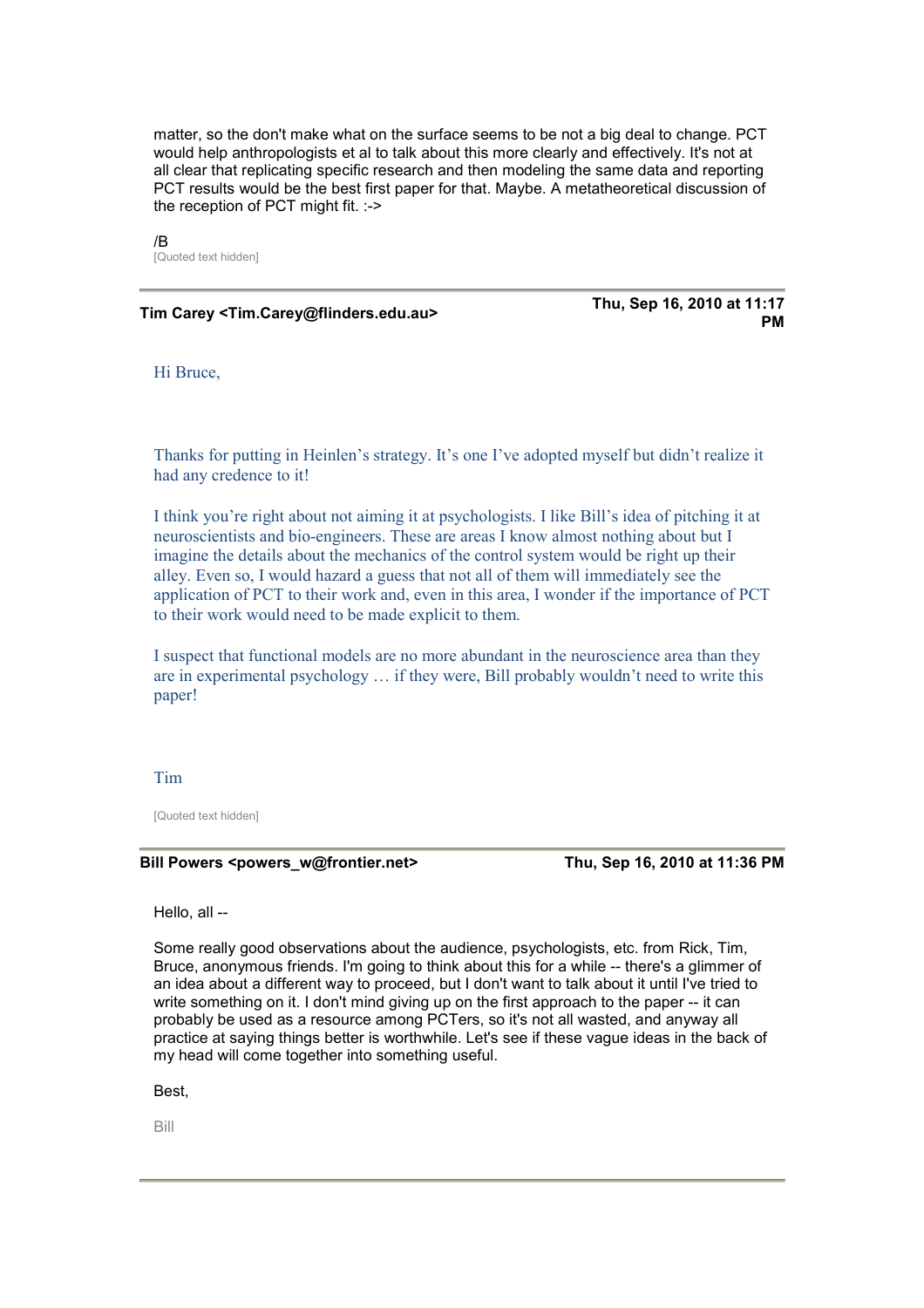#### Bill Powers <powers\_w@frontier.net> Fri, Sep 17, 2010 at 4:31 AM

Hello, all --

Here is a version of the new approach. There will have to be text before and after it to introduce PCT and then to say why it is good that we can use the negative feedback control model. I thought you all might find this much interesting, especially Tim with his friend spouting hypothetical nonsense.

Best,

Bill

#### Bruce Nevin <br/>bruce.nevin@gmail.com> Fri, Sep 17, 2010 at 4:47 AM

I do like this approach a lot. "That's not a bug--it's a feature!"

Minor suggestion: "Ashby showed clearly" ==> Ashby showed persuasively [Quoted text hidden]

#### **Martin Taylor <mmt@mmtaylor.net> Fri, Sep 17, 2010 at 6:00 AM**

 Not having yet read the original draft, but having read comments today about the target audience, I thought it might be useful if I describe the way I came to PCT. It might suggest an approach based on the real-world general applicability of PCT.

I started as an engineer (Engineering Physics), and I almost took my Master's degree in control engineering. However, my father was on a federal (Canada) human resources commission, and one of the other members was a senior research psychologist. This psychologist read my Bachelor's essay, and suggested I might be better to become a psychologist. At that time many experimental psychologists had started as engineers, and in fact the Canadian Psychological Association was seriously debating a proposal that undergraduate psychology be deprecated as a lead-in to graduate research in psychology, in favour of an engineering, mathematical, or science degree. So, after an interim in Operations Research, I became a duly certified Experimental Psychologist with the Canadian Defence Research Board, under the psychologist who had originally suggested I become one.

The point of that is to say that I came with a predisposition to use engineering methods in psychology, and with a background in control theory. And to say that this was not what brought me to PCT.

In the late 1970s we were trying to develop multimodal interfaces with computers, so that we could do things like say: "show me more like this" (pointing at the screen). That effort led to the Layered Protocol Theory of dialogue, in which each participant is trying to develop a perception of what the other understands at many levels of abstraction, and to get the other to understand what s/he wants the other to understand.

When I learned of PCT, it didn't take long for me to realize that LPT was a special case of PCT.

But this was not what brought me to PCT, or rather, it was only a way station.

The next stage was the realization of the physical necessity of PCT for thermodynamic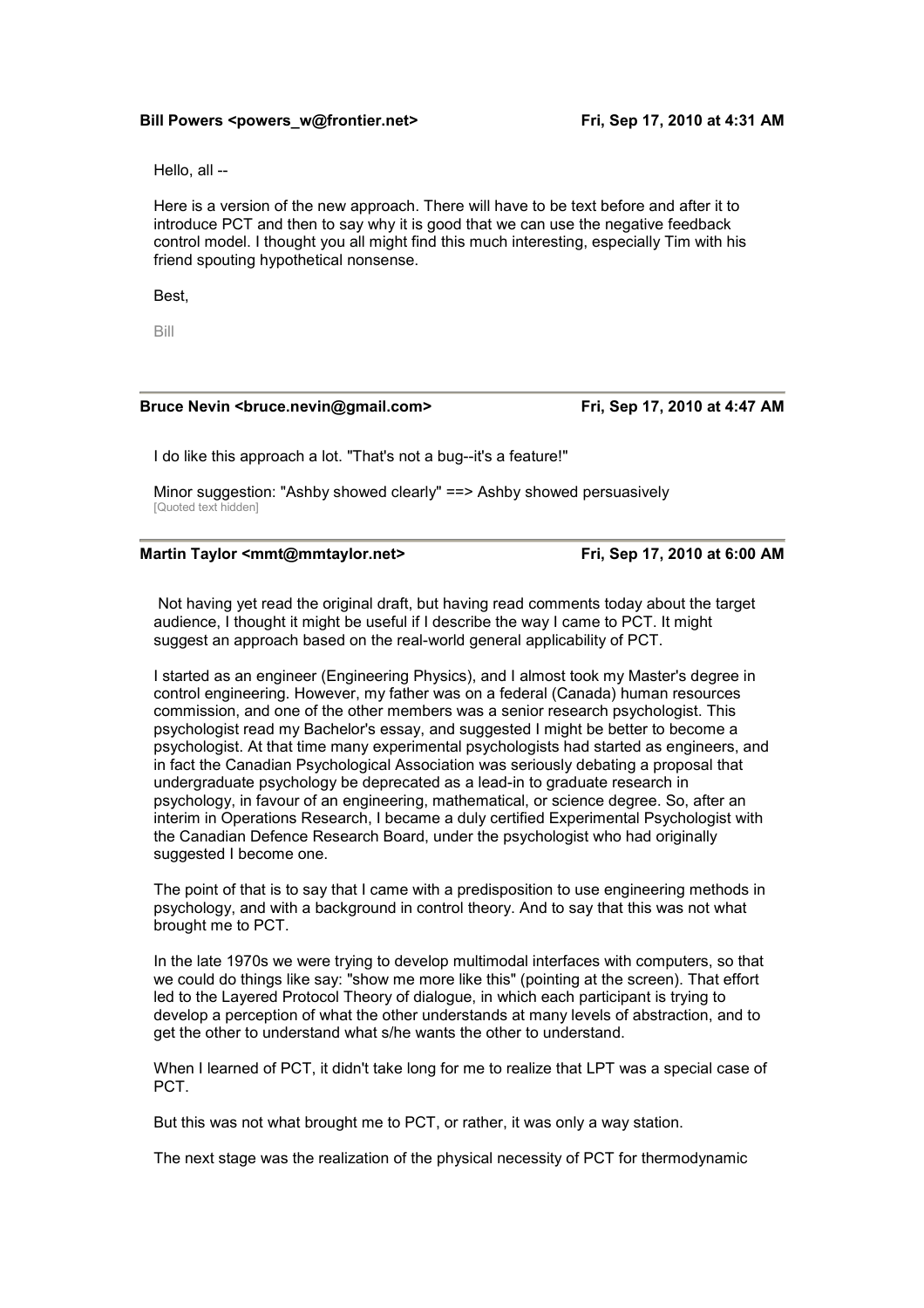reasons. At that point, for me PCT was necessarily true (not HPCT, just PCT), and also served as an intellectual support for LPT, which we were using for interface design (as was a group at Philips in the Netherlands).

As a psychologist, I had long been discomfited by the fact that one could very rarely take the findings of laboratory studies out into the natural world. The results usually depended so much on tightly controlled experimental conditions that generalizations to natural conditions could seldom be considered reliable or useful (apart from fairly peripheral psychophysical results). But the mind-blowing thing that brought me fully into PCT was that it was truly applicable in the real world, without having to be generalized from tightly controlled lab studies. It simply works, if you can make a reasonable guess as to what someone is controlling for (and better if you can test for the controlled variables -- there's never just one).

And of course, PCT explains why you often can't generalize from the usual tightly controlled lab studies to the natural world outside the lab. It's the "behavioural illusion". If someone is controlling well, the effect of the behaviour at the input compensates well for any disturbance, but the relation between that effect and the visible, overt, behaviour depends entirely on the nature of the environmental feedback pathway. In the lab studies, that pathway is held pretty well constant, but even if the lab studies are conducted as closed-loop studies, and the person is controlling the same perception when out in the natural world, the actions by which the control is performed may be quite different on different occasions. If you aren't looking for perceptual control you think the person is doing something quite different, when they are actually doing the same thing (Bill's "turning left" example). Only their actions are different.

At no point in this, you may notice, do I refer to models or to the precision of data fitting. That had nothing to do with my interest in PCT, nor did it have anything to do with persuading me that PCT was a "better theory" than any other. I had been accustomed to having data fit sometimes within the thickness of a theory-based line in a graph (in contrast to claims that PCT-ers sometimes make about non-PCT psychology), and I have (once) been able to fit someone else's data using no free parameters, taking results from yet other people in quite different studies, using an information-theory-based model. So good model fits cut no ice with me in respect of taking PCT on board.

Even when I was an undergraduate, I had realized that simulation models can do no more than make a proposed theory plausible. That is something a simulation can certainly do. However, failure of a model to fit data does nothing to disqualify a theory, since the failure could be due to a bad choice of parameter values, a slightly misplaced structural element, or even programming error. And failure to specify a working model does not discredit a theory, either. It merely labels the theory as needing to be fleshed out a bit more. So I have my doubts whether appeals to the accurate fit of models will have much effect when we are trying to persuade an uncaring audience that they should care about PCT.

To recap, a background in engineering, even control engineering, and in psychology did not lead me to see PCT as interesting. Having developed Layered Protocol Theory let me see PCT as a useful foundation for LPT. Seeing the thermodynamic necessity of PCT made me think it was probably correct. And none of that made me see it as particularly interesting or worth following up as more than an intellectual exercise or game. What hit me over the head about PCT was that it really worked in everyday situations in the natural world. I wish I had known about it before my kids grew up!

Maybe an approach that could work is to start with the natural world, and refine it down to tracking models, rather than working up from the models to the world? Ask what someone is doing whose overt action is to press a button beside a door. Is he ringing a bell (why push the button? because the bell wasn't ringing)? Is he trying to get into the house (why ring the bell? because he wants the door to open, and it isn't). Is he visiting someone? (why want the door to be open? because he wants to be in the house and with the door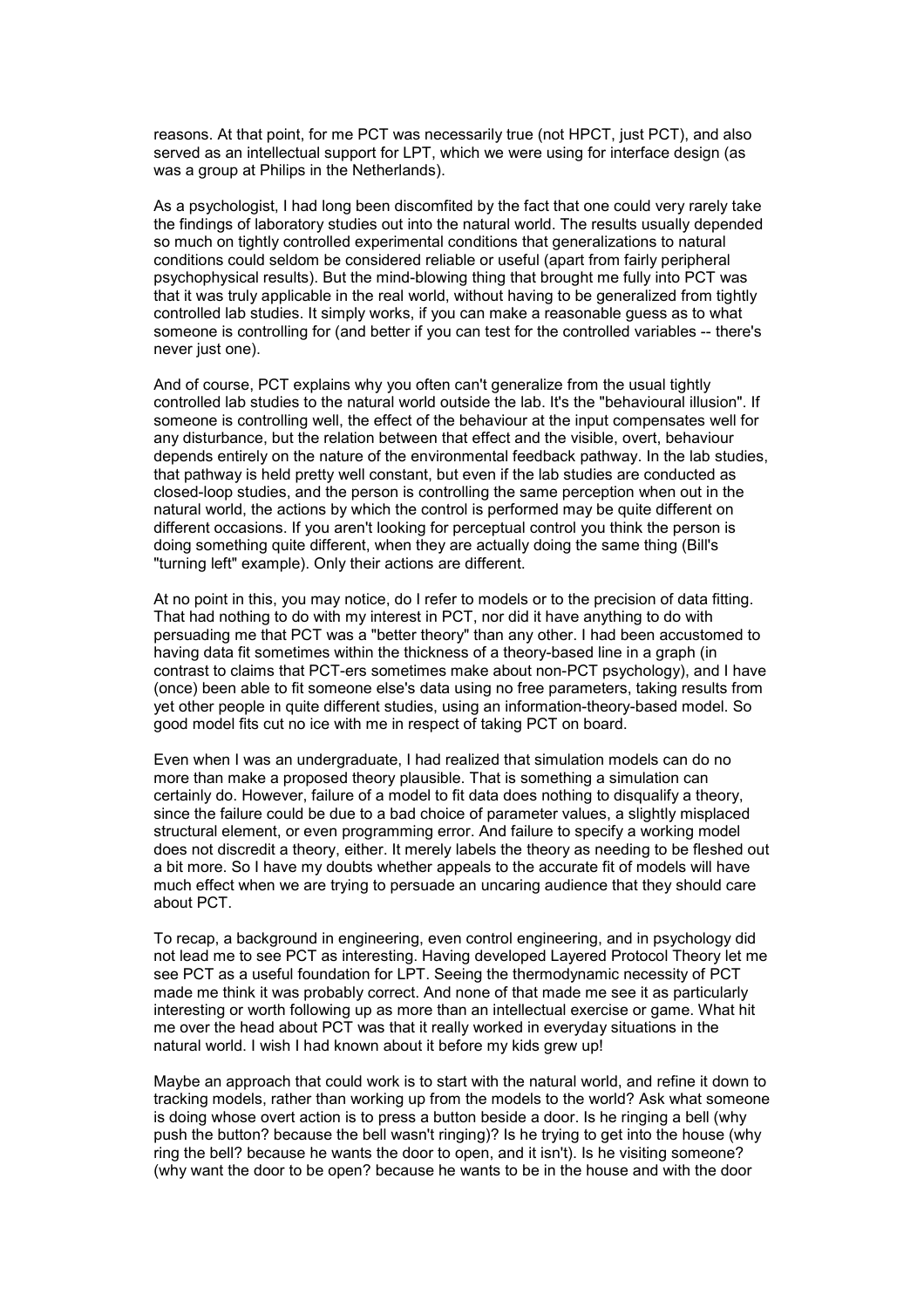closed, he can't). Is he trying to get votes for his favoured candidate? (why visit? Because he doesn't perceive the candidate to have locked up enough votes, and visiting might increase his perception of the locked up votes) And so forth. What is he doing, really? Not just putting a finger on a button.

Just a thought.

Martin [Quoted text hidden]

#### **Fri, Sep 17, 2010 at 2:39 PM**

Bill Powers <powers w@frontier.net> Fri, Sep 17, 2010 at 3:37 PM

Hello, Martin --

At 01:00 AM 9/17/2010 -0400, Martin Taylor wrote:

MMT: Not having yet read the original draft, but having read comments today about the target audience, I thought it might be useful if I describe the way I came to PCT. It might suggest an approach based on the real-world general applicability of PCT.

BP: Thank you so much for this bit of your history. You have basically read my mind about the new approach I'm taking.

MMT: To recap, a background in engineering, even control engineering, and in psychology did not lead me to see PCT as interesting. Having developed Layered Protocol Theory let me see PCT as a useful foundation for LPT. Seeing the thermodynamic necessity of PCT made me think it was probably correct. And none of that made me see it as particularly interesting or worth following up as more than an intellectual exercise or game. What hit me over the head about PCT was that it really worked in everyday situations in the natural world. I wish I had known about it before my kids grew up!

That is the approach I will be aiming at. You-all will have to see a little more of it before you can help, but I'm hoping that in this group there is a capacity for literature search that goes far beyond mine, so all the wild claims I make can be backed up by chapter and verse. I really think that all the objections to PCT have come about from making assumptions without any technical knowledge or experimental evidence, with everyone assuming that someone else has the data to back up the substitute approaches. Nobody actually has any at all, as far as I know: they don't even have any working models. Read Ashby again -- when he talks about all the advantages of the compute-and-execute model, it sounds as if he is describing how a real system is observed to work, but all he's doing is saying how a model probably would work if ever constructed or simulated. He doesn't even really know that much!

I have done some searching for examples of the "modern control theory" approach in designing and building real systems. They most probably exist, but the only one I found turned out to claim a 10% improvement in stability of a crane against load and wind disturbances. I don't think the crane was actively stabilized in any way previously, so the improvement was over a just plain crane with no control systems. However, I hasten to add that this is an assumption based on what I *didn't* find, so may not be the truth.

Oh, yes, Oded Mahler did come up with an example of a German apartment-building heating system, which worked by measuring outside air temperature and calculating heat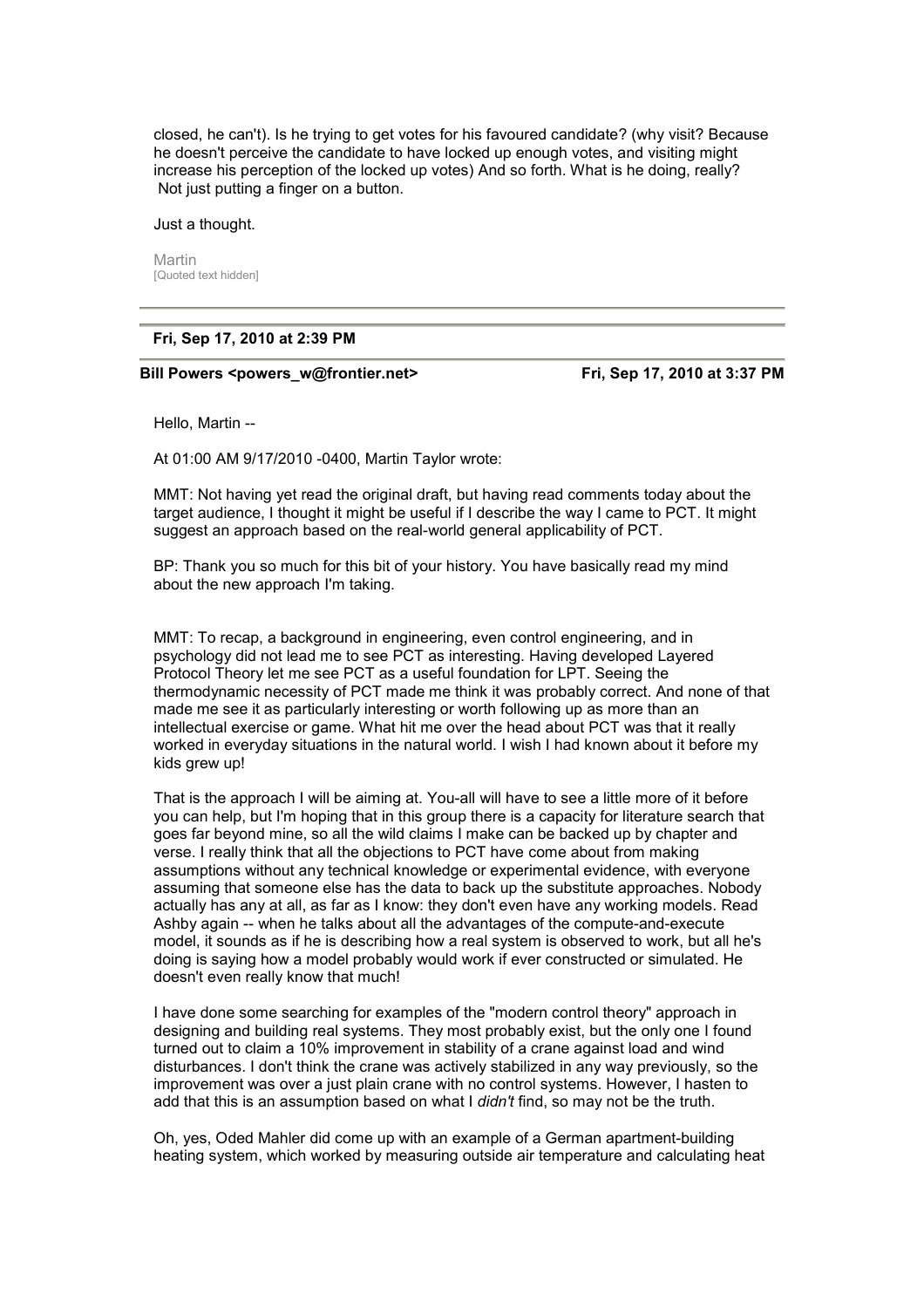losses, then adjusting a furnace to counteract the losses. Believe it or not. But there was no comparison with a closed-loop system for doing the same thing, and no data about performance.

Maybe an approach that could work is to start with the natural world, and refine it down to tracking models, rather than working up from the models to the world?

Yes, that's more or less what I have in mind.

 Ask what someone is doing whose overt action is to press a button beside a door. Is he ringing a bell (why push the button? because the bell wasn't ringing)? Is he trying to get into the house (why ring the bell? because he wants the door to open, and it isn't). Is he visiting someone? (why want the door to be open? because he wants to be in the house and with the door closed, he can't). Is he trying to get votes for his favoured candidate? (why visit? Because he doesn't perceive the candidate to have locked up enough votes, and visiting might increase his perception of the locked up votes) And so forth. What is he doing, really? Not just putting a finger on a button.

Yes, this is how to get at the hierarchy of control. I don't know how specific I want to get. This is supposed to be a short paper that gets to its points quickly and briefly. I won't talk any more, but will get busy writing again, which right now means looking around in different directions while I think.

Best,

Bill

#### **Richard Marken <rsmarken@gmail.com> Fri, Sep 17, 2010 at 7:05 PM**

To: Bill Powers <powers\_w@frontier.net> Cc: Tim Carey <Tim.Carey@flinders.edu.au>, Bruce Nevin <bruce.nevin@gmail.com>, "bbabbott@verizon.net" <bbabbott@verizon.net>, "hy43@duke.edu" <hy43@duke.edu>, "sara.tai@manchester.ac.uk" <sara.tai@manchester.ac.uk>, "warren.mansell@manchester.ac.uk" <warren.mansell@manchester.ac.uk>, "wmansell@gmail.com" <wmansell@gmail.com>, "jrk@cmp.uea.ac.uk" <jrk@cmp.uea.ac.uk>, "Davidmg@verizon.net" <Davidmg@verizon.net>, "David.Goldstein@dhs.state.nj.us" <David.Goldstein@dhs.state.nj.us>, "mathwerkx@yahoo.com" <mathwerkx@yahoo.com>, "dag@livingcontrolsystems.com" <dag@livingcontrolsystems.com>, "mmt@mmtaylor.net" <mmt@mmtaylor.net>

### Hi Bill (et al)

[Quoted text hidden]

I like it. It certainly addresses the problem of fallicies about why control theory doesn't apply to living systems (like the "feedback is too slow" argument). What I would like to see in the text after this is a brief discussion addressing the problem of fallicies about why control theory doesn't apply to the results of behavioral (or neurophysiological) research.

This would be addressed to the "sure, control theory works in tracking studies, which are clearly closed loop, but it doesn't apply to the work I do" crowd (ie. everyone who does behavioral research). This section would explain why this is not true. I think it should be based on the idea that one of the important "discoveries" of PCT is that control (the behavior of living systems) can appear to be externally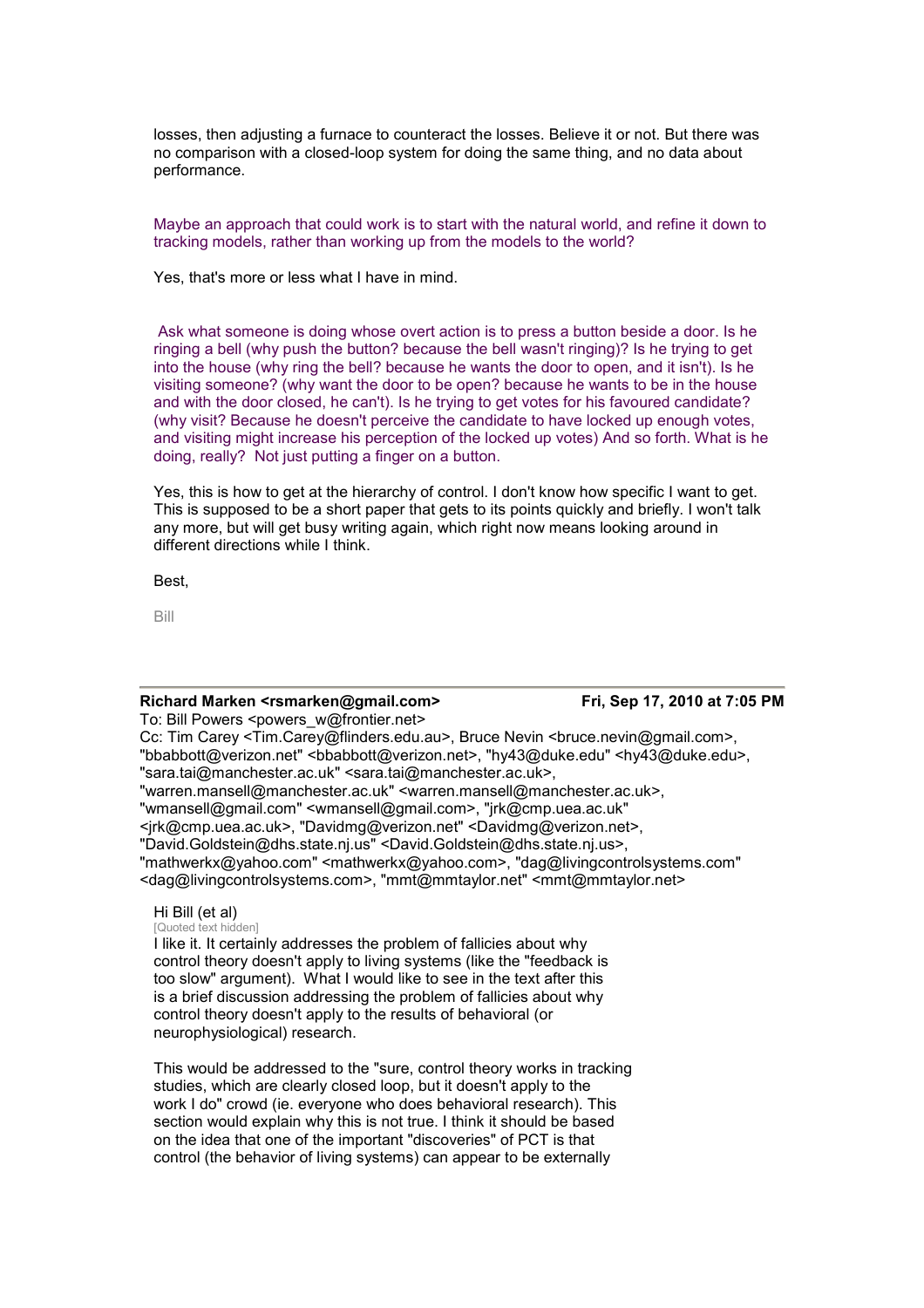caused (as in the case of reflexes or the typical psychology experiment), selected by consequences (as in operant conditioning) or planned (programmed) output (as in "cognitive" behavior).

The section would describe (briefly) the evidence for each of these "fallacies"; your "bucket of beans" demo that shows how behavior looks S-R when the stimulus is abrupt (as it is in most experimental [research\); also show how this same "illusion" of S-R occ](http://www.mindreadings.com/ControlDemo/Goose.html)urs (for the same reason) in "reflexes" like the patellar. I would use your PCT analysis of the shock avoidance study (from B:CP) to show how control can look like selection of consequences. And you might want to allude to my little hypothesis about what is going on with the Grey lag goose's apparent "open loop" fixed action pattern behavior (http://www.mindreadings.com/ControlDemo/Goose.html) as an example of apparent programmed output that may actually be control of input.

Of course, this would all have to be done very concisely. But if you want to deal preemptively with objections to the applicability of PCT to the behavior studied in different areas of the life sciences, I think you really have to make clear that there is reason to believe (as well as some fairly convincing evidence) that all behavior -even behavior that looks open loop -- is control behavior and that, therefore, can only be understood in terms of control theory.

And I think you should write it because if I do it will just seem like it's my personal little agenda. And maybe it is. If so, forget it;-)

Love [Quoted text hidden]

### **Bruce Nevin <br/>
<br/>
<br/>
<br/>
Sat, Sep 18, 2010 at 4:26 PM <br>
Sat, Sep 18, 2010 at 4:26 PM**

To: Bill Powers <powers\_w@frontier.net> Cc: Martin Taylor <mmt@mmtaylor.net>, "David M. Goldstein" <David.Goldstein@dcf.state.nj.us>, Tim Carey <Tim.Carey@flinders.edu.au>, Richard Marken <rsmarken@gmail.com>, bbabbott@verizon.net, hy43@duke.edu, sara.tai@manchester.ac.uk, warren.mansell@manchester.ac.uk, wmansell@gmail.com, jrk@cmp.uea.ac.uk, Davidmg@verizon.net, mathwerkx@yahoo.com, dag@livingcontrolsystems.com

I like the intro.

"The model accounts for at least 84% of the deviations the human makes from the ideal track, whereas a perfect control system would account for none of the human's errors." Nice!

This illustrates how the need to talk in idealized terms -- e.g. for Boyle's Law "*all the molecules are perfectly elastic and spherical, possess equal masses and volumes, have negligible size, and exert no forces on one another except during collisions*" -- may sometimes be presumed when it need not be. For a nascent science with 'physics envy' it may be a cargo cult fetish. In Chomsky's terms of competence vs. performance, a system that controls perfectly would describe the competence of the organism, and the unpredictable errors of performance should be ignored so as to get on with real science.

What underwrites the idealizations in the description of Boyle's Law is the observation that deviations from the ideal (in measuring the ration of volume to pressure) are in practice actually negligible, perhaps indistinguishable from measurement error. And that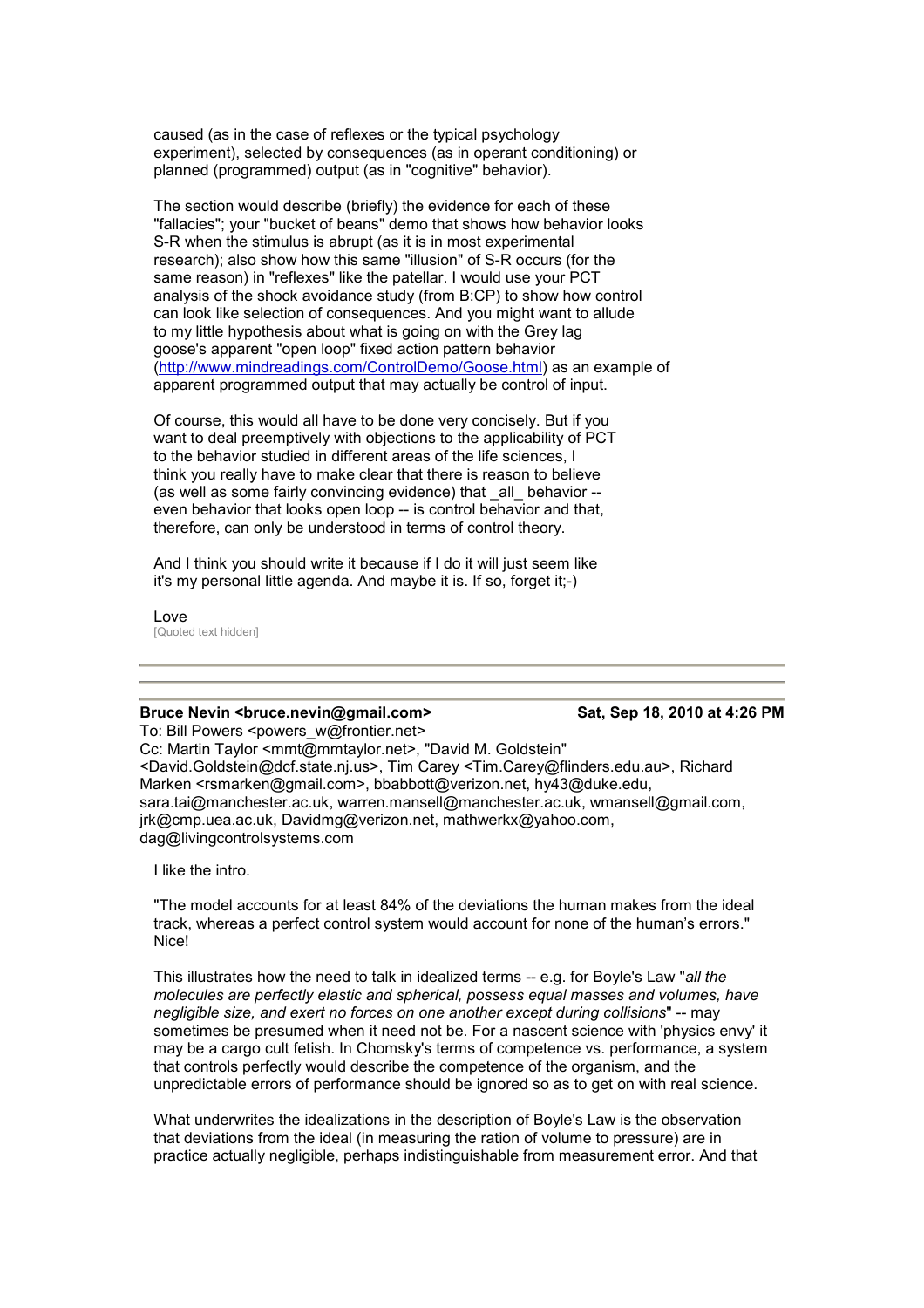is justified because that regularity is entirely pervasive, because it accounts for practically all the data and because it is so useful.

But PCT retains rather than aggregating measurement data and it displays the ideal (the reference value), the performance errors, and the source of the performance errors (disturbances to the variable as observed and controlled by the organism), all three. There are other disturbances that we don't measure and plot, and if we wanted to investigate performance error we could 'fingerprint' them, as it were, by their negative image in the subject's failure to completely resist them. But control is entirely pervasive and it accounts for practically all the data. Others have already spoken to the need to show its usefulness where the alternatives are misleading or have nothing to say--the 'so what'.

The usefulness of the alternatives rests on ability coercively to influence and 'shape' reference values in an organism. There is a lot of interest in training, motivation, enlisting cooperation, etc. We can account for such matters with a discussion of reorganization. An understanding of control has its usefulness, but it is allied with empathy (what is that person perceiving and controlling) than with coercion (what actions do I want from that person).

Even the motivational side may be transformed, at least in some of its forms. Deprivation, infliction, and threat of same, depend upon identifying and disturbing controlled variables. (Well, typically they are variables for which intrinsic control is presumed.) Non-coercive alignment of interests uses other means to build associations between variables presently under control and other variables that one would like to see under control. A good teacher does this.

This might be pertinent for another paper for another audience.

/B [Quoted text hidden]

#### **Richard Marken <rsmarken@gmail.com> Sat, Sep 18, 2010 at 5:39 PM**

Hi Martin et al

On Sat, Sep 18, 2010 at 7:05 AM, Martin Taylor <mmt@mmtaylor.net> wrote: > Hi, Bill, >

> I've made some editorial suggestions (attached).

At the end of the paper you say: "Using PCT on the paper itself, it seems to me that references to how wrong other researchers are are likely to disturb controlled perceptions of the researchers as seeing themselves to be competent and thoughtful. Such references are likely to be countered by the very people you want to convert, and the most probable counter is to find ways in which PCT does not account for the phenomena in which they are interested. I would go through the paper and carefully eliminate every suggestion that prior research has been obviously wrongheaded, and substitute language that suggests how things which seemed difficult become easy when seen in the light of PCT."

Prehaps I didn't read the paper with sufficient care but I don't recall seeing any suggestions in it that "prior research has been obviously wrongheaded". In fact, I have never heard Bill ever say that prior research is "obviously wrong headed". Where do you find this in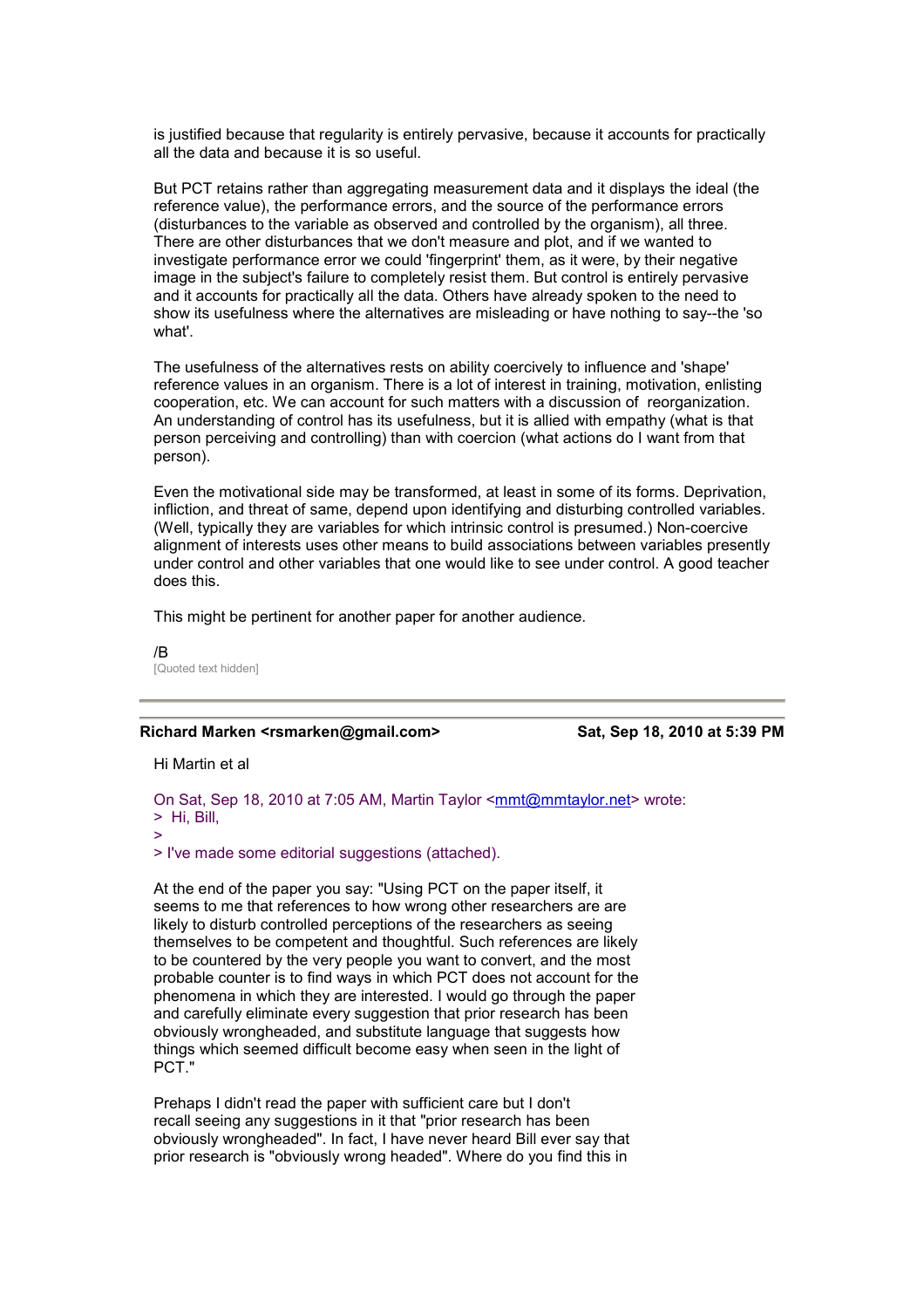the present paper.

Also, when I apply PCT to the paper itself I conclude that if the paper didn't disturb some of the controlled variables of researchers it would be something with which they already agree so it wouldn't really be worth writing it, would it? At least, not if your goal is to introduce a theory that is completely antithetical to an existing theory. It's true that you will get little resistance from researchers if you present ideas to them with which they already agree. But that kind of misses the point of this paper, doesn't it? I do agree that it is unwise to "disturb" the researchers' sense of themselves as "competent" but I don't think Bill is doing anything like this in this paper.

Best

Rick [Quoted text hidden]

#### Martin Taylor <mmt@mmtaylor.net> Sat, Sep 18, 2010 at 6:06 PM

 I'm not talking about whether statements are true or not; just about whether the paper might be expected to have the desired effect of getting people to think seriously about whether they should learn and understand PCT.

Paragraph 4 of "Behaviour as Control": three uses of the word "ignored". I don't know whether the usage in each case is correct, but in all cases it is likely to reduce the probability that the people who m9ght have done the ignoring will take the paper seriously.

Paragraph 6 of "Behaviour as Control": "Far more in agreement" suggests the incompetence of those who did not see this obvious fact. "...long thought to be figments of the imagination..." leaves no leeway for those many researchers who are not slavish followers of John Watson. Using "...sometimes..." instead of "...long..." lets them say "That doesn't apply to me".

I would go out of my way NOT to argue for the wrongness of other approaches, but to concentrate on the rightness and the power of PCT. If people buy that, they won't feel threatened as they would by comments about how wrong they are as compared to the brilliance of PCT.

Rick, I know you really like to shove people's noses into their wrongness. Do you not see that this is what you so often do, and what you seem to be advocating that this paper should do? How effective has it been over the years? How effective would this paper be if it followed your principles?

Martin [Quoted text hidden]

#### **Richard Marken <rsmarken@gmail.com> Sat, Sep 18, 2010 at 6:51 PM**

To: Martin Taylor <mmt@mmtaylor.net>

Cc: Bill Powers <powers\_w@frontier.net>, "David M. Goldstein" <David.Goldstein@dcf.state.nj.us>, Tim Carey <Tim.Carey@flinders.edu.au>, Bruce Nevin <bruce.nevin@gmail.com>, bbabbott@verizon.net, hy43@duke.edu, sara.tai@manchester.ac.uk, warren.mansell@manchester.ac.uk, wmansell@gmail.com, jrk@cmp.uea.ac.uk, Davidmg@verizon.net, mathwerkx@yahoo.com,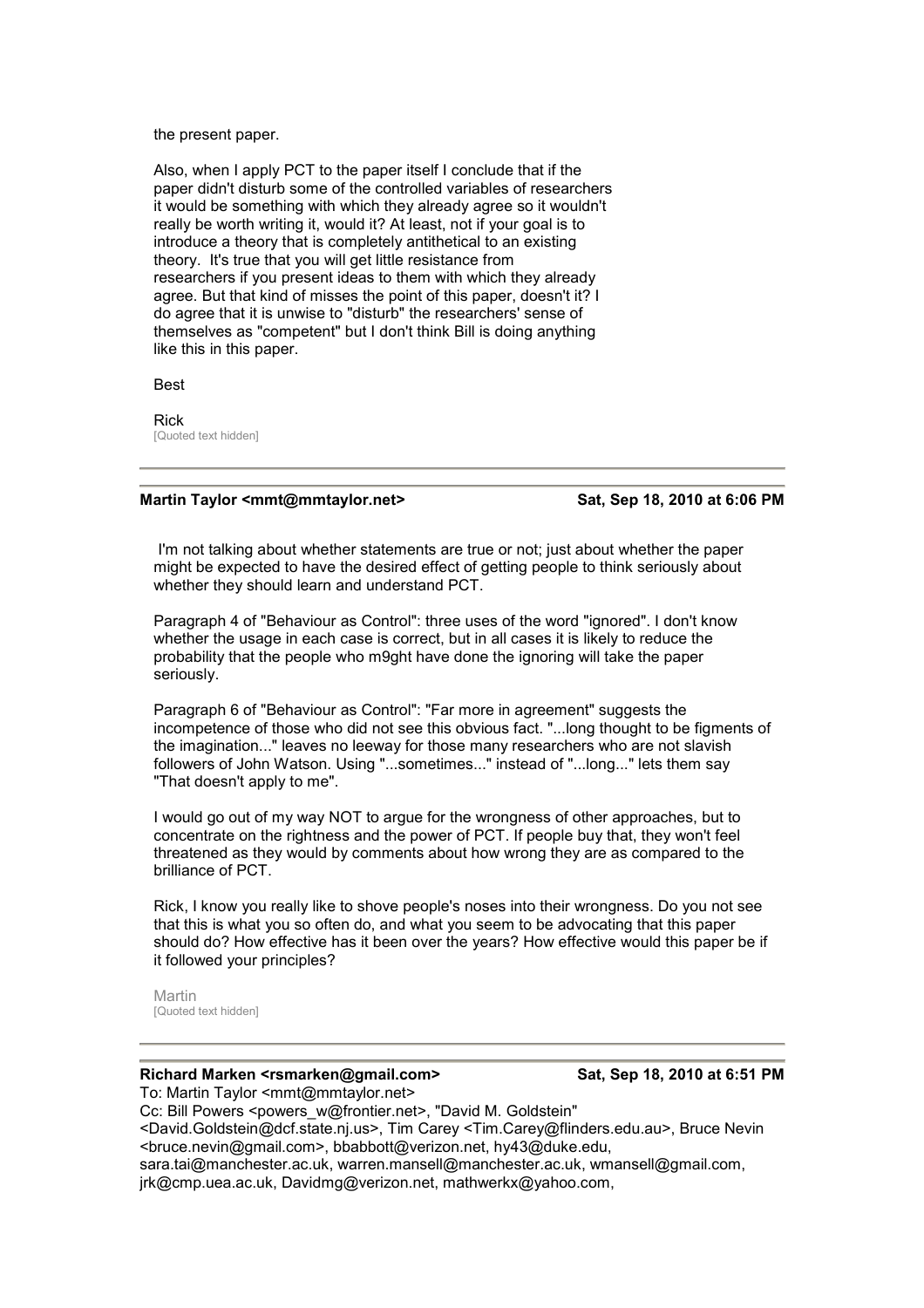dag@livingcontrolsystems.com

Hi Martin et al

On Sat, Sep 18, 2010 at 10:06 AM, Martin Taylor <mmt@mmtaylor.net> wrote: > I'm not talking about whether statements are true or not; just about > whether the paper might be expected to have the desired effect of getting > people to think seriously about whether they should learn and understand > PCT.

I know.

> Paragraph 4 of "Behaviour as Control": three uses of the word "ignored". I > don't know whether the usage in each case is correct, but in all cases it is > likely to reduce the probability that the people who m9ght have done the > ignoring will take the paper seriously. > > Paragraph 6 of "Behaviour as Control": "Far more in agreement" suggests the > incompetence of those who did not see this obvious fact. "...long thought to > be figments of the imagination..." leaves no leeway for those many > researchers who are not slavish followers of John Watson. Using

> "...sometimes..." instead of "...long..." lets them say "That doesn't apply > to me".

I guess I just like strong prose. But these are reasonable suggestions. Still I don't think it's really possible to know what will upset people. What I thought were my most temperate descriptions of PCT have managed to insult reviewers. I just don't think there is any way to say anything about the implications of behavior being the control of perception without raising the hackles of those who don't think it is.

> I would go out of my way NOT to argue for the wrongness of other approaches,

> but to concentrate on the rightness and the power of PCT. If people buy

> that, they won't feel threatened as they would by comments about how wrong

> they are as compared to the brilliance of PCT.

I agree that it's good to avoid talking about the wrongness of other approaches. I try to do that myself. But I've gotten into plenty of trouble talking just about the rightness of PCT.

> Rick, I know you really like to shove people's noses into their wrongness.

> Do you not see that this is what you so often do, and what you seem to be

> advocating that this paper should do? How effective has it been over the

> years? How effective would this paper be if it followed your principles?

I don't like shoving people's wrongness in their noses, unless that wrongness hurts society (as it does in the case of the economic policies of the right wing). But I do like to try to make my scientific points clearly and forcefully. My policies have been effective in terms of putting my work out their. I haven't gotten that many "converts" (that I know of). But I don't judge my effectiveness in terms of the number of people who "convert" to PCT (I've seen too many "converts" who are not really converted); I judge it by the quality of my own work.

Best

Rick [Quoted text hidden]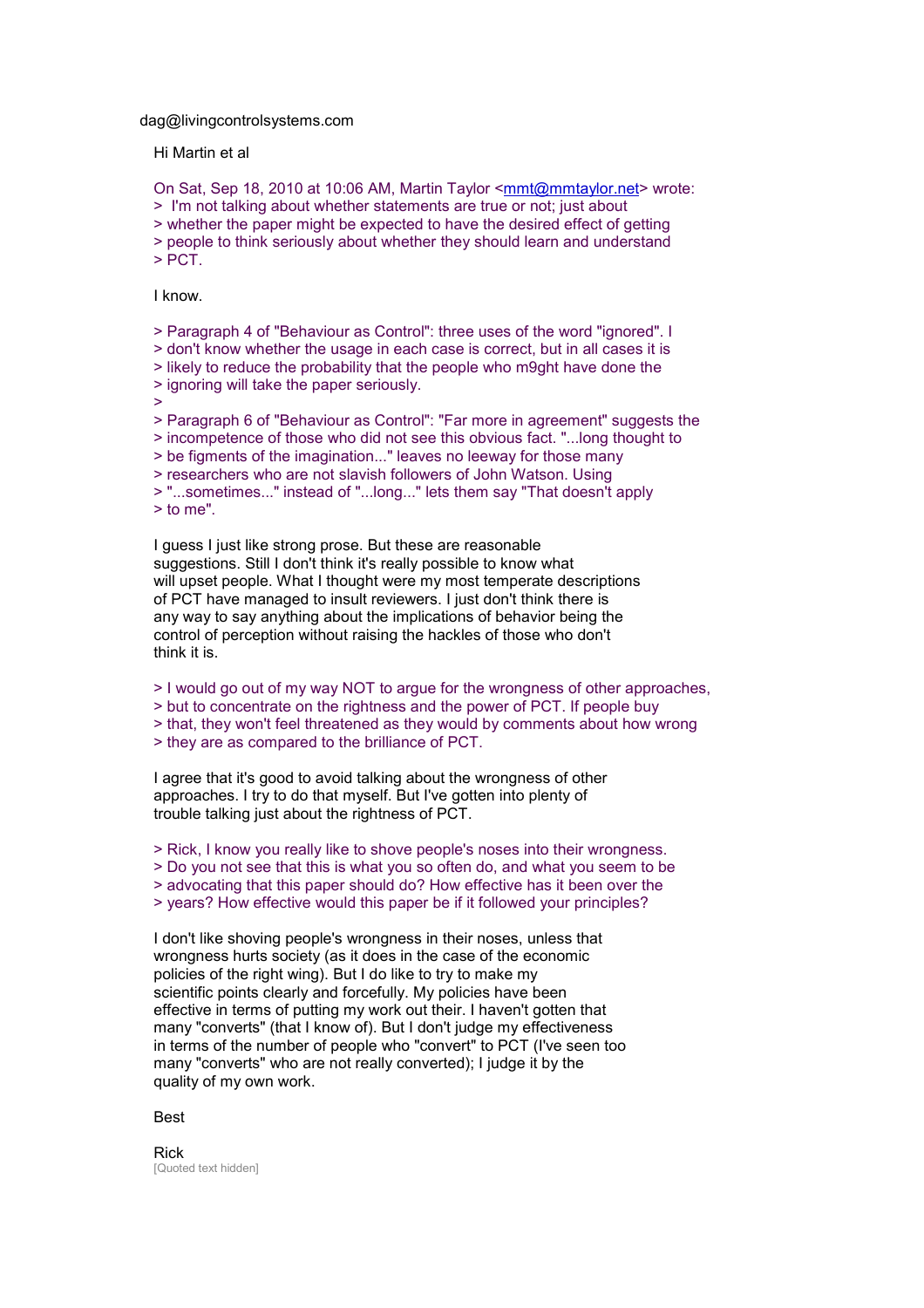[Quoted text hidden]

**Tim Carey <Tim.Carey@flinders.edu.au> Sun, Sep 19, 2010 at 10:46 AM** 

Hi Martin,

I agree that people won't get interested in PCT unless they understand how it can help them with their work and answer important questions that they currently can't answer satisfactorily. This was what I suggested a few days ago when I read an earlier version of the paper. I'm not sure though that this is diametrically opposed to understanding that some ideas are right and others are wrong.

In fact, if PCT teaches us anything, it's that people different approaches will make sense to different people.

You wrote about the way in which you first got interested in PCT and I think there are valuable lessons to be learned from what was important to you. Each of us, however, will have had a somewhat different entry into PCT. For me, one of the things that first grabbed my attention with PCT was when I learned that this approach to understanding the activity of living introduced new standards of rigour to the life sciences such that we could finally say that some things are right and wrong. I found psychology to be incredibly frustrating in its ability to find a place for almost any idea. PCT was a refreshing change for me that introduced a new benchmark in considering the usefulness of ideas.

PCT would also suggest, I think, that learning occurs when error exists. Anyone who learns about PCT, therefore, does so because it somehow helps them reduce error and control better in whatever ways are important to them.

As Bill mentioned in reply to my earlier post there's a danger in making ideas palatable to other people that we water PCT down so much that it is no longer PCT. The current psychology literature has abundant examples of PCT being picked up by some people who clearly didn't understand the fundamentals but fitted it into their existing knowledge frameworks with barely a blip in the way they understand things. Sooner or later, if people are going to get into PCT they're going to have to appreciate that many of the ways they currently understand behaviour are wrong. We can discuss the most appropriate role for us in providing opportunities for people to come to that realization but I don't think there's any doubt that that's a realization that must be experienced.

#### MT:

Rick, I know you really like to shove people's noses into their wrongness.

#### TC:

In an email arguing for more effective and persuasive communication I find this sentence ironic to say the least. It's a good example, though, of the inferences we make about intention when we observe someone elses actions.

Rick's presentation at the PCT50 conference had a large focus on what was wrong with conventional approaches to psychological research and where PCT had the edge. My impression was that this talk was very well received.

I vote the we aim for clear, accurate, and precise writing with an emphasis on demonstrating how PCT can provide a rigorous methodology for redefining our questions and helping us answer some of our most intractable problems while also not shying away from pointing out, where appropriate, the incorrectness of certain ideas.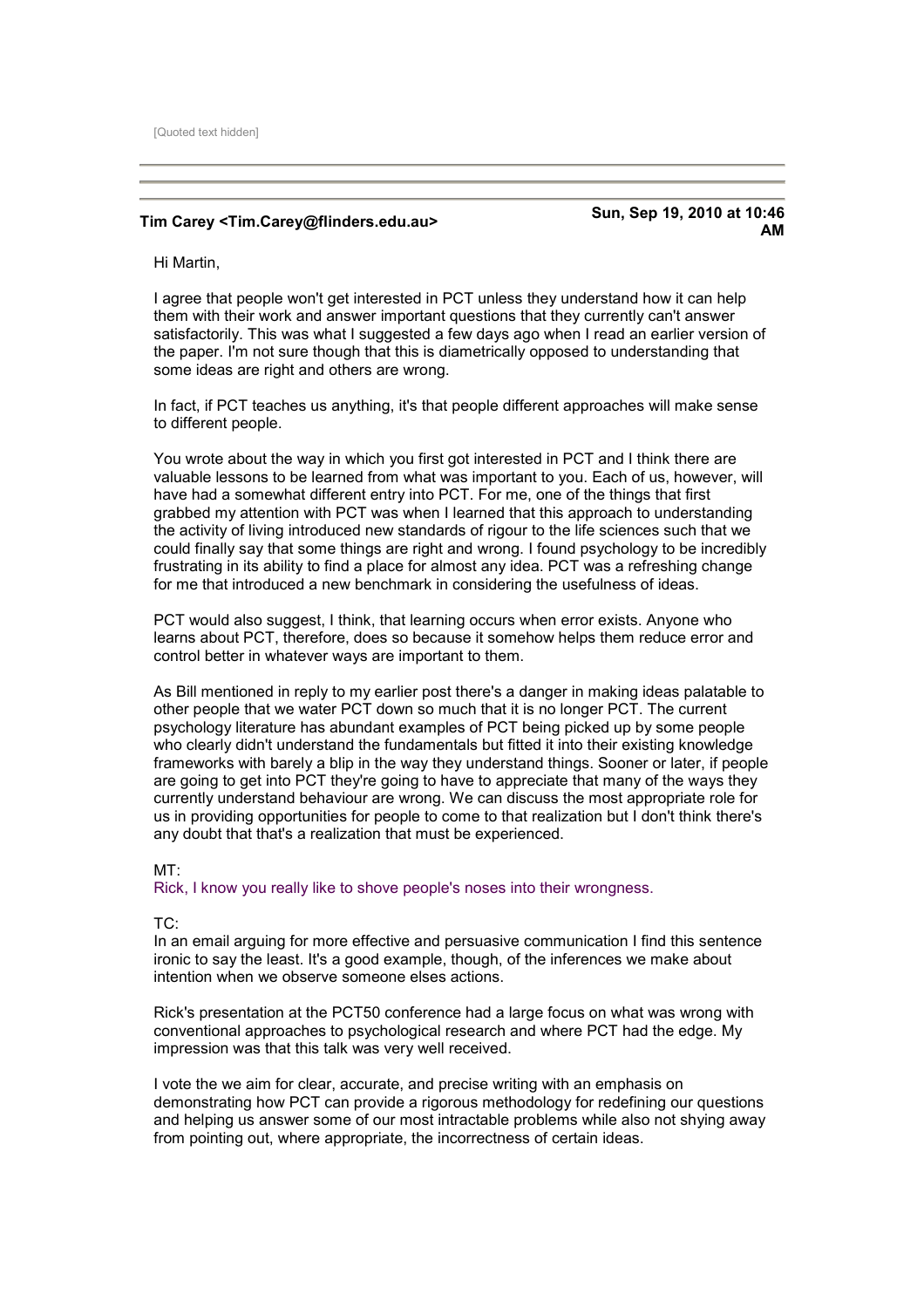## **Tim Carey <Tim.Carey@flinders.edu.au> Sat, Sep 18, 2010 at 10:27**

**PM** 

Hiya Bill,

I'm not sure what you mean by round-robin edit ... Do you mean Martin will go over it then pass it to Rick who will pass it to David etc? I'm not questioning that just checking that I've understood correctly.

I really like this current version ... I'll wait 'til it's my turn (if that's the way we're doing it) but I did want to throw some thoughts in from my world of psychology. I know we're aiming for a broader audience but I think the point is still relevant.

In the foreword of LCSIII you made the point that the linear cause-effect laws of the physical sciences don't apply in a straightforward way to living things. You spoke about organization being important and you gave the hugely effective (for me!) example of taking a box of model airplane parts and throwing them \into the air. They behave quite differently after they are organised into the form of a model airplane.

For me, that's the fundamental distinction between the life sciences and the physical sciences. My impression is that, life scientists (or maybe just psychologists) in their haste to be regarded credibly by physical scientists have transferred the physical methodology into their work. The IV-DV model of research speaks directly to that. I commonly hear scholars refer to linear causes and effects and the basic task of much psychological research is still about finding the predictors of behavior. I'm sure there's an implicit agreement that F=MA applies equally well to a rock and a person.

You more or less cover this in the current version but it's maybe a bit subtle. In your reference to circular causality you suggest that the "logic of this kind of system is circular". In my experience psychologists are very sensitive to tautological reasoning (perhaps because there's so much of it around in psychology!) so this might be interpreted as a tautology.

Not a big deal, just a thought.

Tim [Quoted text hidden]

### **Richard Marken <rsmarken@gmail.com> Sun, Sep 19, 2010 at 1:12 AM**

To: Bill Powers <powers\_w@frontier.net> Cc: Martin Taylor <mmt@mmtaylor.net>, Bruce Nevin <br/>bruce.nevin@gmail.com>, "bbabbott@verizon.net" <bbabbott@verizon.net>, "hy43@duke.edu" <hy43@duke.edu>, "sara.tai@manchester.ac.uk" <sara.tai@manchester.ac.uk>, "warren.mansell@manchester.ac.uk" <warren.mansell@manchester.ac.uk>, "wmansell@gmail.com" <wmansell@gmail.com>, Tim.Carey@flinders.edu.au, "jrk@cmp.uea.ac.uk" <jrk@cmp.uea.ac.uk>, "Davidmg@verizon.net" <Davidmg@verizon.net>, "David.Goldstein@dhs.state.nj.us" <David.Goldstein@dhs.state.nj.us>, "mathwerkx@yahoo.com" <mathwerkx@yahoo.com>, "dag@livingcontrolsystems.com" <dag@livingcontrolsystems.com>

Hi Bill

I guess I have to say that I don't like the direction this paper is taking at all. The problem with it hit me when I noticed the title of

Tim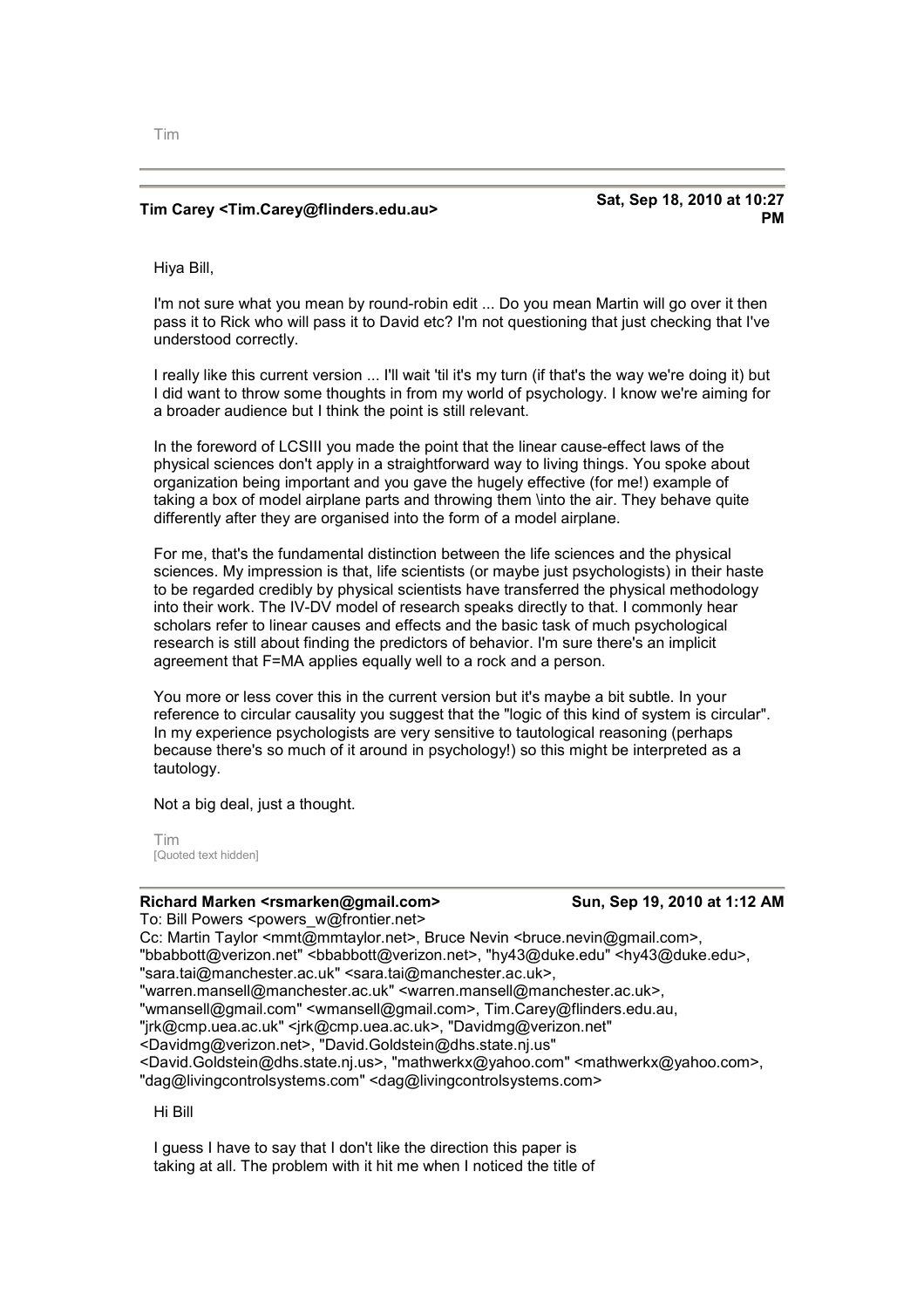this thread: PCT Paradigm. It made me realize that that's the reason for the premature end of PCT. PCT ended prematurely because it was presented as what it is: a paradigm shift.

The section of the current paper on "The premature end of PCT " attributes PCT's premature demise to the development of "modern control theory". I think this might have played a small part in the dismissal of PCT in certain circles (robotics, manual control, control engineering) but I think it had nothing to do with the rejection of PCT in psychology. And it was to psychology that PCT was introduced (B:CP was in the BF section of the library and right from the start you were talking about Behaviorism, etc).

So the story of the premature end of PCT, which should be told, is, I argue, a story about why \_psychologists\_ rejected PCT so vigorously. And the reason is because PCT was being sold as a paradigm shift -not as an alternative mode of tracking -- and psychologists (the "scientific" type, anyway) didn't like what you were saying because, as Martin says, it sounded to them like you were saying they were stupid for doing psychology the way they were doing it.

Of course, you were not saying that; what you were saying (and what they didn't like) was simply that that were probably using the wrong paradigm (causal model) as the basis of their "science". This, I believe, was the basis for the extremely hostile reaction to PCT. It was because psychologists saw you pushing a paradigm shift that they didn't want to shift to, for all kinds of reasons.

Some psychologists (like Fowler and Turvey) did try to take PCT on directly by purposefully misunderstanding the theory. But most took on PCT (leading to its premature demise) by ignoring it. And I think they were able to ignore it because PCT seemed relevant only to tracking tasks. They saw PCT being pushed as a paradigm shift but being illustrated only in obviously closed loop tasks like tracking.

Well, there aren't many psychologists who study tracking (but there are some and some of those who did study tracking did get interested in PCT: Flach, for example). But what most psychologist study is things that look like they have nothing to do with tracking: reaction time tasks; responses to words flashed on a screen, effects of drugs or lesions on behavior, detection tasks, effect of social pressure on decisions, bias in eyewitness reports, etc, etc. They study behaviors that seem to have nothing to do with tracking; behaviors that appear to be a caused outputs.

So here comes this handsome, articulate, brilliant, non-degreed person (that would be you) telling psychologists that he's got a new paradigm for the science for psychology that really explains tracking tasks well. Now that I think of it, psychologists were probably not frightened by the "new paradigm"; they were probably laughing their heads off at the audacity of this fellow thinking that a model that applies only to an arcane little tracking task has any implications for the kinds of things they study. And those who weren't laughing were the less self assured ones who were thinking that you were saying that they were stupid for not seeing that psychology in general - and their research in particular -- had to be based on a new paradigm. (Well, also not laughing was another handsome, articulate, brilliant person with a degree who did see the paradigm shift right away; but a lot of good that did;-).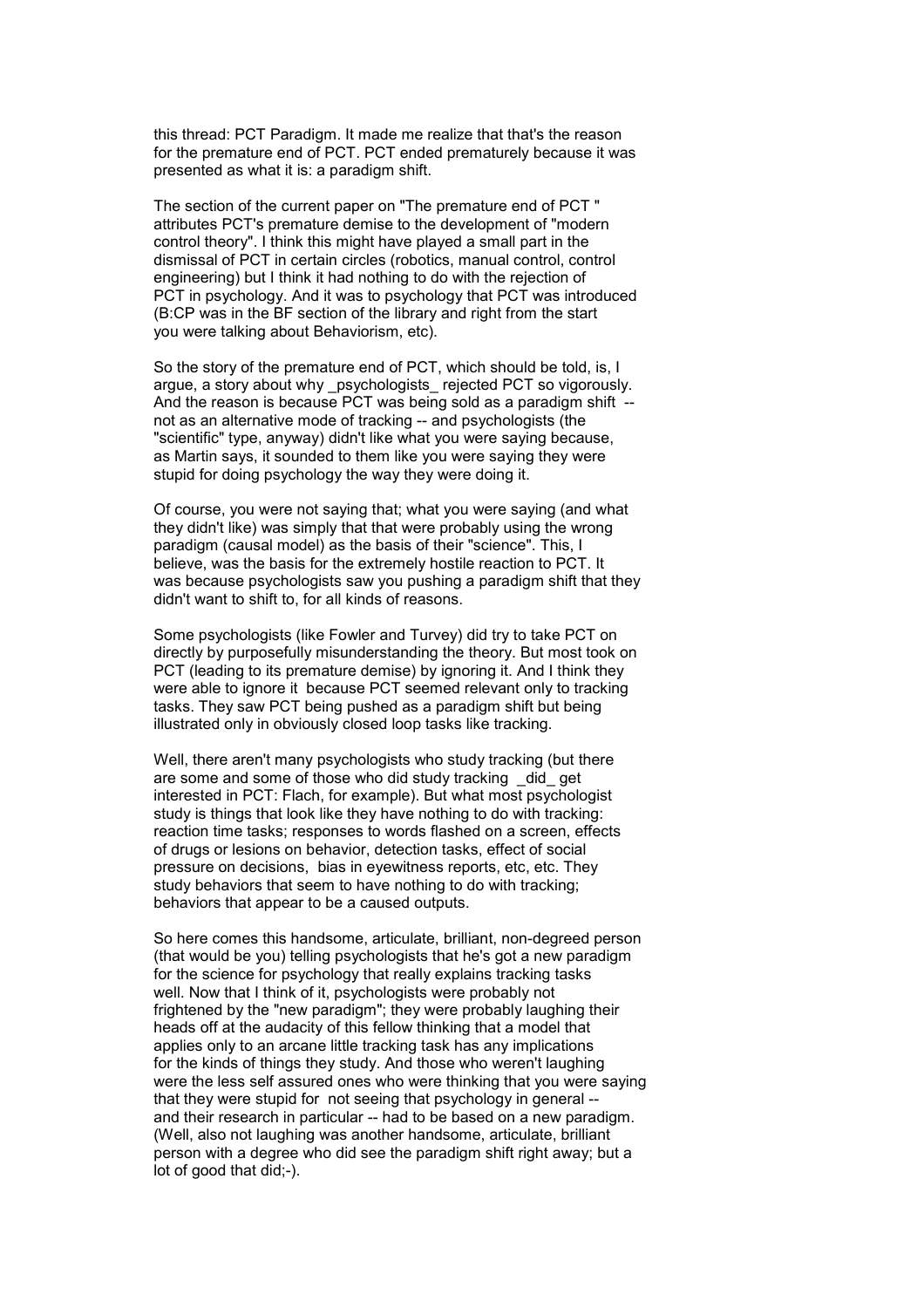So I think you should rewrite "The premature end of PCT" section to say that PCT ended because it was not seen as a paradigm shift. Explain that the end came for PCT because psychologists simply could not see the relationship between the behavior in a tracking task and the behavior in their own experiments; and go on to discuss how the PCT paradigm relates to all psychological research, not just tracking tasks. And be very careful to explain that the failure of psychologists to see PCT as a paradigm shift is not because they are stupid; It's because this is not easy to see how the paradigm relates to their own research, especially if there is nothing in it for them if they do see it.

Anyway, I think this is why the PCT Paradigm shift didn't occur. Basically it's because psychologists were too stupid...opp, I mean psychologists were unable to see that their work was based on a paradigm (causal model) and that the behavior they studied, that looks like cause-effect, can actually be seen as a side effect of control.

I would still keep the tracking demo in the paper; and the stuff about "output generation" not working. But I would strongly suggest that if you want this paper to get some willing people to see that PCT IS a paradigm shift, then you will write it as I suggest.

And I agree that it should be published in American Psychologist, not least because that's where the very first published mention of PCT occurs (in 1957):

Powers, W. T., McFarland, R. L. and Clark, R. K. (1957) A general feedback theory of human behavior: A prospectus, American Psychologist, 12, 462

[Love](http://www.mindreadings.com/) 

Rick [Quoted text hidden] --

Richard S. Marken PhD rsmarken@gmail.com www.mindreadings.com

### Martin Taylor <mmt@mmtaylor.net> Sun, Sep 19, 2010 at 5:03 AM

 I have to ask what psychologists "rejected PCT so vigorously"? Among those of my acquaintance, some never heard of PCT, some heard but were not interested (is that "vigorous rejection"?), some investigated it seriously, and of those none rejected it. I know of several who have taken PCT on board in their regular work. Some of those have lurked on CSGnet for a while and have told me that they would not ask their students to look at CSGnet because of the quality of the discourse. Some who claim to be using PCT in their work are not doing so correctly, and I have done some tutorial work in that regard. But the only "rejection" of PCT that I have encountered was when I had lunch with three female pychologists and suggested they might look into Perceptual Control Theory. Their unanimous comment was "Control. That's a male thing. We don't do that." (How many females contribute to CSGnet? I can think of just one.)

What's hard about PCT is the engineering aspects of it, the fact that physical criteria influence what is possible psychologically. It's hard for someone less mathematically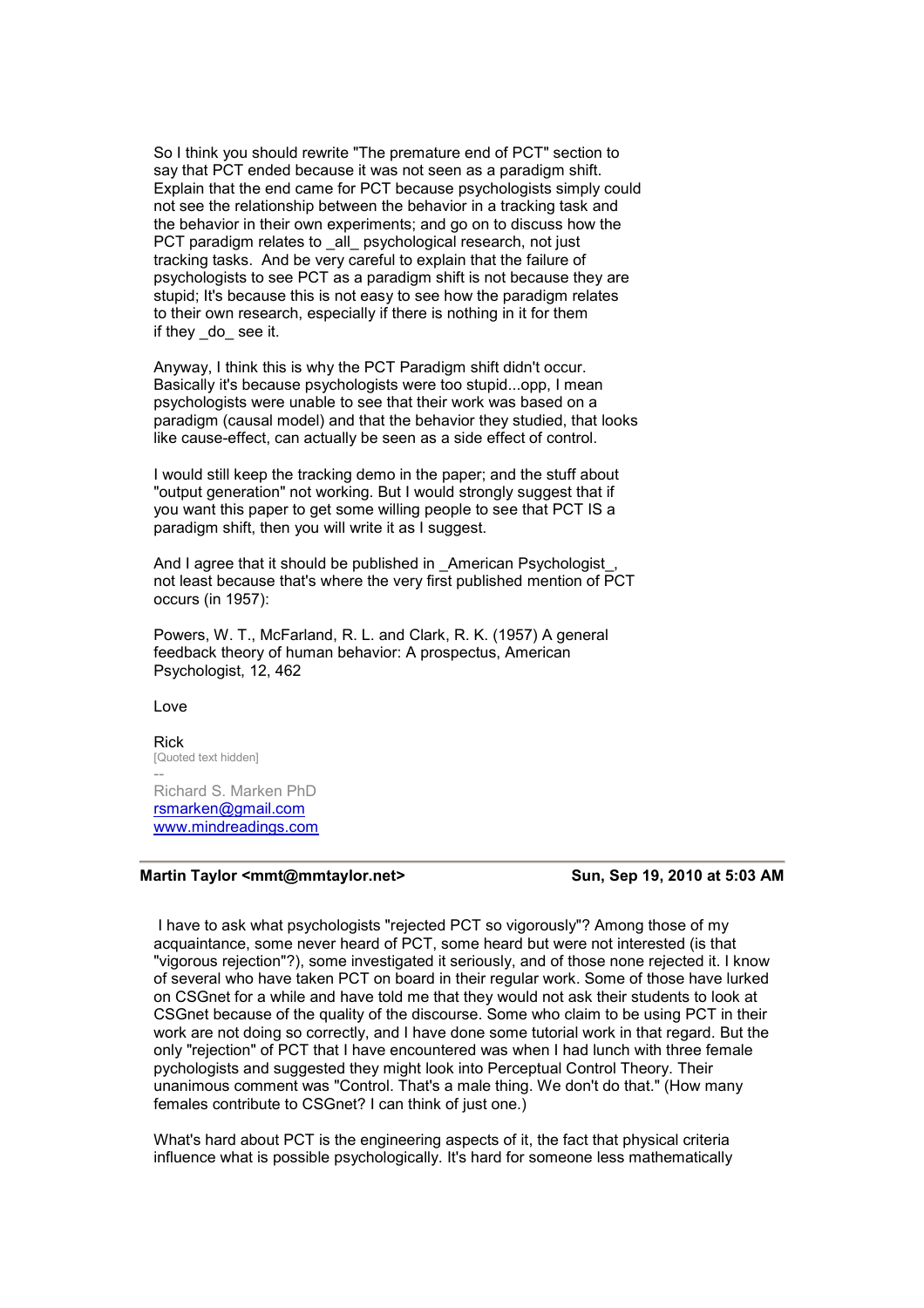inclined to understand that whether the control system is metal, silicon, or organic, the same stability criteria apply with regard to time delays and loop gain, and even harder to get clear that this really matters to a psychologist (or should matter).

If "the death of PCT" is at all applicable, I think it isn't the death of the idea that we control our perceptions so much as the death of the idea that we can compute a lot of how we control, that there are necessary constraints on what we control, and all the other properties inherent in real physical control systems. The "death" is in taking perceptual control to be a metaphor rather than a scientific reality.

I really don't know whether it is harder for someone to come to scientific PCT when they have previously not come across the idea of perceptual control or when they think they understand it, but are treating control metaphorically instead of rigorously.

Anyway, my experience is that no psychologist of my acquaintance has "violently rejected" PCT, but few have treated it seriously enough to make the effort to see where the engineering constraints lead in thinking about their psychology.

Martin [Quoted text hidden]

## **Tim Carey <Tim.Carey@flinders.edu.au> Sun, Sep 19, 2010 at 11:13**

**AM** 

Hiya Martin,

While I was working in the NHS in Scotland I conducted a 3 hour professional development workshop for my colleagues about PCT. One of the senior psychologists in our department had such strong objections to the theory that we barely spoke after the workshop and, some months later, he physically assaulted me in the corridor one morning. That's an extreme example, I know, but I'd count the numerous rejections of PCT manuscripts by psychology peer reviewers as vigorous rejections of the theory. At least some of the reviewers reports I've received would fit into that category.

I think different aspects of PCT will be differentially hard for different people. Just as cause-effect psychology has many guises I imagine the same situation will exist in a brave new PCT world. I'm dabbling in some basic modeling of conflict at the moment but I'll never master the technical mathematical aspects of PCT like some of you other guys have. The engineering side of things is your strength and it's right that that should be your focus. I have other strengths and I believe I can contribute just as usefully to the development of PCT as people who are interested in the engineering details of PCT. Don't get me wrong - I don't think the engineering angle is unimportant. I think it's crucial. But I think it's also crucial to understand that control is a natural phenomenon involving the processes of perception, comparison, and action.

In the world in which I practice and research the unspoken "law" by which my colleagues conduct their business is that people control their behavioural output. The idea of control of perceptual input is never considered. In the last couple of days I received a paper which has just been accepted for publication in Psychological Inquiry. The theme of the paper is that we are conscious of our outputs. The idea of control of inputs is absent. It's not disregarded, it's just not even entertained.

If this very stimulating and engaging email exchange has taught me anything it's that PCT means different things to different people and probably will continue to do so. Even the people who currently understand and subscribe to PCT principles use these principles in different ways for different purposes and they probably all arrived at their understanding of PCT for different reasons and in different ways as well.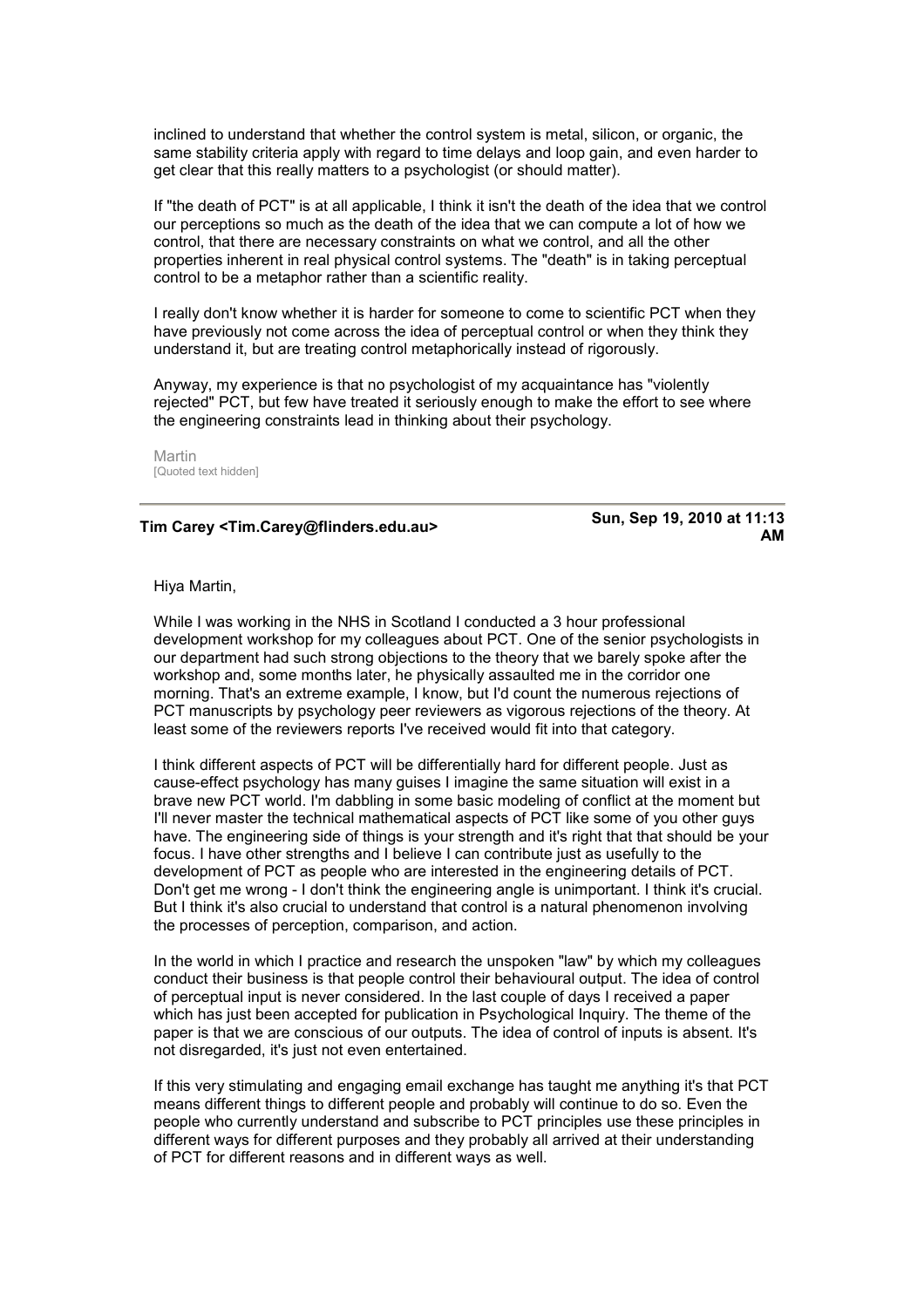Tim [Quoted text hidden]

### Martin Taylor <mmt@mmtaylor.net> Sun, Sep 19, 2010 at 2:00 PM

Thanks to Tim for these two messages. They are very illuminating. I guess the psychologists with whom I have contact through Defence research are a different breed from those with whom Tim, Rick, and Bill have contact.

In light of Tim's: "*I'd count the numerous rejections of PCT manuscripts by psychology peer reviewers as vigorous rejections of the theory. At least some of the reviewers reports I've received would fit into that category*" I should back off from my comment about having never come across "vigorous rejection". The Editor of the International Journal of Human Computer Interaction solicited a major paper on Layered Protocol Theory from me (LPT later turned out to be PCT applied to dialogue). The Editor sent it out for review with the comment that the review was pro forma and that in his view the paper was fine. One of the reviews came back as a one-liner, which I can quote almost verbatim: "Not only would it be a disgrace to the Journal for this paper to be published, it is a disgrace that it was even sent out for review". The paper was published unmodified. But that's the only one such event, and until Tim mentioned manuscript rejection, I had pretty well forgotten about it.

If others have encountered this kind of review without having had a supportive Editor, I can understand the comments about "vigorous rejection". As also with occasions such as Tim mentions about being assaulted by a colleague.

#### ------------- TC:

As Bill mentioned in reply to my earlier post there's a danger in making ideas palatable to other people that we water PCT down so much that it is no longer PCT. The current psychology literature has abundant examples of PCT being picked up by some people who clearly didn't understand the fundamentals but fitted it into their existing knowledge frameworks with barely a blip in the way they understand things. Sooner or later, if people are going to get into PCT they're going to have to appreciate that many of the ways they currently understand behaviour are wrong. We can discuss the most appropriate role for us in providing opportunities for people to come to that realization but I don't think there's any doubt that that's a realization that must be experienced. --------------

Yes, but there's an issue of how people come to that realization, by evolution or by revolution. If someone has an imperfect notion of PCT but is favourably disposed, is that person more or less likely to come to a place where they have a good understanding than someone who had no notion about it but was exposed to the full blast all at once? The first person has a start and something to build on incrementally. The concepts that need to be changed are in the supporting details, not in the basic principle. The perception of what is PCT depends on perceptions of what are quite a few other things -- negative feedback, ignorance of output, control of perception rather than of the outer world, and so forth. If a person has got the idea of a few of those things, it might be easier to develop a correct perception of PCT than if all those things have to be developed at once.

The problem is that a person with a rudimentary understanding of PCT may well be experiencing less error than someone with no understanding.

----------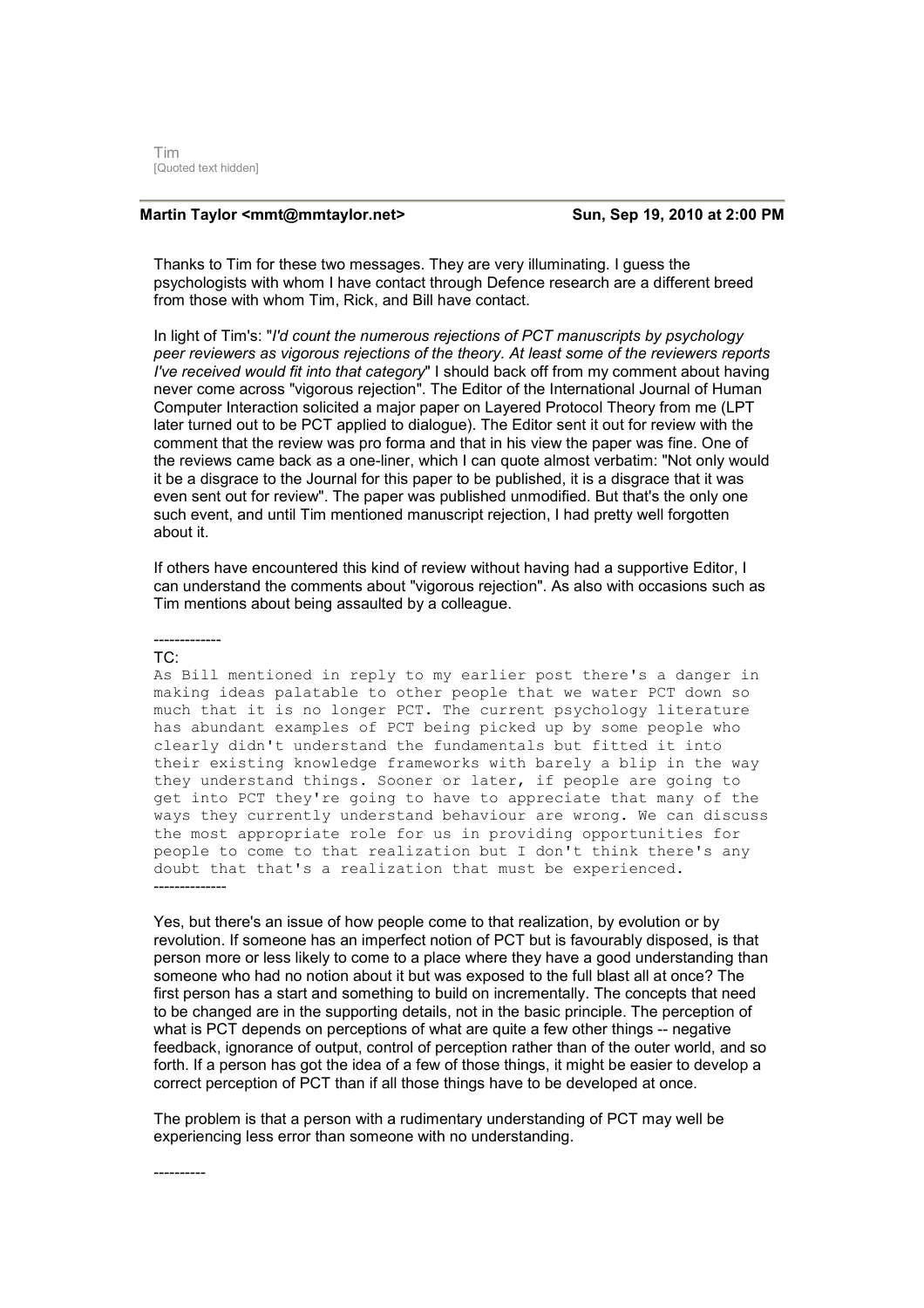PCT would also suggest, I think, that learning occurs when error exists. Anyone who learns about PCT, therefore, does so because it somehow helps them reduce error and control better in whatever ways are important to them. --------

During a revolutionary change, error often increases before it decreases, so the error a person is experiencing beforehand must be pretty large if we are looking to influence people with no prior understanding of the component ideas of PCT. Evolutionary change can sometimes occur without this intermediate increase in error. That's what e-coli reorganization does. On the face of it, then, it would seem easier to guide someone with goodwill toward PCT and a rudimentary understanding than to convert someone with no understanding. That the former experiences less error may argue in the other direction.

What are we, individually, controlling for when we want to see this paper published. What is the "Why" for that controlled perception? I imagine that there are several different answers, including possibly altruism -- hoping to see other people increase their success in studying people by getting the science right. We probably all have several different answers to this "Why", and those different answers will influence what we want to see included in the paper.

As for this draft, there was a lot of good stuff in the first draft I received (PCTParadigm\_WTP20100915b.doc) that has been eliminated in later drafts. Was this elimination based on editorial comment from the mailing list? In doing my editing before looking back through the drafts, I find that some of what I had been writing was saying in a less elegant way what Bill had said and had later removed. I don't want to go on with my editing as the first of the Round Robin until I have an idea about why so much was removed that I would like to see replaced.

#### TC:

-----------

Sooner or later, if people are going to get into PCT they're going to have to appreciate that many of the ways they currently understand behaviour are wrong. We can discuss the most appropriate role for us in providing opportunities for people to come to that realization but I don't think there's any doubt that that's a realization that must be experienced. ------------

Would it be helpful, if we simply listed the points that should be made, and why those points matter to the disturbances we want to offer the target audience (what we guess they might be controlling for that would impede their understanding of the nature and importance of PCT)? After comparing that first draft I saw with the most recent, I find myself quite confused on this point. Maybe there are different target audiences, but repeated mention of American Psychologist suggests that professional psychologists are the target (do clinical psychologists read AP, or is it mainly for experimentalists as it was years ago when I used to look at it from time to time?).

Martin

#### **Bill Powers <powers\_w@frontier.net> Sun, Sep 19, 2010 at 4:59 PM**

Hello, all --

Martin, I hope you will go ahead and do your edit and pass the result on as I suggest to the next editor. This is just for the first half of the paper which you have already gone over

#### TC: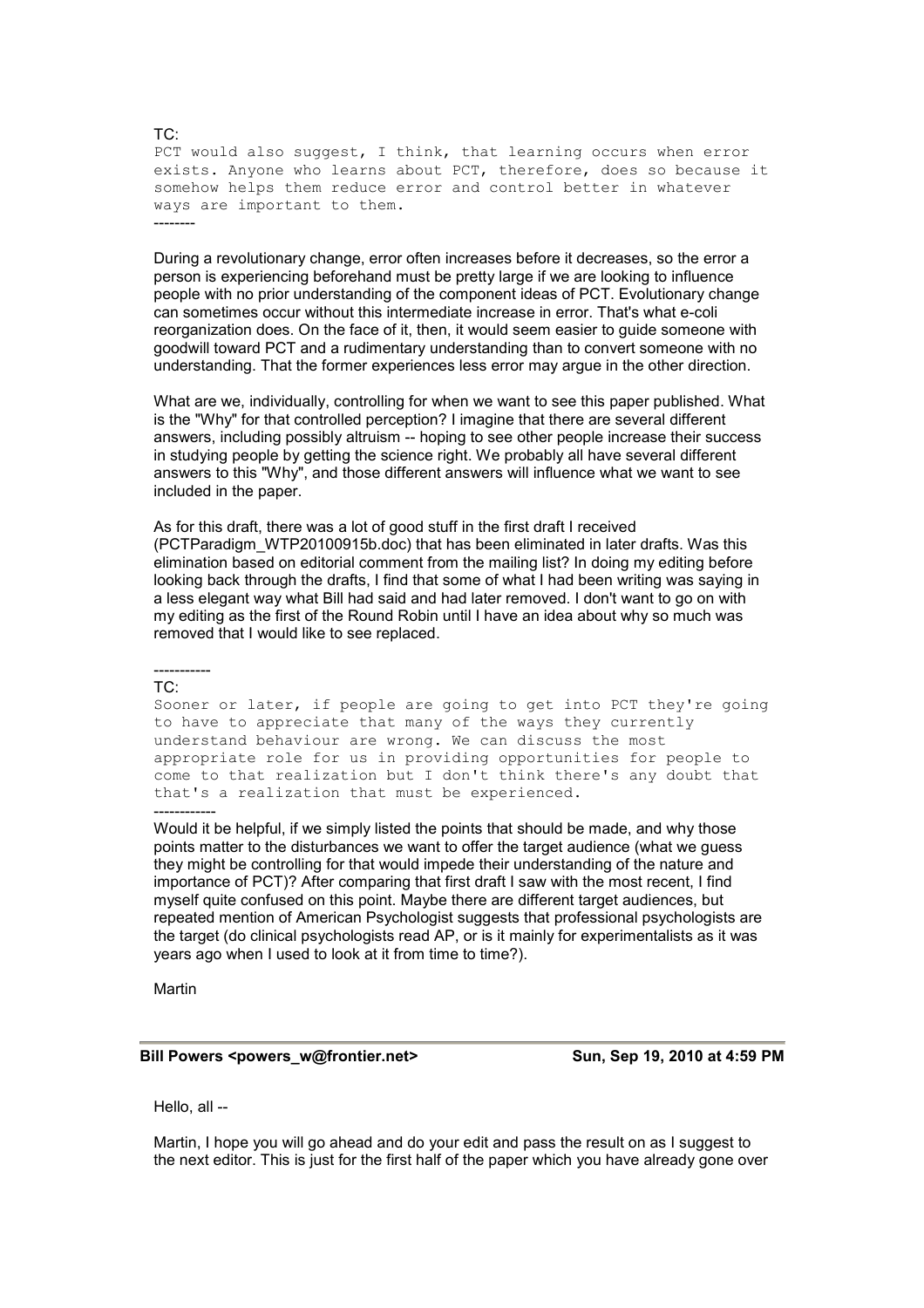once; there aren't many changes since then. I've started work on the next section, and when you see it you may find it addresses a lot of the issues you want to see addressed. If it doesn't, you can always add them later. All the discussion going on right now is inspiring, but let's not let it hold up the work. Nothing is cast in type yet. Just see that the part that's finished in ControlParadigmV1.0 is OK with you and we can get on to the next part.

I know that I'm assuming an unelected position here, but how about giving me a break until at least the first complete version is done?

Best,

Bill

#### Bill Powers <powers\_w@frontier.net> Sun, Sep 19, 2010 at 4:50 PM

Hi, Rick --

RM: I guess I have to say that I don't like the direction this paper is taking at all. The problem with it hit me when I noticed the title of this thread: PCT Paradigm. It made me realize that that's the reason for the premature end of PCT. PCT ended prematurely because it was presented as what it is: a paradigm shift.

BP: I disagree; the problem was that the plan-and-execute model fit the old paradigm and seemed plausible, so it was a relief to many people to adopt it. they knew control theory was a threat.

In fact PCT did not end, don't forget that. There are lots more people who approve of it today than did back in the 1960s and 1970s. Psychology is mutating whether it wants to or not. It's the mutants on the fringe who will determine the future of psychology; all we have to do is keep encouraging them and keep maintaining the selection pressure. Evolution works by organisms acquiring new abilities that give them the edge; knowing PCT gives psychologists an edge. Those without it, even if in the majority, will die off without leaving descendants.

I agree with Tim Carey:

TC: I vote the we aim for clear, accurate, and precise writing with an emphasis on demonstrating how PCT can provide a rigorous methodology for redefining our questions and helping us answer some of our most intractable problems while also not shying away from pointing out, where appropriate, the incorrectness of certain ideas.

BP: We may not convert the majority of psychologists, but I'll bet this paper is going to be publishable and that it will have an impact.

RM: The section of the current paper on "The premature end of PCT " attributes PCT's premature demise to the development of "modern control theory". I think this might have played a small part in the dismissal of PCT in certain circles (robotics, manual control, control engineering) but I think it had nothing to do with the rejection of PCT in psychology.

I think it had everything to do with it. Modern control theory allows control to be described without ever getting into the subject of circular causality. That is because it was inspired and guided by the same old causal thinking with which psychology and neurology and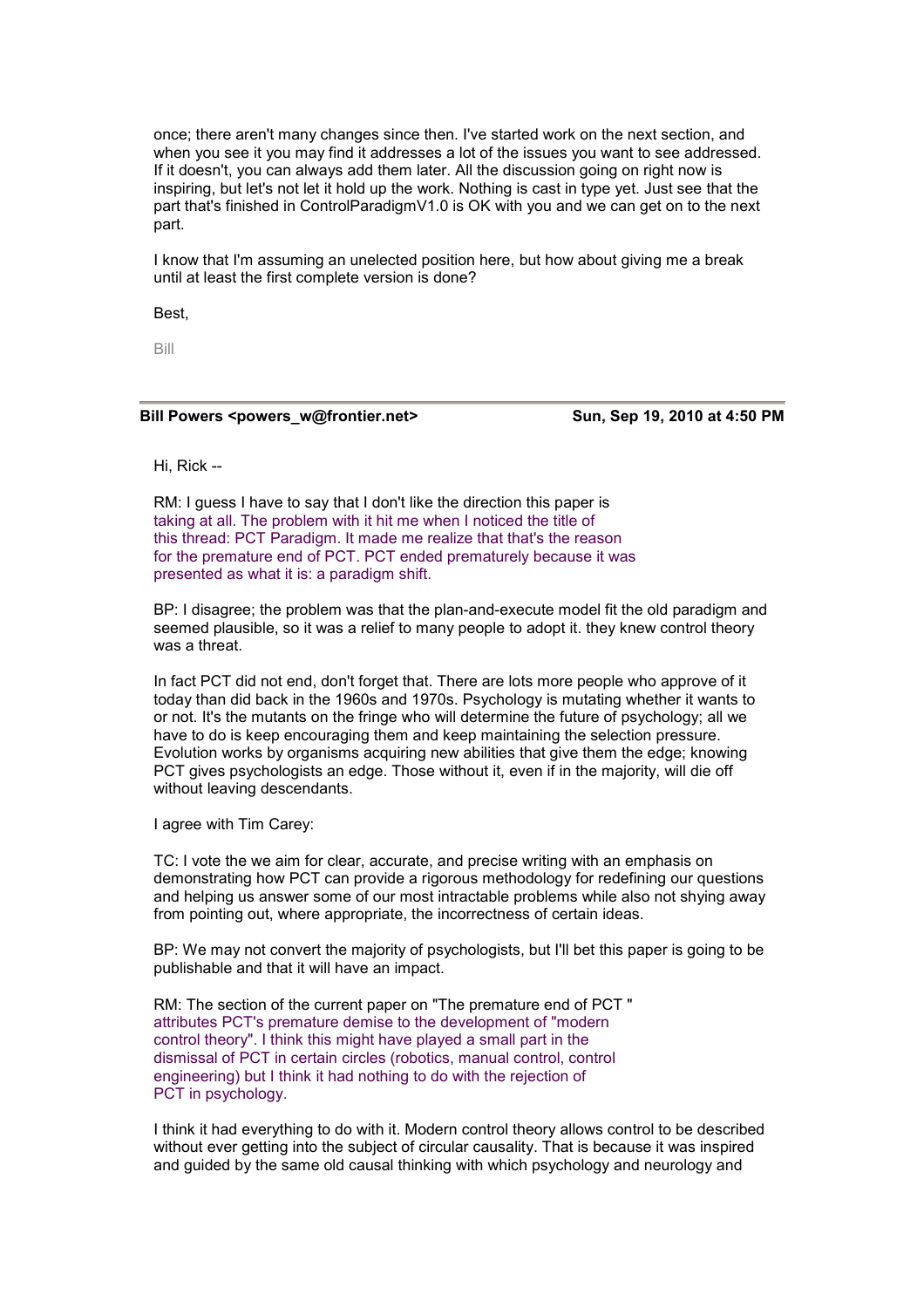biology were already familiar. Read about "compensatory responses." That is modern control theory as it was discussed in psychology before cybernetics. That was the main reason why Ashby changed his mind so disastrously, and why there was no furor against the "new" ideas, which were really the old ones in new language. There was no brain strain in considering compensatory responses that just happened to compensate for the effects of a US. [Quoted text hidden]

#### **Richard Marken <rsmarken@gmail.com> Sun, Sep 19, 2010 at 5:26 PM**

#### Hi Martin

#### > I have to ask what psychologists "rejected PCT so vigorously"?

I see Tim already given some great replies to this but I'll give it a try as well.

"Vigorous" was probably a poor choice of words. I have never had anything close to a physical altercation (like Tim describes) over PCT. What may have motivated my use of the term "vigorous" was a few experiences where reaction to my questions (explicit or implicit) regarding people's feelings about PCT seemed rather intensely negative. In the late 70s I was at a conference with cognitive psychologists from the U of M (Minnesota) and I asked a fellow there whether he had read B:CP and what he thought of it and his response was something like "complete horseshit". Some famous cyberneticist made fun of me when I gave a Gordon conference talk on PCT back in the late 80s; but he wasn't a psychologist so maybe that doesn't count. More recently a couple of psychologists tried to make fun of some of the points I was making at a talk I gave to the UCLA cognitive types.

I may also have said "vigorous rejection" because, as you may have noticed, virtually no institutionally affiliated scientific psychologist has developed a research program based on PCT. That's a pretty low hit rate out of, what, maybe 100,000 scientific psychologists in the US and Canada. That suggests a fairly "vigorous" rejection.

Of course, I have gotten (and still do get) some pretty vigorously negative reviews of my papers. I don't count these as "vigorous rejections" of PCT because I know that reviewers a not paid to be kind. But many of the reviews I get give reasons for rejection that are not only wrong but are clearly contrived to prevent publication specifically of PCT based ideas.

I think it's pretty clear that scientific psychologists (and scientists in all other disciplines to which PCT is relevant) have actively ("vigorously"?) worked to keep PCT as far away from themselves as possible. And they have done it largely by promoting the myth that PCT is passé.

I believe the reason scientific psychologists have accepted the myth of the "premature end of PCT" has come about because PCT represents a paradigm shift for scientific psychology: a real paradigm shift; one that requires a complete change in the goals and methods of scientific psychologists. PCT is not a theory that can be used as a supplement to what psychologists (or other behavioral scientists) are already doing.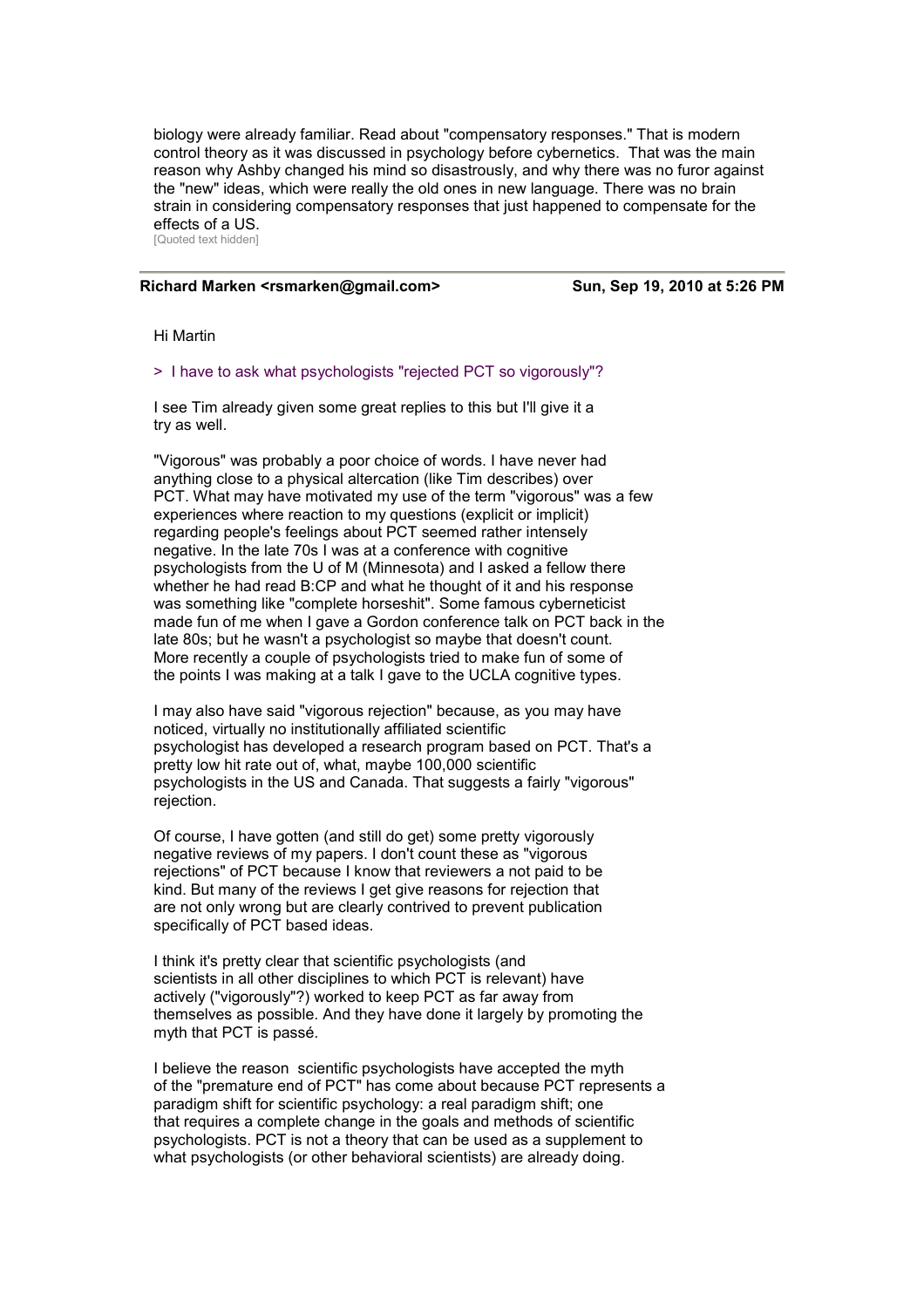It can't be used to "trim up" the results of research based on other theories; research based on a causal model of behavior. It requires turning the research boat 180 degrees. That's not a course change many (any) scientific psychologists have been willing to make.

"The premature end of PCT" in scientific psychology didn't happen because PCT Is hard to understand (it isn't). It didn't happen because I'm an SOB (I'm not). It didn't happen because psychologists are non-quantitative (many scientific psychologists are very skilled at quantitative and computer modeling). It didn't happen because modern control theory came along (psychologist don't know anything about it). It didn't happen because of anything other than the fact that PCT is a real, true paradigm shift.

If there is going to be a paper written about the "PCT paradigm" then it has to include a section that explains that the apparent "end of PCT" resulted from massive resistance to the huge paradigm shift described by this theory.

It's all about the Paradigm Shift. And there is no way to shift it gradually. That is the problem. Those who are trying to shift it gradually are not shifting it at all.

Best

Rick [Quoted text hidden]

#### **Richard Marken <rsmarken@gmail.com> Sun, Sep 19, 2010 at 5:58 PM**

Hi Bill--

> I agree with Tim Carey:

>

>> TC: I vote the we aim for clear, accurate, and precise writing with an >> emphasis on demonstrating how PCT can provide a rigorous methodology for >> redefining our questions and helping us answer some of our most intractable >> problems while also not shying away from pointing out, where appropriate, >> the incorrectness of certain ideas.

Me too!! I completely agree with this: "demonstrating how PCT can provide a rigorous methodology for redefining our questions" is exactly what should be included in this paper. Well said, Tim. Do this and you have explained what I think is the paradigm shift!!

>> RM: The section of the current paper on "The premature end of PCT " >> attributes PCT's premature demise to the development of "modern >> control theory". I think this might have played a small part in the >> dismissal of PCT in certain circles (robotics, manual control, control >> engineering) but I think it had nothing to do with the rejection of >> PCT in psychology. >

> I think it had everything to do with it. Modern control theory allows

> control to be described without ever getting into the subject of circular > causality.

I think there is an interesting historical study here. But my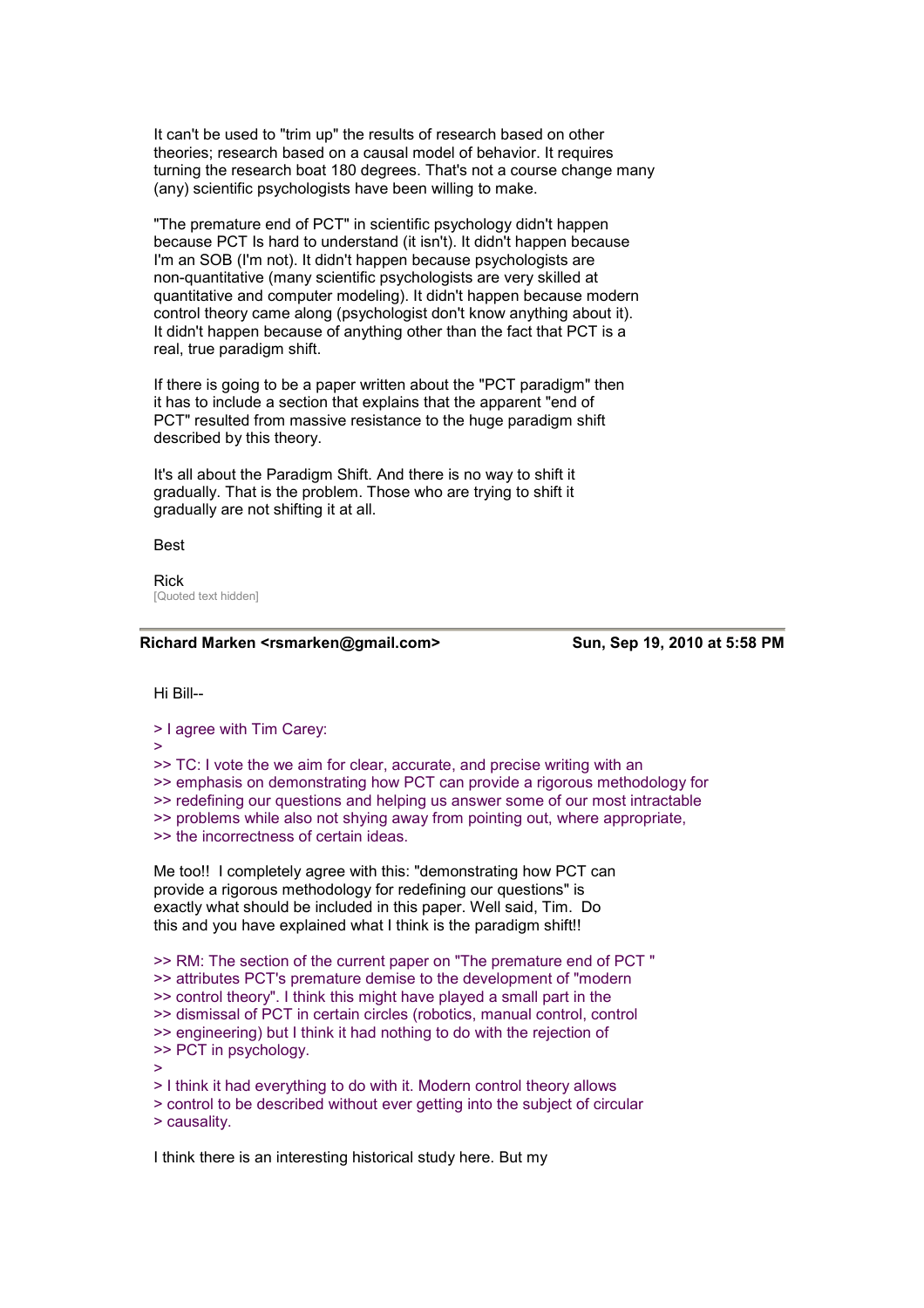impression is that psychology has ways of ignoring circular causality well before "modern control theory" came along. The TOTE approach came in 1963 or so. I don' t think psychologists needed 'modern control theory" to tell them how to fend of the problem of circular causality. But I think talking about modern control theory to an audience that is mainly scientific psychologists is not going to make a big impression.

I think discussion of the premature end of PCT is would be much more effectively framed in terms of a paradigm shift than in therm of modern control theory. But if the paper includes Tim's suggested clear, concise demonstration of how PCT can provide "a rigorous methodology for redefining our questions" about behavior, then I'll be a happy camper.

Love

Rick [Quoted text hidden] -- [Quoted text hidden]

**Richard Marken <rsmarken@gmail.com> Sun, Sep 19, 2010 at 7:38 PM** 

Hi again Martin et al--

This is really fun.

Tim said:

> As Bill mentioned in reply to my earlier post there's a danger in making

> ideas palatable to other people that we water PCT down so much that it is no

> longer PCT. The current psychology literature has abundant examples of PCT

> being picked up by some people who clearly didn't understand the

- > fundamentals but fitted it into their existing knowledge frameworks with
- > barely a blip in the way they understand things. Sooner or later, if people

> are going to get into PCT they're going to have to appreciate that many of

> the ways they currently understand behaviour are wrong. We can discuss the

> most appropriate role for us in providing opportunities for people to come

- > to that realization but I don't think there's any doubt that that's a
- > realization that must be experienced.
- >

> --------------

And Martin said:

- > Yes, but there's an issue of how people come to that realization, by
- > evolution or by revolution. If someone has an imperfect notion of PCT but is
- > favourably disposed, is that person more or less likely to come to a place
- > where they have a good understanding than someone who had no notion about it
- > but was exposed to the full blast all at once?

I think it depends on what one means by "understanding PCT". Tim mentions the fact that "the current psychology literature has abundant examples of PCT being picked up by some people who clearly didn't understand the fundamentals but fitted it into their existing knowledge frameworks". I think a good example of such people are Carver and Scheier. When I picked up their first book on the topic,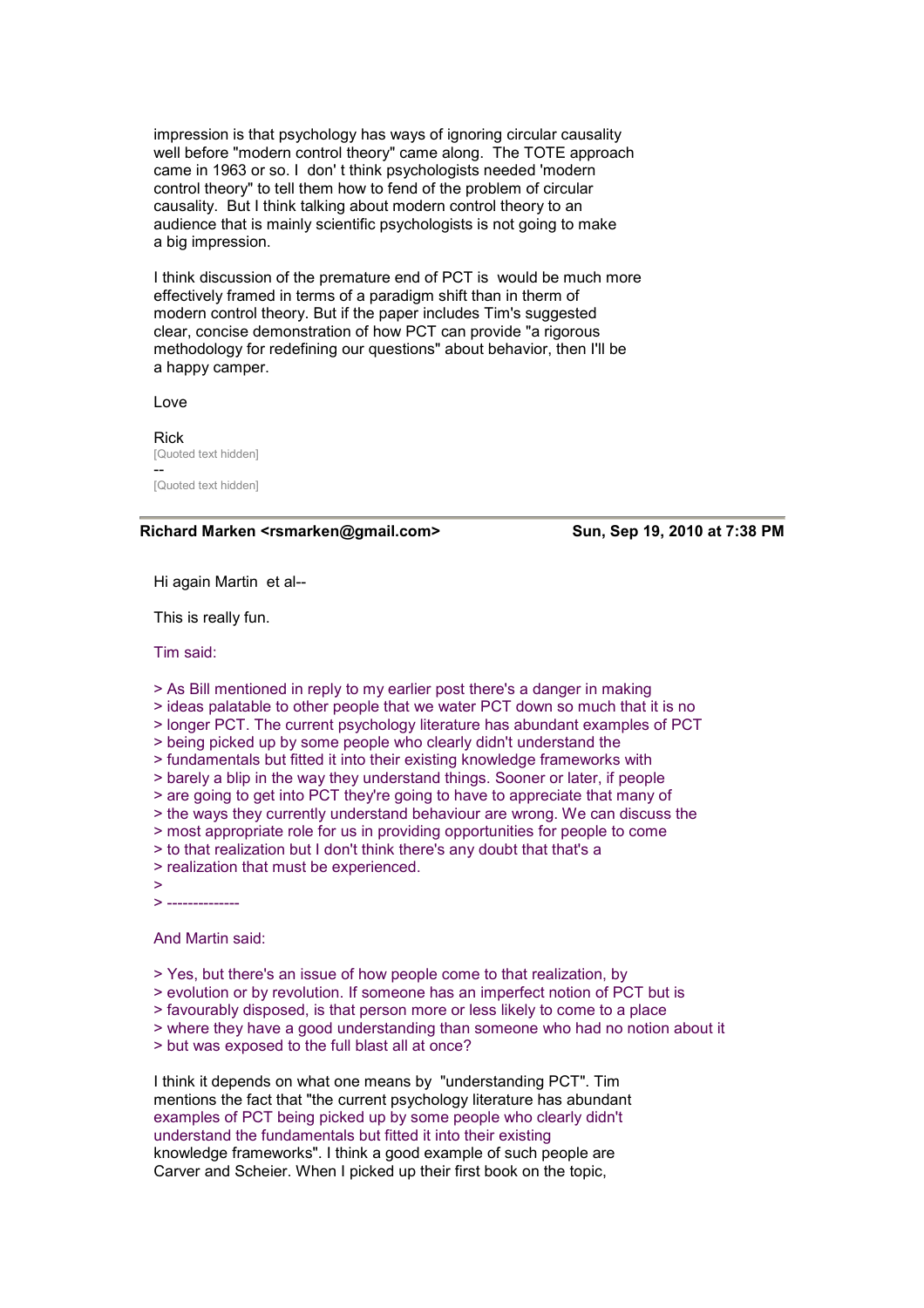back in 1980, I think, I was impressed by their description of PCT in the first couple of chapters. In terms of the diagrams and terminology they definitely seemed to understand PCT. But as I progressed through the book I realized that their "understanding" of PCT was rather superficial because they were describing research to test their PCT models that was all based on a causal model and done with multiple subjects. That was the start of my realization that it's possible to "understand" PCT very well at the "functional diagram" level and not understand it at all at the behavioral level, in terms of real behavior. When it came to real behavior -- which is the things people were doing in their experiments -- C & S's understanding was statistical cause-effect all the way.

> What are we, individually, controlling for when we want to see this paper > published. What is the "Why" for that controlled perception? I imagine that > there are several different answers, including possibly altruism -- hoping > to see other people increase their success in studying people by getting the > science right. We probably all have several different answers to this "Why", > and those different answers will influence what we want to see included in > the paper.

You bet! What I'm controlling for in this paper is pretty clear, I think. I would like to see a paper that makes it clear that PCT is not dead at all and that the reason few scientific psychologists had become perceptual control researchers since 1973 (the release of B:CP) is because it would be a very revolutionary step. PCT Is not your father's (or grandfather's or great great grandfather's) "new theory" of mind and behavior. I would want the paper to say that "the undersigned" are no longer willing to try to sneak PCT into psychology by trying to make it sound palatable. I would have the paper say that PCT is a true paradigm shift and here's why... The paper would show that this shift applies to all research in psychology and it requires a new approach to doing research based on understanding that behavior is organized around the control of perceptual variables; conventional research doesn't tell you much about what these variables are or how they are controlled. The paper would say that PCT will greatly increase the power of your research and your understanding of behavior. But it will only do that if you have the courage to drop what you are doing and give PCT a real try; an incremental approach to becoming a perceptual control theorist won't work (and why this is true should be clearly explained). Be brave!, that should be what the paper is about.

So let it be written. So let it be done;-)

#### Best

Rick [Quoted text hidden] [Quoted text hidden]

## **Tim Carey <Tim.Carey@flinders.edu.au> Sun, Sep 19, 2010 at 9:40**

**PM** 

Hi Martin,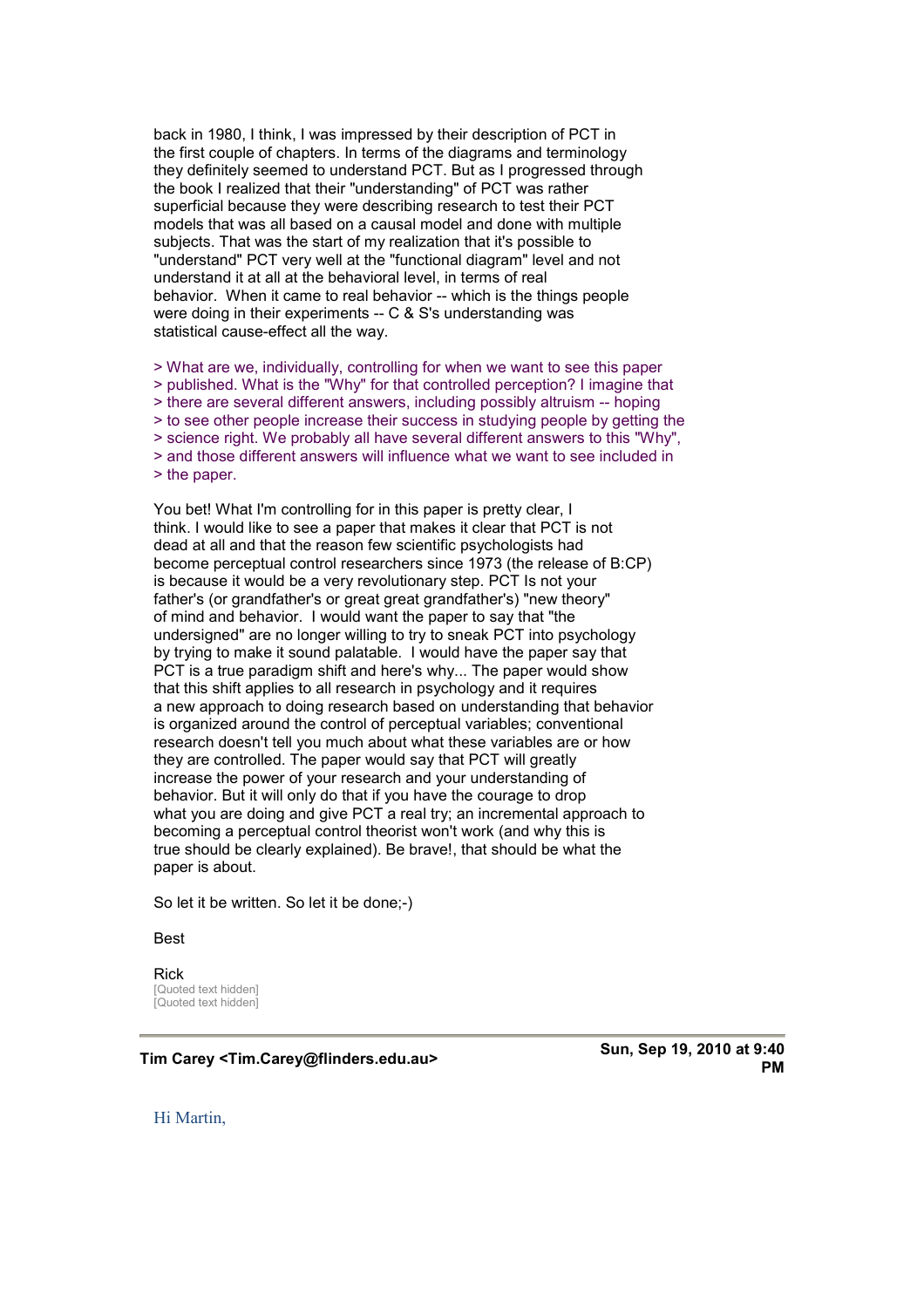Thanks for your reply …

MT: One of the reviews came back as a one-liner, which I can quote almost verbatim: "Not only would it be a disgrace to the Journal for this paper to be published, it is a disgrace that it was even sent out for review". The paper was published unmodified. But that's the only one such event, and until Tim mentioned manuscript rejection, I had pretty well forgotten about it.

TC: I've never had a comment as strong as that but the general theme is pretty common. Thankfully that's starting to change too, due in large part – at least in the journals I publish in – to Warren Mansell's amazing efforts in being the editor of special issues of a number of journals. There seems to be a bit of a snowball effect happening as well in that, once a couple of papers a published in a particular area, it's easier to publish further papers in the same area.

MT:Yes, but there's an issue of how people come to that realization, by evolution or by revolution.

TC: I'm not sure about the distinction in these terms from a learning perspective but I get the idea that different people learn PCT in different ways. For me, there were a series of significant "Aha!" moments where key concepts became illuminated. Perhaps it even started before then though because I was certainly a willing participant … circular causality lives on!

MT: The problem is that a person with a rudimentary understanding of PCT may well be experiencing less error than someone with no understanding.

TC: Yep, for sure. In fact, I think we could mount an argument that people who get a few of the concepts of PCT but fail to grasp the fundamentals might experience very little error at all.

MT: What are we, individually, controlling for when we want to see this paper published. What is the "Why" for that controlled perception? I imagine that there are several different answers, including possibly altruism -- hoping to see other people increase their success in studying people by getting the science right. We probably all have several different answers to this "Why", and those different answers will influence what we want to see included in the paper.

### TC: Yep for sure. Good point.

MT: with my editing as the first of the Round Robin until I have an idea about why so much was removed that I would like to see replaced.

TC: I'd suggest you replace it in your turn of editing with the Round Robin.

MT: Would it be helpful, if we simply listed the points that should be made, and why those points matter to the disturbances we want to offer the target audience (what we guess they might be controlling for that would impede their understanding of the nature and importance of PCT)?

TC: David G will have a better idea than me if Clin Psychs in the US read AP. I imagine they do – to the extent that they read anything at all. For me, though, the real value in a paper like this would be as a resource to refer students too or other people I meet in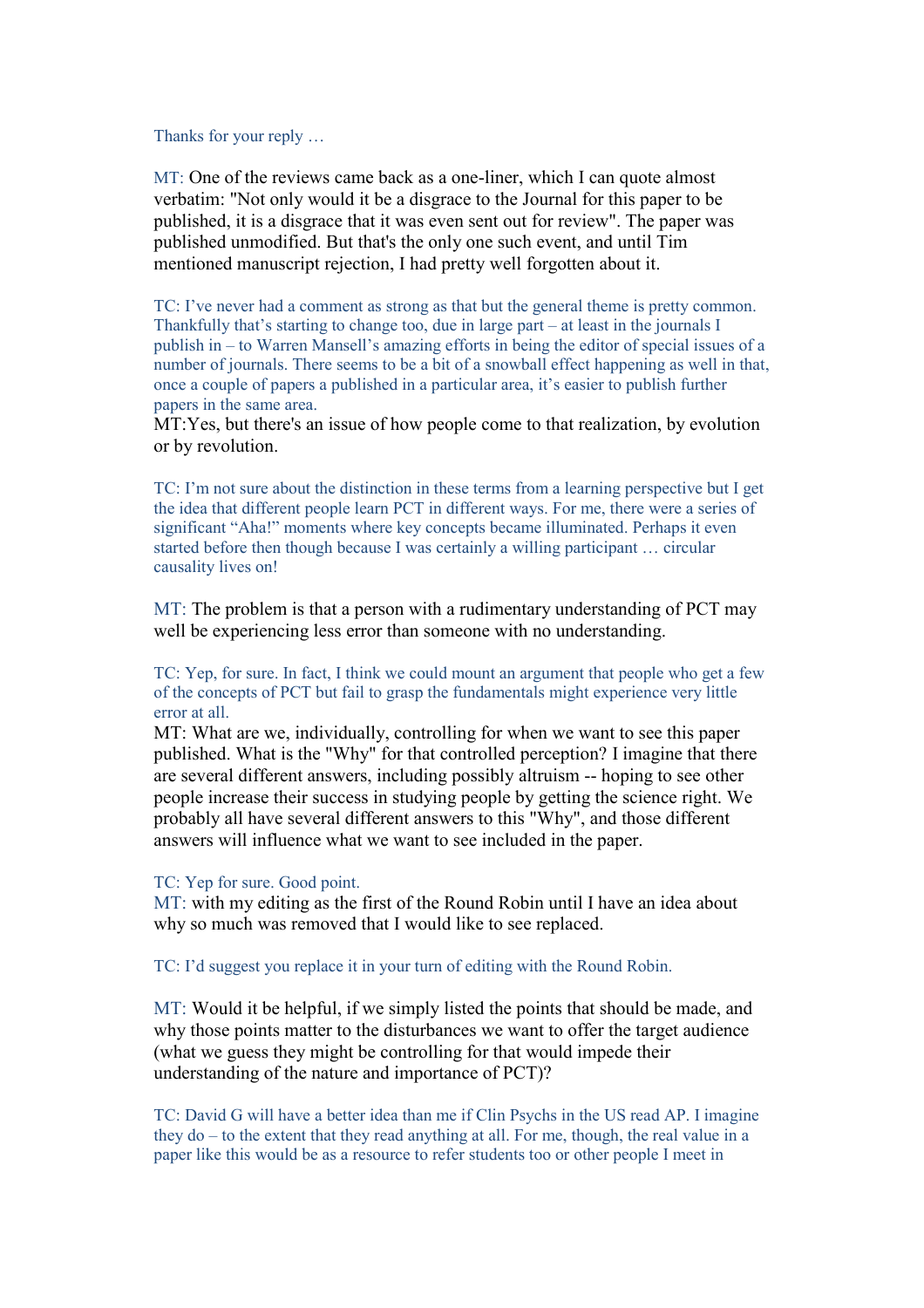workshops, etc.

Tim

## **Tim Carey <Tim.Carey@flinders.edu.au> Sun, Sep 19, 2010 at 10:01**

# **PM**

Hi Rick,

RM: If there is going to be a paper written about the "PCT paradigm" then it has to include a section that explains that the apparent "end of PCT" resulted from massive resistance to the huge paradigm shift described by this theory.

It's all about the Paradigm Shift. And there is no way to shift it gradually. That is the problem. Those who are trying to shift it gradually are not shifting it at all.

TC: I agree. I think this has a lot to do with it but I think it's much broader than just psychological research circles. I think Skinner's and Watson's idea were picked up so fervently was because they communicated the idea that we could control other people. My hunch is that this is an enormously attractive idea to politicians, policy makers, teachers, jailers, etc ... never mind researchers.

One of the problems I see with PCT "catching on" is a lot more mundane than journal editors rejecting manuscripts or talented researchers failing to appreciate time delays or random reorganization. I think one of the problems with PCT is that it's not sexy. The idea that other people can't be controlled (without a great deal of force) is incredibly confronting to lots of people. Not all people, to be sure. Some people grab onto this idea like it's what they've always known. But lots of other people (again, I'm thinking of my experiences including doing lots of workshops with teachers, other school personnel, and mental health clinicians) want to be able to make people do what they want them to do. This isn't all as nasty as it sounds. Many people I've worked with genuinely have other people's best interests at heart. It's just the other people's best interests are conceived from the help givers perspective and not the other persons.

While I was in Scotland I developed an approach to delivering psychological treatment based on the idea of letting people determine their own appointment schedule. Doesn't sound very amazing I know but it represented a big departure from the standard system of telling people when to come in for appointments. I evaluated this method and had papers published and presented at conferences where I outlined the results. I discussed PCT as the theoretical background and the results really were revolutionary. We achieved good outcomes and dramatic reductions in the waiting list. The waiting list to see a Clinical Psychologist was 15 months in July 2002 and 0 months in January 2007. We also achieved an almost doubling of service capacity (52 people referred from July to December in 2005, 93 people referred from July to December 2006).

Despite this, I experienced enormous conflict from my colleagues because of my use of this method. I was told that it was "professionally irresponsible" to allow patients to make their own choices about when they attended. After I left Scotland this approach was banned and my colleagues who were still using the approach were told they would lose their jobs if they continued in the approach.

I know this is just one example but I think it represents a broader issue - PCT suggests there's something else going on in classrooms when teachers use stickers to see kids do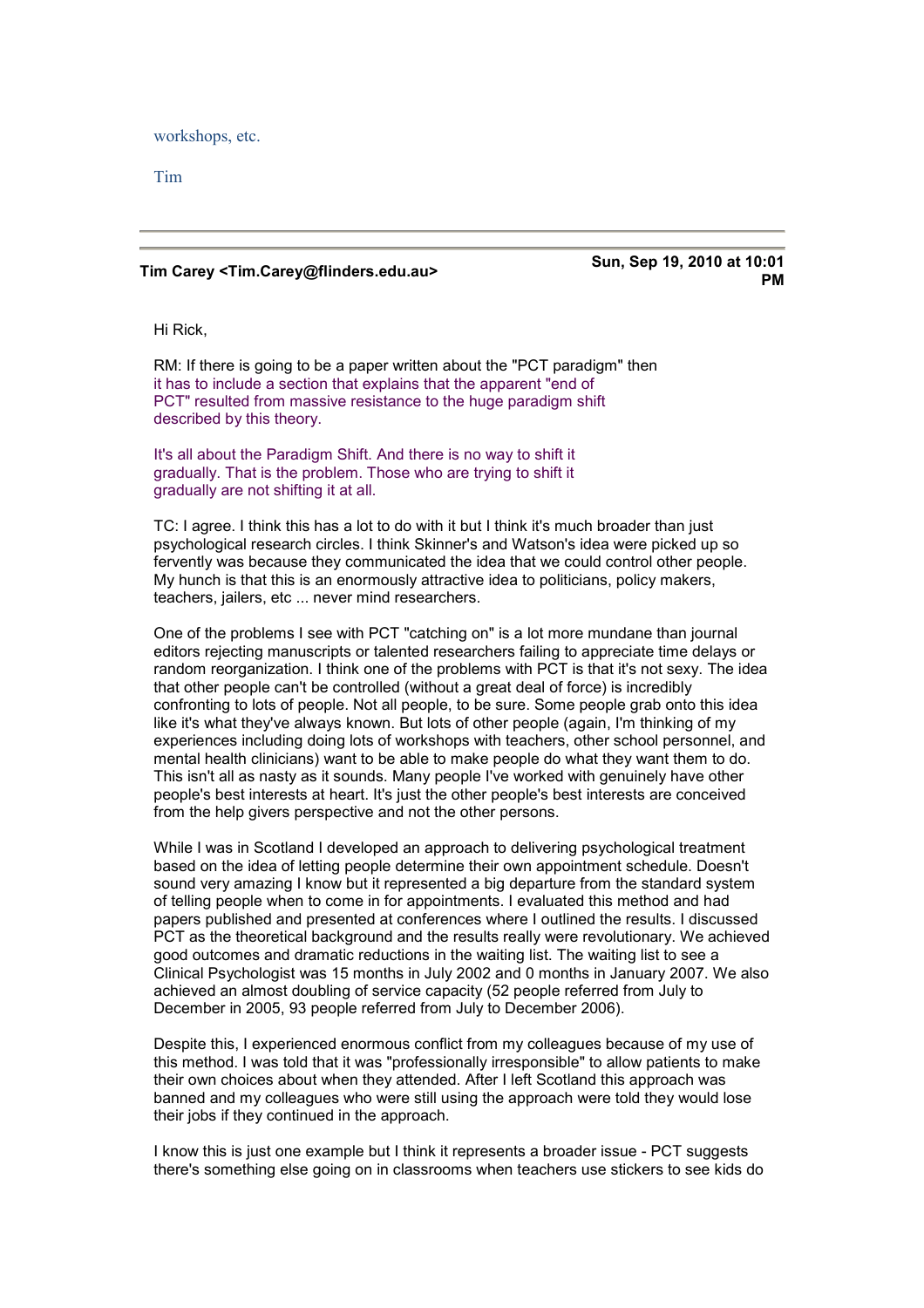what they want them to do or when managers in organizations use various incentives to increase the motivation and productivity of their workers.

I firmly believe that our current methods contribute much more to the problem than the solution and that PCT offers a legitimate alternative that will change the way we conceptualise and address many of our most intractable social problems. But the message of PCT appears to be a bitter pill to swallow for many people (even though the evidence is staring them - or hitting them - in the face).

I'll get down from my soapbox now.

---- end rant ----

Tim

#### **Richard Marken <rsmarken@gmail.com> Sun, Sep 19, 2010 at 10:53 PM**

Hi Tim

Hi Rick,

RM: It's all about the Paradigm Shift...

TC: I agree. I think this has a lot to do with it but I think it's much broader than just psychological research circles. I think Skinner's and Watson's idea were picked up so fervently was because they communicated the idea that we could control other people. My hunch is that this is an enormously attractive idea to politicians, policy makers, teachers, jailers, etc ... never mind researchers.

Yes!! And I think both the "paradigm shift" and "control of behavior" issues can be handled together in the paper. The main research implication of the paradigm shift (from my perspective) is that it implies a research program organized around testing for controlled variables. One way to distinguish this research paradigm from the conventional paradigm is in terms of control of behavior. The conventional approach to research is a success if the researcher is able to control behavior (by manipulating an IV that seems to cause the behavior). The PCT approach is a success if the researcher finds what variables the subject controls.

Conventional research really isn't even considered successful unless the participant loses control to some extent, as in a detection task where the subject is to control the relationship between his responses and the stimulus; if the subject controls this relationship perfectly (making the correct response every time) then the experiment is a failure. PCT research, on the other hand, can be a success only if the subject maintains good control. That's why it's important to apply "resistable" disturbances to hypothetical controlled variables.

I think the feeling of being able to control behavior (which is the feeling you get when you find that an IV has a statistically significant effect on a DV) is attractive to conventional researchers(I know because I've had it;-) and it may very well be one reason why PCT research seems unattractive to conventional reserchers.So I think it might be nice if this possible reason for the premature declaration of PCT's demise could be described in the paper. It might be a discussoin that would be interesting to researchers as well as those in the helping professions; both of these groups (though probably more of the latter, now) make up the readership of \_American Psychologist\_, which I still think is the best venue for the paper.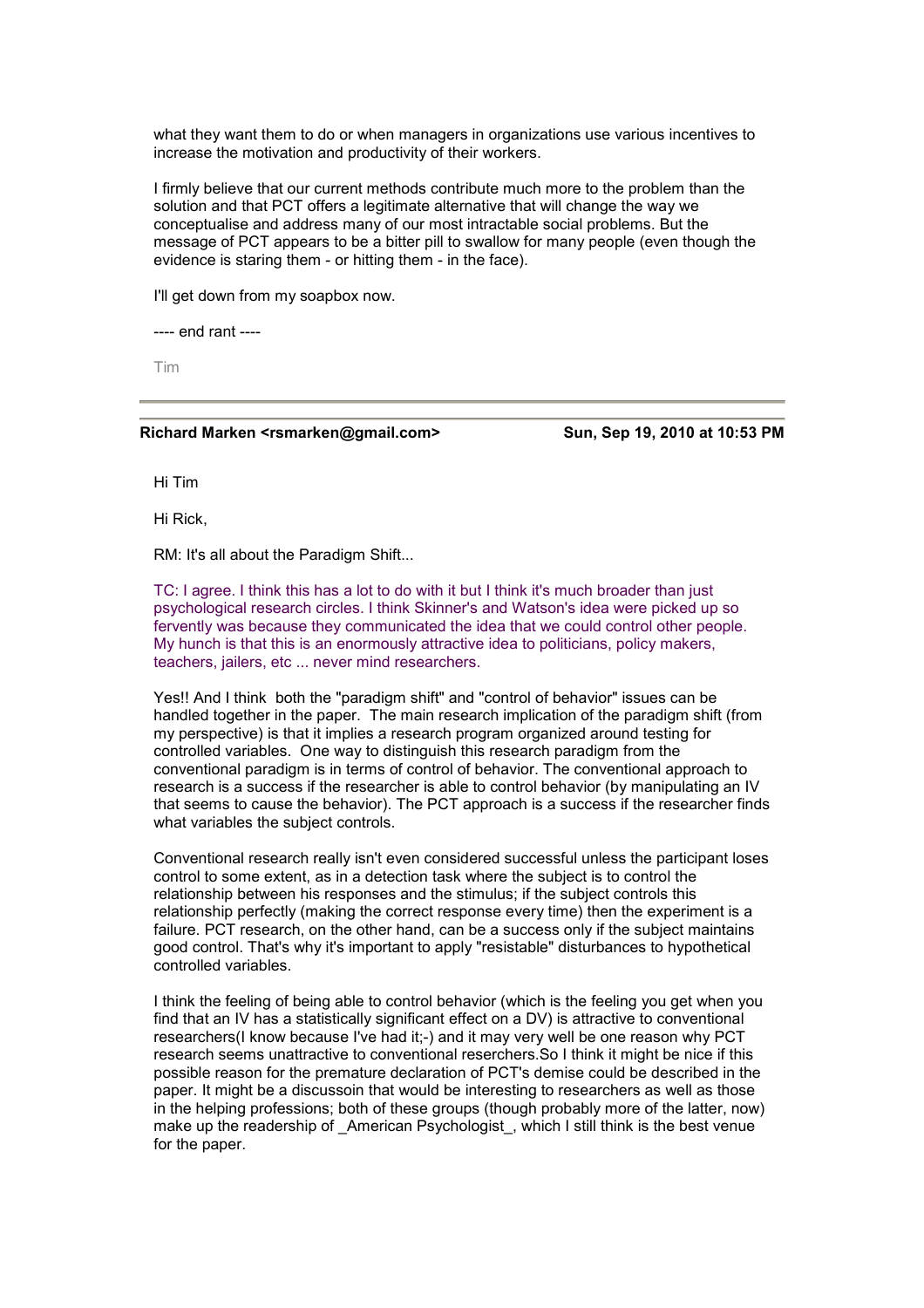You're such a good writer, maybe you could write up a section of the report on this topic. Whaddaya think?

Best

#### Rick

[Quoted text hidden]

| Tim Carey < Tim. Carey@flinders.edu.au> | Sun, Sep 19, 2010 at 11:05 PM |
|-----------------------------------------|-------------------------------|
|                                         |                               |

**Richard Marken <rsmarken@gmail.com> Sun, Sep 19, 2010 at 11:24 PM** 

Hi Tim

I agree that the desire to control other people might have something to do with the problems of acceptance of PCT. But remember that people who are very attracted to control of others almost always believe that they themselves should not be controlled. You can see this in the Tea Party crowd that has arisen here in the US. If the Tea Party believes in anything it's freedom from government control;but they also believe that the government should strictly control a woman's reproductive organs. Go figure.

Maybe if we can convince psychologists that PCT is about personal "freedom" for themselves (and control of behavior only for people whose behavior they consider morally wrong) we can win them over;-)

Best

Rick [Quoted text hidden]

#### **Bill Powers <powers\_w@frontier.net> Sun, Sep 19, 2010 at 11:32 PM**

Hello, All --

My God, how could I have left Dick Robertson off this list? Please be sure he's on your reply-to-all list. See last CC entry at **NEIU.EDU** Could some kind person bring him up to speed? Who else have I forgotten?

Henry Yin wrote to me saying that psychology is not going anywhere and saying that I'm probably wasting my time trying to convert that science into a science. I told him he's a pessimist, but he might be right. So this is what I wrote back to him, but could have written to Rick or Tim or many other people on this list.

==================================================================== =========

OK, I'll admit that you are a realist, not a pessimist. But I am a realist too when assessing what I can do that might make a difference. I am most interested in the Big Picture, though fame and fortune are not repulsive to me. I'm trying to work with new ideas and at the same time get better at communicating the older ones. That's what I'm good at, though not as good as I would like to be. As you say, I am not a politician and I'm no good at the academic game. Having admitted that, however, is not going to make me any better at those things.

Basically, I don't think reasonable people can resist a lucid exposition that makes sense. Reasonable people are the only ones I really care about. The people you talk about, the politicians and the "players", are not what I consider to be serious people even if they're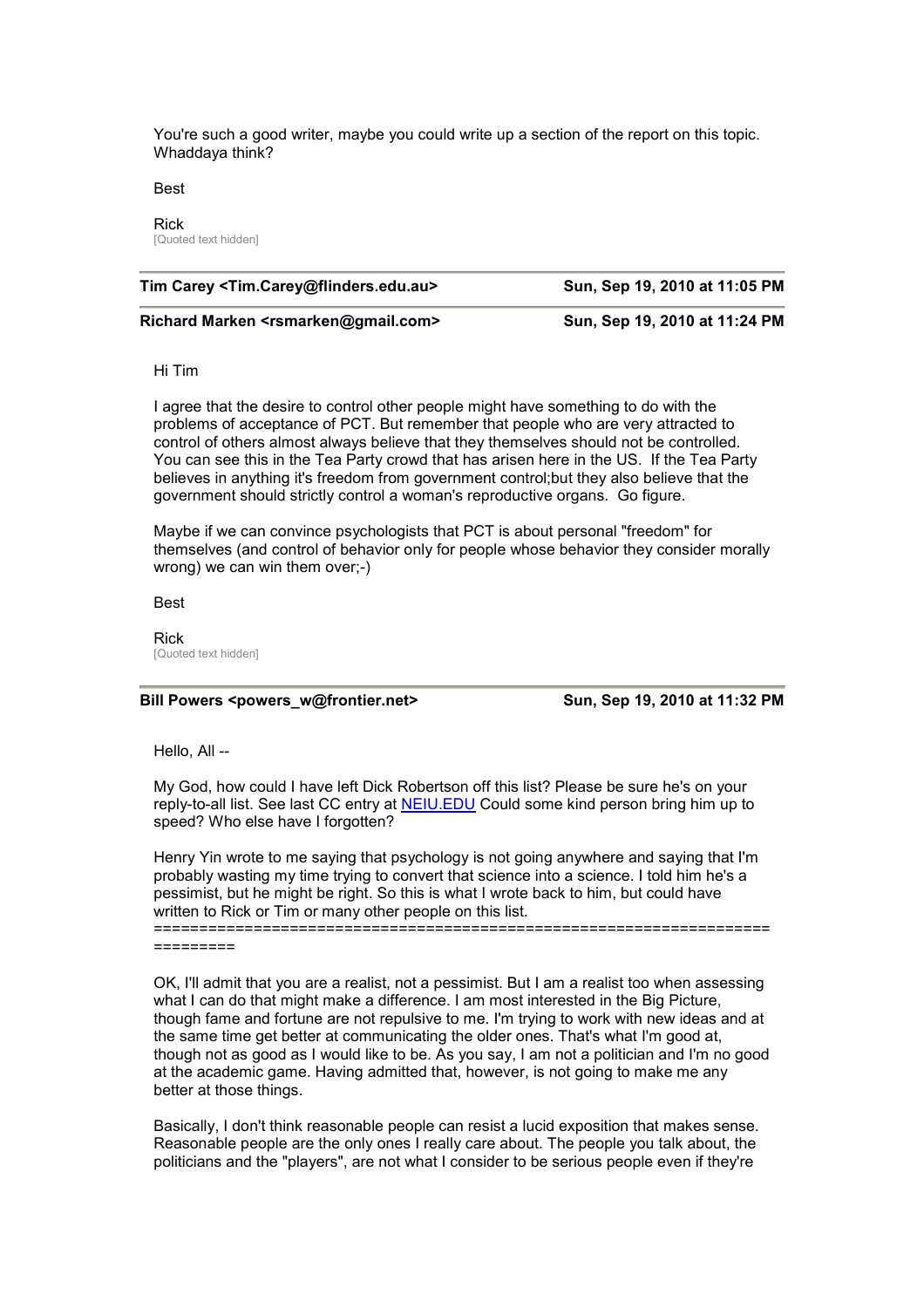running the game. They're playing a trivial game while the real game, the game that matters, is going on elsewhere. They strut and posture and pretend, and I'm unimpressed. I don't care what people like that think of me, whereas I do care a lot what you and others like you think of me. You validate my life; the others are irrelevant. They can't validate or invalidate me because they don't know what they're talking about.

I think this paper is going to be one of the better ones to come out of PCT because it will have been influenced by so many smart people who understand PCT. There will be compromises but mostly to avoid squabbles within the group, or just to segregate genuine disagreements for later discussion and stick mainly with what we can agree about, which is a lot.

I'm copying the last three paragraphs to the group since they express what I think about a lot of people in it. They are the ones I care about.

==================================================================== ==========

Best,

Bill P.

P.S. Version1 attached for Dick Roberson's sake. The rest of you already have it. Dick, be sure to Reply To All when commenting or answering posts.

#### **Martin Taylor <mmt@mmtaylor.net> Mon, Sep 20, 2010 at 12:11 AM**

 What is meant by "understanding PCT"? [Quoted text hidden]

Yes, I quite agree. But I think "understanding" is a continuous (or approximately so) variable. Tim C refers to a series of "aha" moments, but the possibilities for such "aha" moments are unbounded (at least the bounds are outside my speculative limit). I think none of us, Bill P. included, fully understand the implications of PCT for behaviour. That's why there is a need for research.

This paper shouldn't attempt to bring anyone to a complete understanding of PCT, an impossibility. That's why I suggested a list of points that really should be understood by anyone reading the paper. These points are the ones that, if understood, allow a person to use PCT in everyday life, or a researcher to do correct research recognizing the control implications of what they are doing, or testing the implications of what they do (correctly) understand of PCT.

Here's my start on such a list (these may seem self-evident, but the point is that after reading the paper, the reader should see them as self-evident).

1. If a particular stimulus generates the same response every time, the responder can easily get into bad trouble.

2. Control of output has the same problem as S-R, in that circumstances change and the effects of a given output cannot be reliably predicted.

3. Control of input is not subject to the problems of 1 and 2, because any changing circumstances alter the input, which is compensated by control.

4. Control of input means control of perception, because perception is the only evidence we have of the input.

5. Hierarchic control of perception works and is easily demonstrated.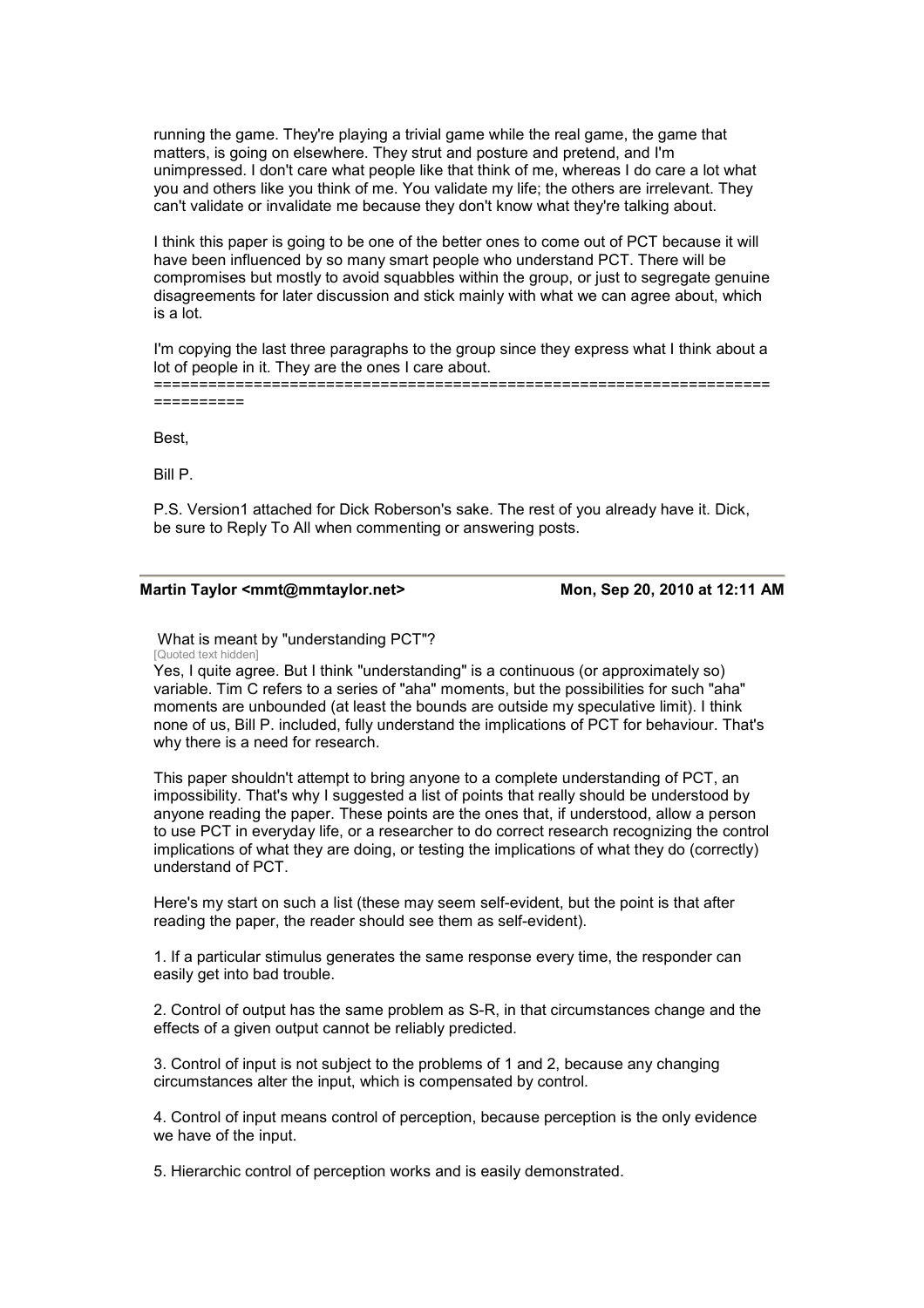6. Control of perception implies the behavioural illusion.

7. You can't see what someone is doing by looking at what they are doing, but you can test for their controlled variables.

8. The behavioural illusion explains why the results of so many experiments are not transferable to the natural world.

9. The test for the controlled variable is applicable and useful in the natural world.

10. You can't control another person's behaviour except by restricting their physical possibilities.

What are we, individually, controlling for when we want to see this paper published. What is the "Why" for that controlled perception? I imagine that there are several different answers, including possibly altruism -- hoping to see other people increase their success in studying people by getting the science right. We probably all have several different answers to this "Why", and those different answers will influence what we want to see included in the paper.

You bet! What I'm controlling for in this paper is pretty clear, I think. I would like to see a paper that makes it clear that PCT is not dead at all and that the reason few scientific psychologists had become perceptual control researchers since 1973 (the release of B:CP) is because it would be a very revolutionary step.

I would not like the paper to make any claims at all about why somebody -- anybody - doesn't accept it. I'f like to get them to understand it, and such claims seem to me likely to be counterproductive.

PCT Is not your

father's (or grandfather's or great great grandfather's) "new theory" of mind and behavior. I would want the paper to say that "the undersigned" are no longer willing to try to sneak PCT into psychology by trying to make it sound palatable. I would have the paper say that PCT is a true paradigm shift and here's why... The paper would show that this shift applies to all research in psychology and it requires a new approach to doing research based on understanding that behavior is organized around the control of perceptual variables; conventional research doesn't tell you much about what these variables are or how they are controlled. The paper would say that PCT will greatly increase the power of your research and your understanding of behavior.

All of that is fair enough.

 But it will only do that if you have the courage to drop what you are doing and give PCT a real try; an incremental approach to becoming a perceptual control theorist won't work (and why this is true should be clearly explained).

Well, it would have to be explained to me, too. At the moment, I don't believe it. PCT is revolutionary, but not all benefactors of any revolution have to be revolutionaries themselves. I would hope that if someone truly understands the ten points listed above (and probably others that I have forgotten), they would have the tools to develop an understanding of PCT and how it would modify their research or their outlook on life.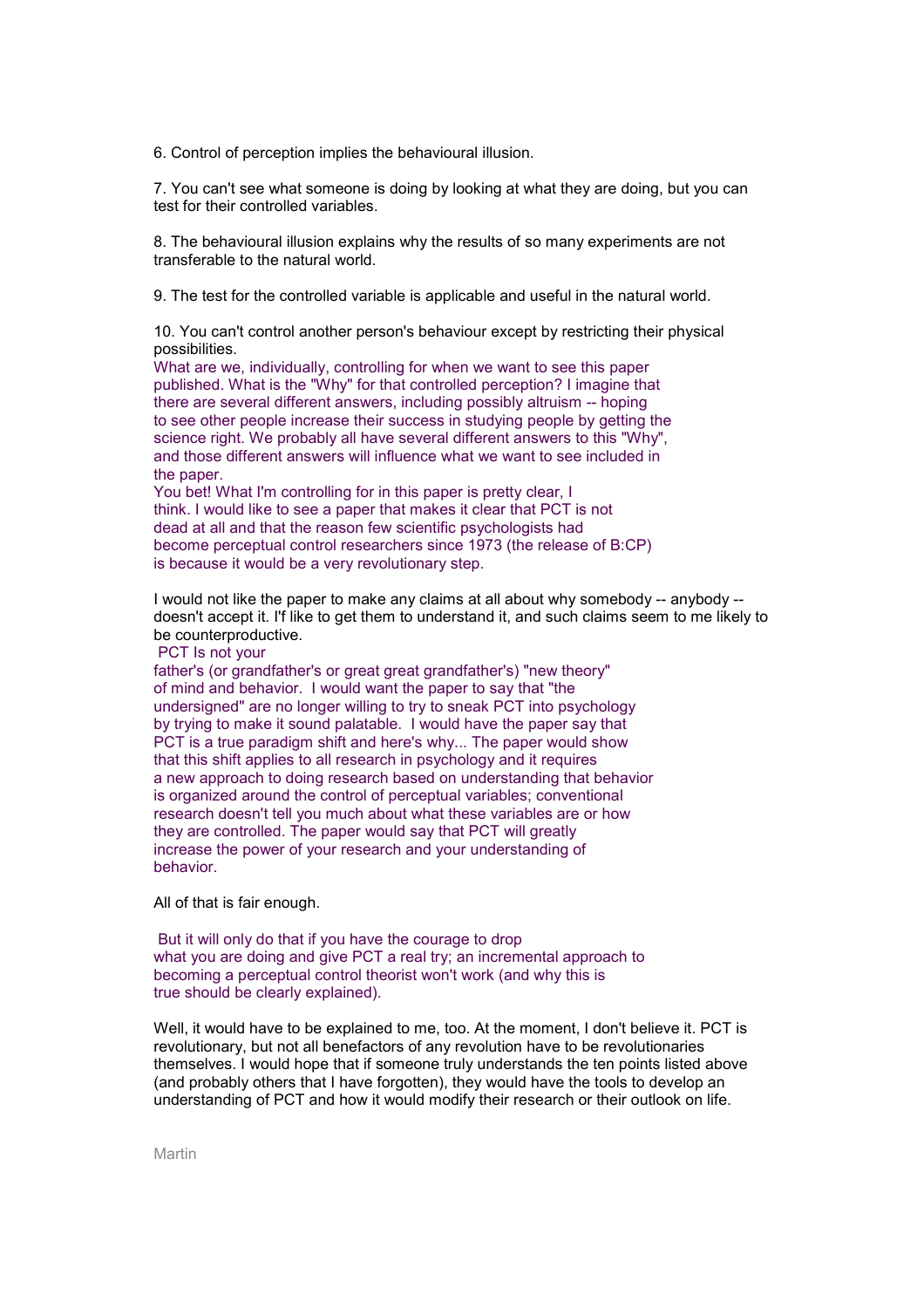Hello, Martin --

Your ten points are very good -- these are probably what you found missing in the second version. How about hanging onto them until the end, and then putting them in, with discussion, in the summing-up? I'll try to supply the grounding for them. I almost have it, but not quite yet. I'm paying attention to what everyone is saying and it will probably show up in the second part.

I think that I am aiming all this at "reasonable people" regardless of whether they believe something else or are just looking for something better. The people who will read this and ignore it are beyond our reach. I'm not even sure I would want to recruit people who could believe the nonsense that now passes for psychological theory -- how well could they evaluate PCT if they could actually believe in the compute-and-execute model? But there I go violating my own rules about using mass data to evaluate individuals. There is no "they." There are only individuals, and among them there are people who will understand no matter what they believed before they heard of PCT. Let's aim this toward them and not bother about the rest.

I agree with you, Martin, that we should not try impute motives to people the way Rick suggests -- announcing that they are against PCT because they want to save their careers, for example. If it's not true, it's an insult, and if it is true, who is going to repent, say I'm sorry, and become a PCT believer because of such an accusation? It's just a pointless thing to do.

I am assuming a friendly interested audience who need only a clear explanation that covers all the important things. That is what will be left after all those who can't be reached that way have gone on to other things, and good riddance.

Best,

Bill [Quoted text hidden]

## **Bruce Nevin <bruce.nevin@gmail.com> Mon, Sep 20, 2010 at 2:25**

**AM** 

Whew! This conversation does keep going while one is doing other things!

Martin, thanks for the 10 points, and more for the implicit "this is what you're going to learn, this is what you're learning, this is what you've learned" even if the first two of that triad are sort of subliminal in Bill's/our prose and only the third is explicit in the conclusion.

\_\_\_\_\_\_\_\_\_\_\_\_\_\_\_\_\_\_\_\_\_\_\_\_\_\_\_\_\_\_\_\_\_\_\_\_\_\_\_

\_\_\_\_\_\_\_\_\_\_\_\_\_\_\_\_\_\_\_\_\_\_\_\_\_\_\_\_\_\_\_\_\_\_\_\_\_\_

Even when the exposure is all at once (reading B:CP etc.), working out the ramifications and the deeper understanding takes time--as witness Phil's correspondence with Bill in that wonderful volume that Dag has got near publication.

Incremental change vs. sudden total revolution:

<sup>&</sup>gt; MT:Yes, but there's an issue of how people come to that realization, by evolution or by revolution.

Carrots & sticks

<sup>&</sup>gt; TC: Skinner's and Watson's idea were picked up so fervently was because they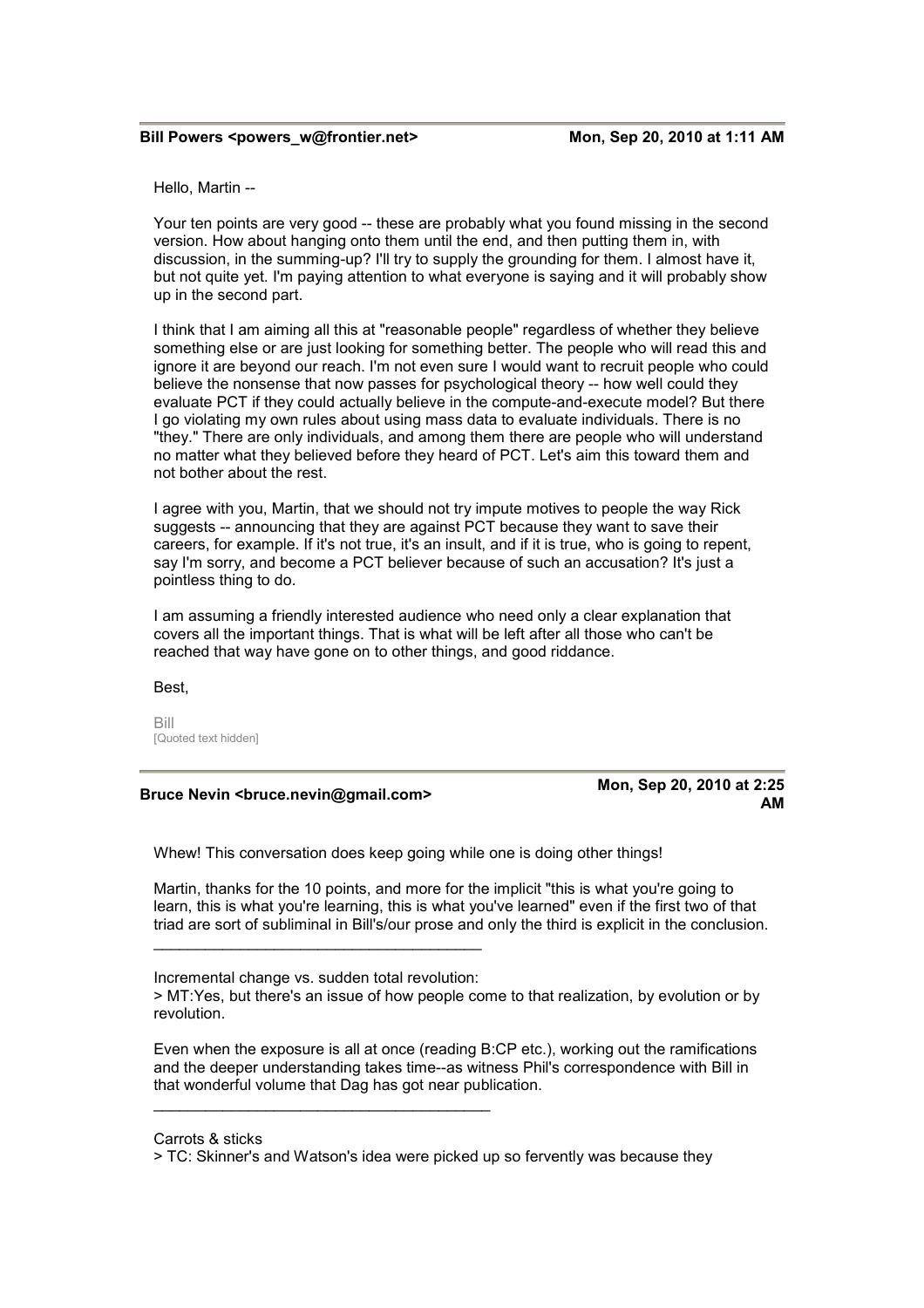communicated the idea that we could control other people. My hunch is that this is an enormously attractive idea to politicians, policy makers, teachers, jailers, etc ... never mind researchers.

I remember two psych grad students (one at Penn, one at U.C. Berkeley) voicing the opinion that folks got into the field who felt threatened by other people. Whatever the truth of that, even if you're not trying to control others I suppose it's bolstering to feel that you could if you needed to. Conceiving that the behavior of others is determined by stimuli objectifies them. And if they fail to apply it consistently to themselves, well, it wouldn't be the first unexamined life.

>TC: I was told that it was "professionally irresponsible" to allow patients to make their own choices about when they attended. After I left Scotland this approach was banned and my colleagues who were still using the approach were told they would lose their jobs if they continued in the approach.

Being the agent in control of the "patient's" schedule does seem to be important here.

>RM: Conventional research really isn't even considered successful unless the participant loses control to some extent,

Could so many different people all be controlling controlling others?

> RM: PCT research, on the other hand, can be a success only if the subject maintains good control.

The PCT researcher is not controlling "subjecting" the "subject" to their control. What are the alternative CVs are, and why is it of higher priority to control them? (I almost said "why is it more rewarding to control them" but that would have disturbed other CVs. What higher-level CV is better controlled by controlling them--what higher-level control system is 'gratified' or 'rewarded' by controlling them?)

>TC: a newspaper headline from 2004...: The G8 summit agrees to embrace the US idea that democracy can be imposed on countries in the Middle East and Africa that have never known it through a judicious mixture of sticks and carrots.

>TC: The idea that other people can't be controlled (without a great deal of force) is incre[dibly confronting to lots of people.](http://www.youtube.com/watch?v=u6XAPnuFjJc) 

But they can be manipulated or influenced when if you know what variables they are controlling and are able also to control those variables. There's actually a growing awareness of subtler carrots and the inefficacy of sticks that accords well with the reality that being in control is itself 'motivating'. Spend 11 minutes with this fun little video by Dan Pink http://www.youtube.com/watch?v=u6XAPnuFjJc and you won't have to read his book *Drive* to see some examples.

/Bruce

### Richard Marken <rsmarken@gmail.com> Mon, Sep 20, 2010 at 4:46 AM

Hi Bill et al

I agree with you, Martin, that we should not try impute motives to people the way Rick suggests -- announcing that they are against PCT because they want to save their careers, for example. If it's not true, it's an insult, and if it is true, who is going to repent, say I'm sorry, and become a PCT believer because of such an accusation? It's just a pointless thing to do.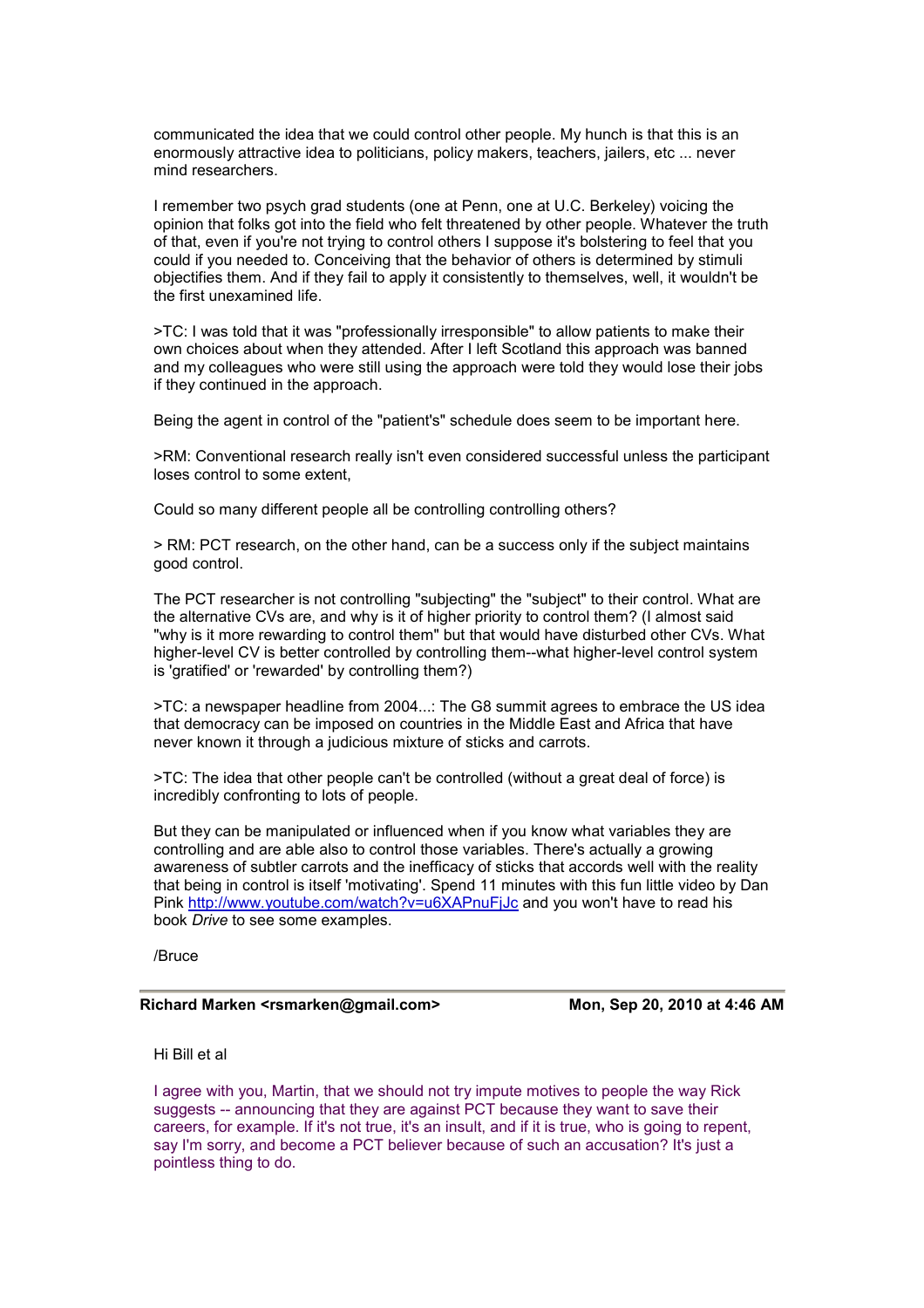I agree. I didn't realize that I had suggested imputing motives. I would certainly have no interest in doing that in a published paper. What a pointless thing to do.

All I meant to suggest is that one \_possible\_ reason PCT has not received much attention from psychologists (or neuroscientists or whoever is the target audience) is because it is a true paradigm shift, at least with respect to the causal paradigm of the behavioral sciences.

I thought the idea of the paper (based on what I have read so far) was to tell some relevant audience that PCT is still around and explain why it hasn't been more widely accepted and why it should be more widely accepted. In looking over the draft again I see that some of these points are addressed, at least in passing. So I guess I'll just quiet down and let you all proceed as you see fit.

I think it is wonderful that you are even considering a publication in a major venue and I think it's great that it will have multiple authors.

So carry on. I'll be happy to edit when it's my turn. Maybe I'll suggest a couple of paragraphs then. But I trust you all to make wise edits.

Best

Rick [Quoted text hidden]

#### **Richard Marken <rsmarken@gmail.com> Mon, Sep 20, 2010 at 5:19 AM**

Hi Martin --

Well, I was going to remain quiet but you know me;-)

What is meant by "understanding PCT"?

To me (as you know) it mainly means knowing how to study closed-loop systems. There's more to it, if course. But knowing how to do the research is the sine qua known for me.

This paper shouldn't attempt to bring anyone to a complete understanding of PCT, an impossibility.

Agreed.

That's why I suggested a list of points that really should be understood by anyone reading the paper.

Good idea. I think the list could use some editing but if Bill wants it to go in as is then so be it.

RM: I would like to see a paper that makes it clear that PCT is not dead at all and that the reason few scientific psychologists had become perceptual control researchers since 1973 (the release of B:CP) is because it would be a very revolutionary step.

MT: I would not like the paper to make any claims at all about why somebody -- anybody - - doesn't accept it. I'f like to get them to understand it, and such claims seem to me likely to be counterproductive.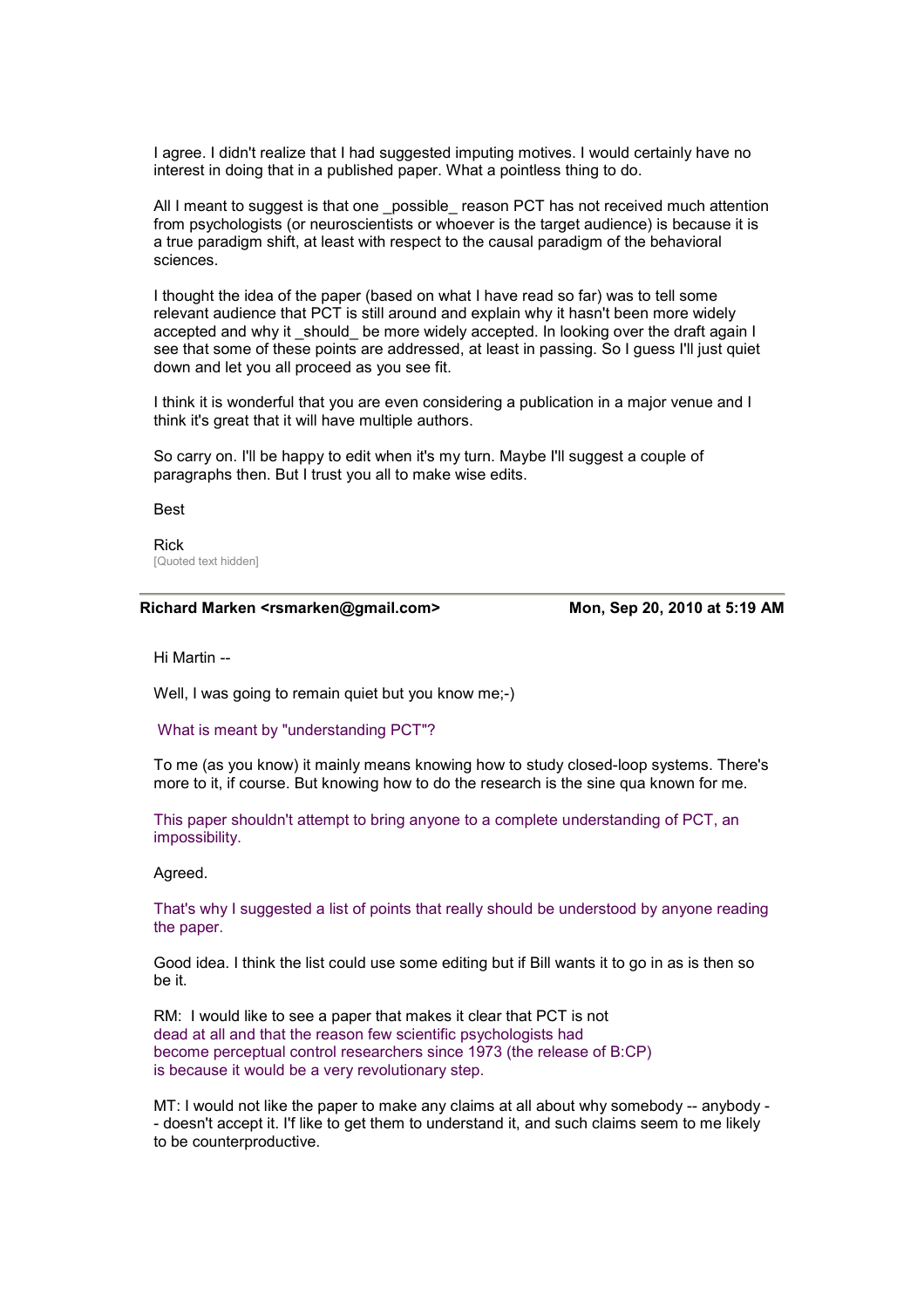Ah, that's where the idea came from that I'm "imputing motives". But does my statement above "impute motives" any more than saying that psychologists (or neuro-scientists or whoever is the audience) have rejected PCT because they have bought into the modern control theory, output calculation model of control? Doesn't seem like it so me.

RM:But it will only do that if you have the courage to drop what you are doing and give PCT a real try; an incremental approach to becoming a perceptual control theorist won't work (and why this is true should be clearly explained).

MT: Well, it would have to be explained to me, too. At the moment, I don't believe it.

I agree. I think it should be explained. I did kind of explain it in the last "How to Have a Revolution" section of my "Revolution" paper. But I do think it would be worth trying to explain it in this paper. I think it is important but I'm sure I'll be overruled;-)

Best

Rick [Quoted text hidden]

#### Martin Taylor <mmt@mmtaylor.net> Mon, Sep 20, 2010 at 5:38 AM

Rick,

On 2010/09/20 12:19 AM, Richard Marken wrote: Hi Martin -- That's why I suggested a list of points that really should be understood by anyone reading the paper.

Good idea. I think the list could use some editing but if Bill wants it to go in as is then so be it.

Yes, I'm sure that everyone will have their own list. But usually someone has to put up a straw-man version of things like that before a good version can be developed. That's what my list was, out of my straw-filled head. It was supposed to be a first cut at a suggestion for things the reader ought to get out of the paper, perhaps as section headings, perhaps as a summary after all the text, perhaps just as hints for the author(s) to keep in mind.

RM:But it will only do that if you have the courage to drop what you are doing and give PCT a real try; an incremental approach to becoming a perceptual control theorist won't work (and why this is true should be clearly explained).

MT: Well, it would have to be explained to me, too. At the moment, I don't believe it.

I agree. I think it should be explained. I did kind of explain it in the last "How to Have a Revolution" section of my "Revolution" paper. But I do think it would be worth trying to explain it in this paper. I think it is important but I'm sure I'll be overruled;-)

Bruce Nevin made the point for me by noting Phil Runkel's incremental development of his understanding of PCT, illustrated in "Dialogues on Two Life Sciences". In his case, an incremental approach did work.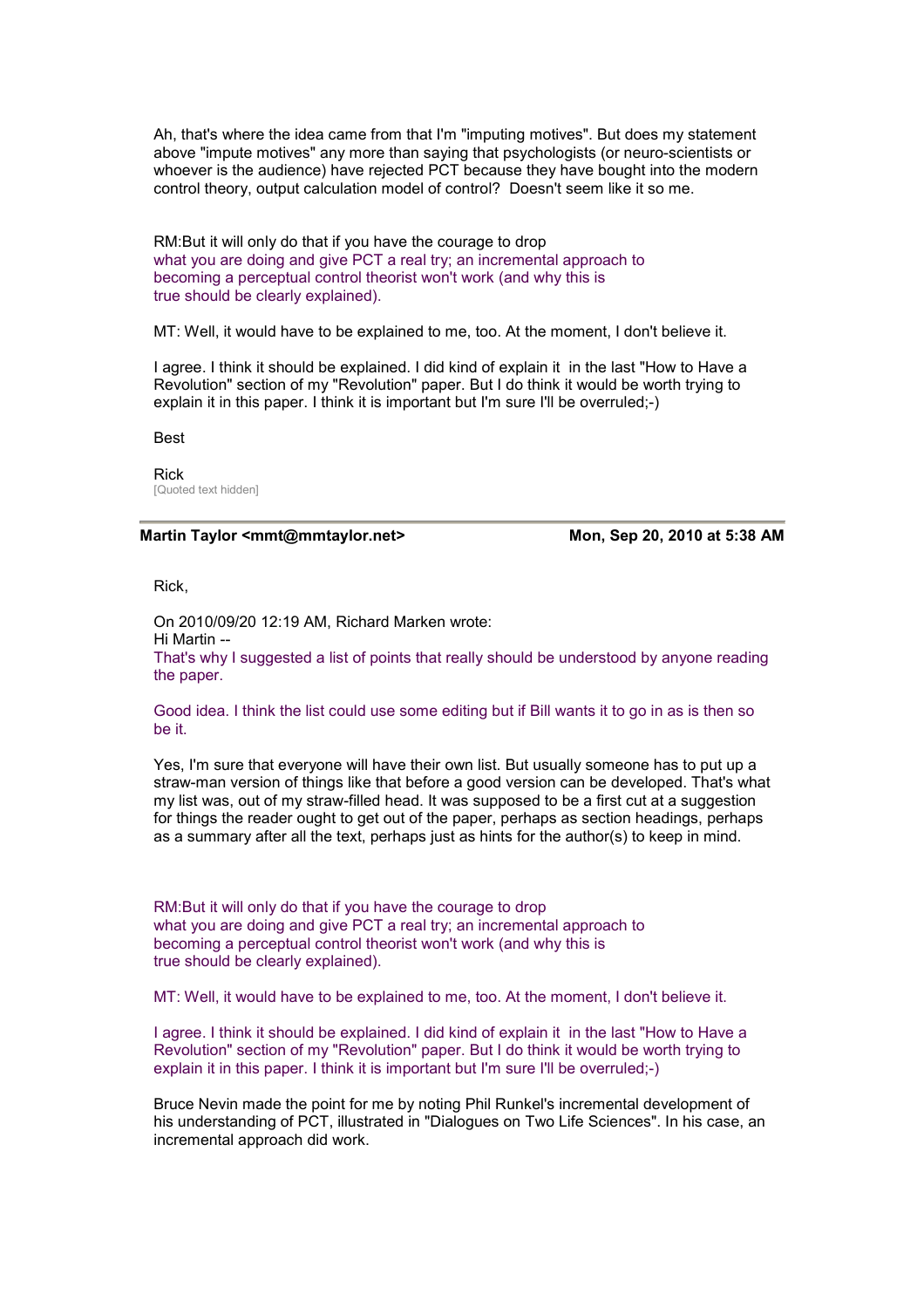Martin

#### **Richard Marken <rsmarken@gmail.com> Mon, Sep 20, 2010 at 5:59 AM**

Hi Martin --

RM: I agree. I think it should be explained. I did kind of explain it in the last "How to Have a Revolution" section of my "Revolution" paper. But I do think it would be worth trying to explain it in this paper. I think it is important but I'm sure I'll be overruled;-)

Bruce Nevin made the point for me by noting Phil Runkel's incremental development of his understanding of PCT, illustrated in "Dialogues on Two Life Sciences". In his case, an incremental approach did work.

I agree that people have to learn things incrementally. That's not what I meant when I say that "an incremental approach to becoming a perceptual control theorist won't work". What I mean is that in order to learn (incrementally) PCT one has to be willing to forget what one already knew. PCT is not an increment to our existing understanding of behavior; it is a complete break with it.

Here's what I said about it in my "Revolution" paper (I was going to post this just when I saw your reply; that's why I'm replying so quickly):

---

#### How to Have a Revolution

The closed-loop revolution in psychology will be truly revolutionary, which means that it will require a radical change in how scientific psychology is practiced and taught. One might hope that it would be possible to make an evolutionary rather than a revolutionary transition from an open to a closed-loop psychology, thus minimizing the discomfort that would result from such a revolution. However, it is impossible to gradually change from one paradigm to another. There is no compromise possible between an open and closedloop view of organisms, just as none is possible between round-earthers and flatearthers. One either uses causal methodology, assuming an open-loop system, or the test for the controlled variable, assuming a closed-loop system. There are no conceptual or methodological steps in between.

The move to closed-loop psychology, when it happens, will be like starting psychology all over again, based on a new foundation: the closed-loop control model of behavioral organization. If, while pursuing the new psychology, we find useful or suggestive results obtained from the old one, so much the better. Nevertheless, the focus must be on doing a new kind of research that is appropriate for the study of closed-loop control systems. This research would be aimed at mapping out the perceptual variables that individual organisms control.

-----

So learning PCT is definitely incremental. But in order to reach a true and useful understanding of PCT you have to be willing to drop the old baggage (the open-loop model, in this case) and start all over, incrementing your understanding from zero.

By the way, I hate to appeal to authority like this but I'll just say that much of the wording in the above paragraphs was suggested to me by Bill Powers himself. My original version was actually a bit softer. [Quoted text hidden]